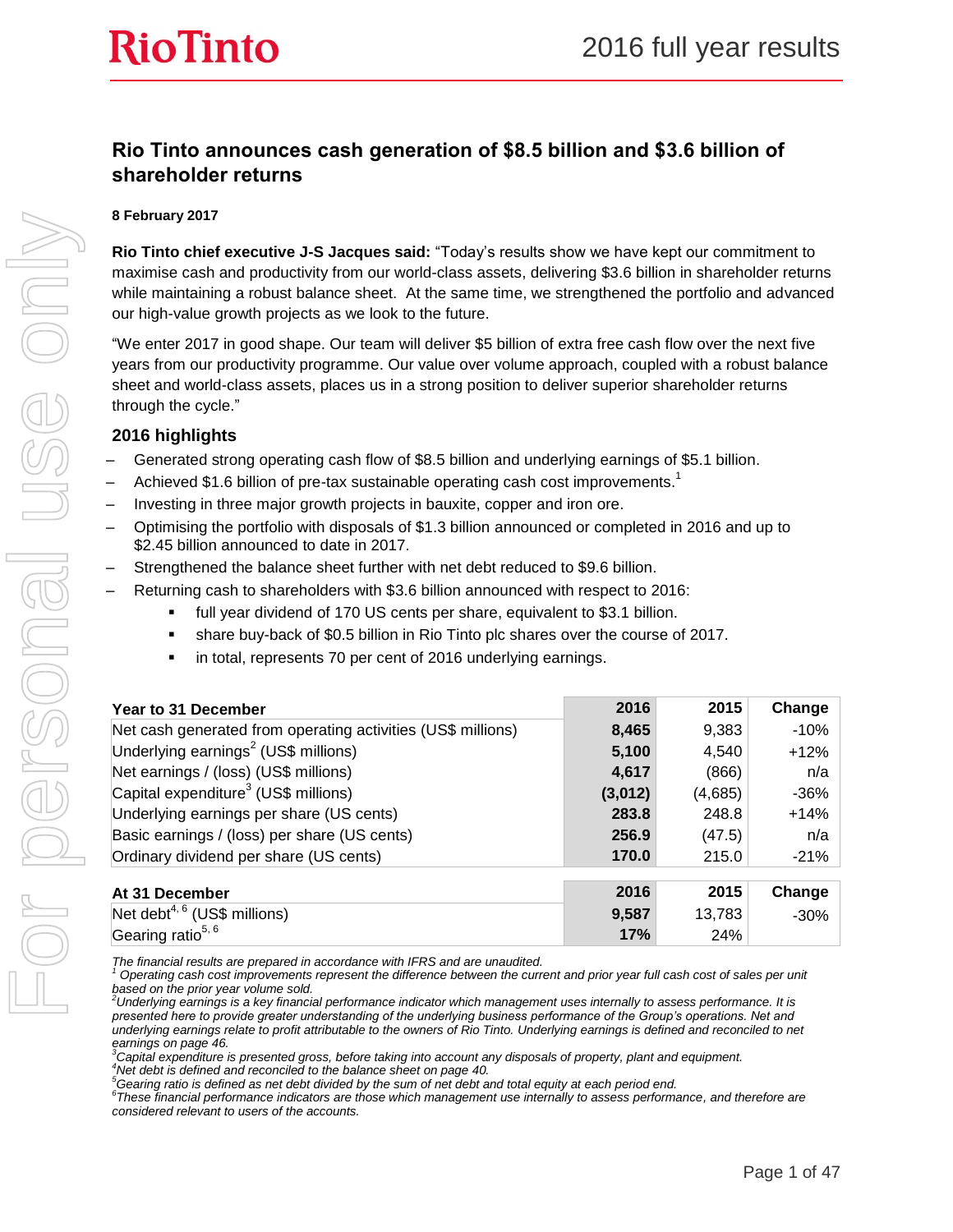# **Continued focus on generating cash**

#### **Revenues and earnings**

- Consolidated sales revenues of \$33.8 billion, \$1.0 billion lower than last year, primarily due to lower average commodity prices, and lower market premia for aluminium.
- $EBITDA<sup>1</sup>$  margin of 38 per cent in 2016, compared with 34 per cent in 2015, reflecting the positive impact of the cash cost improvements.
- Underlying earnings of \$5.1 billion, \$0.6 billion higher than 2015, with cash cost improvements of \$1.2 billion (post-tax) more than offsetting the \$0.5 billion (post-tax) impact of lower prices.
- Underlying earnings per share of 283.8 US cents compared with 248.8 US cents in 2015.
- Net earnings of \$4.6 billion were \$0.5 billion lower than underlying earnings reflecting net gains on disposals of businesses of \$0.4 billion, non-cash exchange rate and derivative gains of \$0.5 billion, offset by impairments of \$0.2 billion, additional closure provisions for legacy operations of \$0.3 billion, an onerous contract provision of \$0.3 billion, a tax provision of \$0.4 billion and restructuring costs of \$0.2 billion.

#### **Cash flow and balance sheet**

- Generated net cash from operating activities of \$8.5 billion, ten per cent lower year-on-year, primarily due to working capital movements and an increase in interest paid to \$1.3 billion, of which \$0.5 billion related to early redemption costs associated with the bond purchase programmes.
- Paid taxes and royalties of \$4 billion in 2016 of which approximately \$3 billion was paid in Australia.
- Capital expenditure of \$3.0 billion, of which \$1.7 billion was sustaining capex.
- $-$  Generated free cash flow<sup>2</sup> of \$5.8 billion which included \$0.3 billion of sales of property, plant and equipment. In addition, the Group received \$0.8 billion in net proceeds from disposals in 2016, with up to \$2.6 billion expected in 2017, including the Coal & Allied transaction for up to \$2.45 billion.
- Further strengthened the balance sheet with a 30 per cent reduction in net debt to \$9.6 billion and gearing ratio of 17 per cent.

#### **Growth projects**

- Silvergrass iron ore development in the Pilbara announced on 2 August 2016 for \$338 million, to maintain the Pilbara blend and lower unit costs, adding 10 million tonnes of annual capacity with commissioning in the second half of 2017.
- Oyu Tolgoi underground copper mine development in Mongolia announced on 6 May 2016 for \$5.3 billion: first tonnes expected in 2020, with average production of 560 thousand tonnes between  $2025$  and  $2030^3$ .
- Amrun bauxite project in Queensland, announced on 27 November 2015 for \$1.9 billion, remains on track, with production and shipping expected to commence in the first half of 2019, increasing bauxite exports by around 10 Mt/ $a^4$ .

*<sup>1</sup>EBITDA margin is defined as Group underlying EBITDA divided by Product Group total revenues as per the Financial Information by Business Unit on page 11 where it is reconciled to profit on ordinary activities before finance items and taxation and consolidated*  sales revenue. This financial metric is used by management internally to assess performance, and therefore is considered relevant *to users of the accounts. 2*

*Free cash flow is defined as Net cash generated from operating activities less Purchases of property, plant and equipment (PP&E)* 

plus Sales of PP&E. It is a key financial indicator which management uses internally to assess performance.<br><sup>3</sup> This production target was disclosed in a release to the market on 6 May 2016. All material assumptions underp

*continue to apply and have not materially changed. 4 This production target was disclosed in a release to the market on 27 November 2015. All material assumptions underpinning that target continue to apply and have not materially changed.*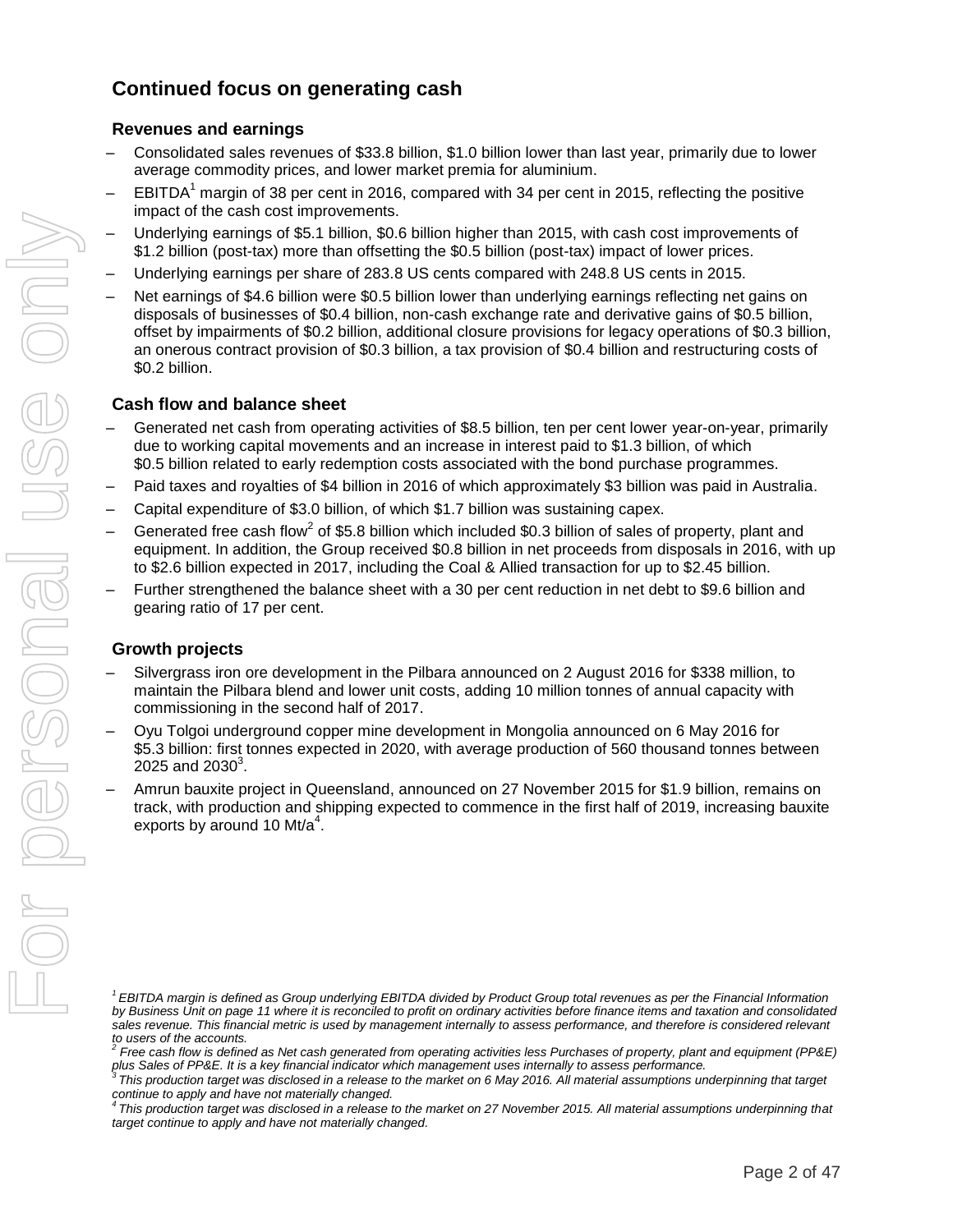### **Capital returns**

- Paid dividends of \$2.7 billion in 2016, comprising 2015 final dividend of \$1.9 billion and 2016 interim dividend of \$0.8 billion.
- Announced total dividends for 2016 of 170 US cents per share, equivalent to \$3.1 billion, well in excess of the previously indicated 110 US cents per share minimum: of this total, the interim dividend of 45 US cents per share (\$0.8 billion) was paid in September 2016 and the final dividend of 125 US cents per share (\$2.3 billion) will be paid in April 2017.
- Announced share buy-back totalling \$0.5 billion in Rio Tinto plc shares, bringing total shareholder returns for 2016 to \$3.6 billion, representing 70 per cent of underlying earnings.

### **Guidance**

- Operating cash cost improvements (including exploration and evaluation savings) of \$2.0 billion (pretax) over 2016 and 2017, in line with previous guidance.
- Additional free cash flow of \$5.0 billion by the end of 2021 from productivity improvements.
- Capital expenditure expected to be around \$5.0 billion in 2017 and around \$5.5 billion in each of 2018 and 2019. Each year includes around \$2.0 billion of sustaining capex.
- Gearing ratio of 20 to 30 per cent through the cycle.
- Effective tax rate on underlying earnings of approximately 27 to 30 per cent expected in 2017.
- Production guidance is unchanged from the Fourth Quarter Operations Review.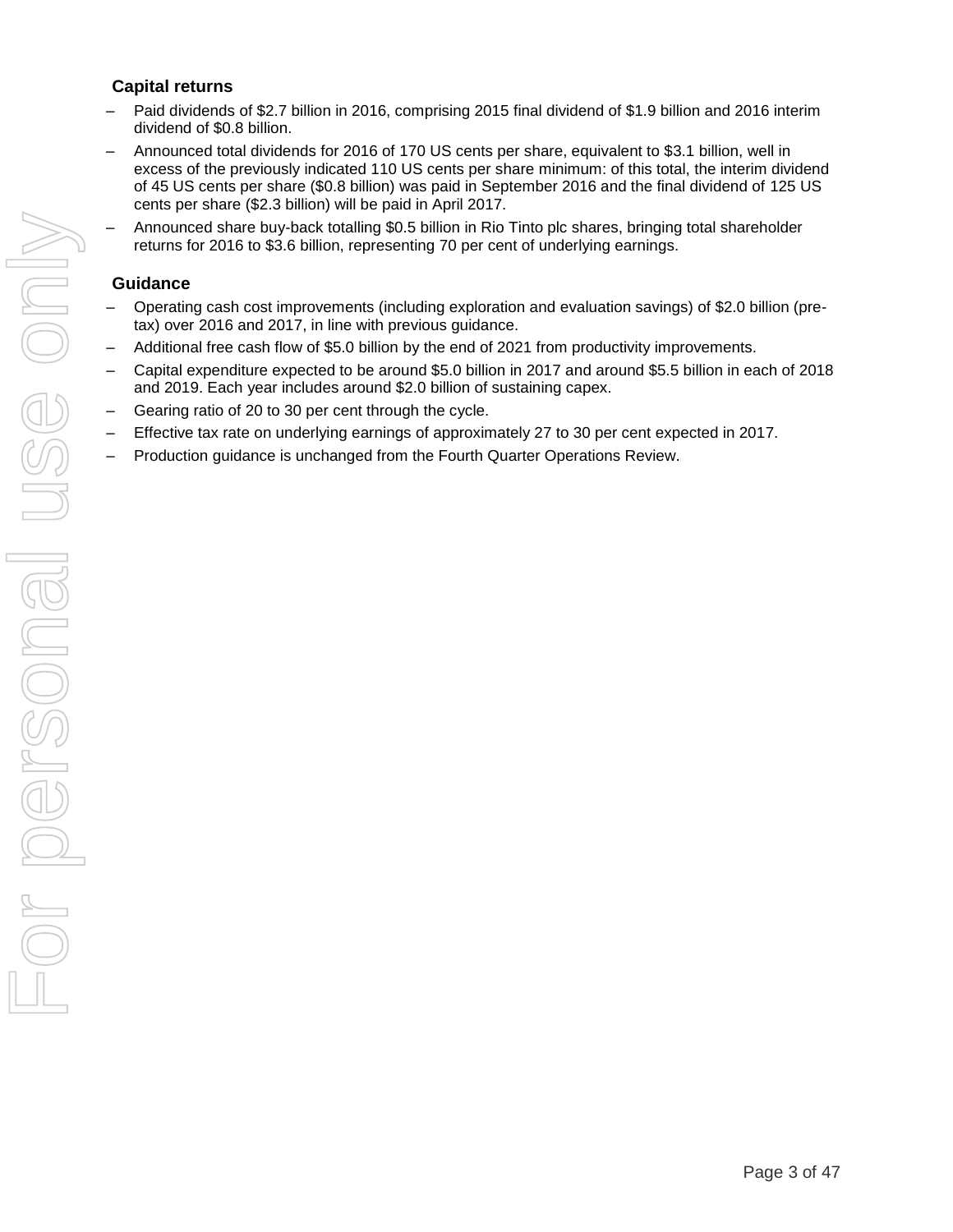# **Underlying EBITDA and underlying earnings by product group**

|                                | 2016<br>US\$m | $2015^2$<br>US\$m | Change<br>US\$m | Change<br>% |
|--------------------------------|---------------|-------------------|-----------------|-------------|
| Underlying EBITDA <sup>1</sup> |               |                   |                 |             |
| Iron Ore                       | 8,526         | 7,675             | 851             | $+11%$      |
| Aluminium                      | 2,472         | 2,742             | (270)           | $-10%$      |
| Copper & Diamonds              | 1,387         | 1,833             | (446)           | $-24%$      |
| Energy & Minerals              | 1,803         | 1,235             | 568             | +46%        |
| Other operations               | (92)          | (81)              | (11)            | $-14%$      |
| <b>Product Group Total</b>     | 14,096        | 13,404            | 692             | $+5%$       |
| Other central items            | (411)         | (546)             | 135             | $+25%$      |
| Exploration and evaluation     | (175)         | (237)             | 62              | $+26%$      |
|                                | 13,510        | 12,621            | 889             | $+7%$       |
| <b>Underlying earnings</b>     |               |                   |                 |             |
| Iron Ore                       | 4,611         | 3,940             | 671             | $+17%$      |
| Aluminium                      | 947           | 1,118             | (171)           | $-15%$      |
| Copper & Diamonds              | (18)          | 370               | (388)           | $-105%$     |
| Energy & Minerals              | 610           | 175               | 435             | +249%       |
| Other operations               | (86)          | (88)              | $\overline{2}$  | $+2%$       |
| <b>Product Group Total</b>     | 6,064         | 5,515             | 549             | $+10%$      |
| Other central items            | (241)         | (375)             | 134             | $+36%$      |
| Exploration and evaluation     | (147)         | (211)             | 64              | $+30%$      |
| Net interest $3$               | (576)         | (389)             | (187)           | $-48%$      |
|                                | 5,100         | 4,540             | 560             | $+12%$      |

*<sup>1</sup> Underlying EBITDA is a key financial indicator which management uses internally to assess performance. It excludes the same items that are excluded in arriving at underlying earnings. See page 11 for further detail and a reconciliation to profit on ordinary* 

*activities before finance items and tax. 2 2015 numbers have been recast to reflect the new product group structure.* 

*<sup>3</sup>2016 net interest includes \$237 million (post-tax) of early redemption costs associated with the three bond purchase programmes.*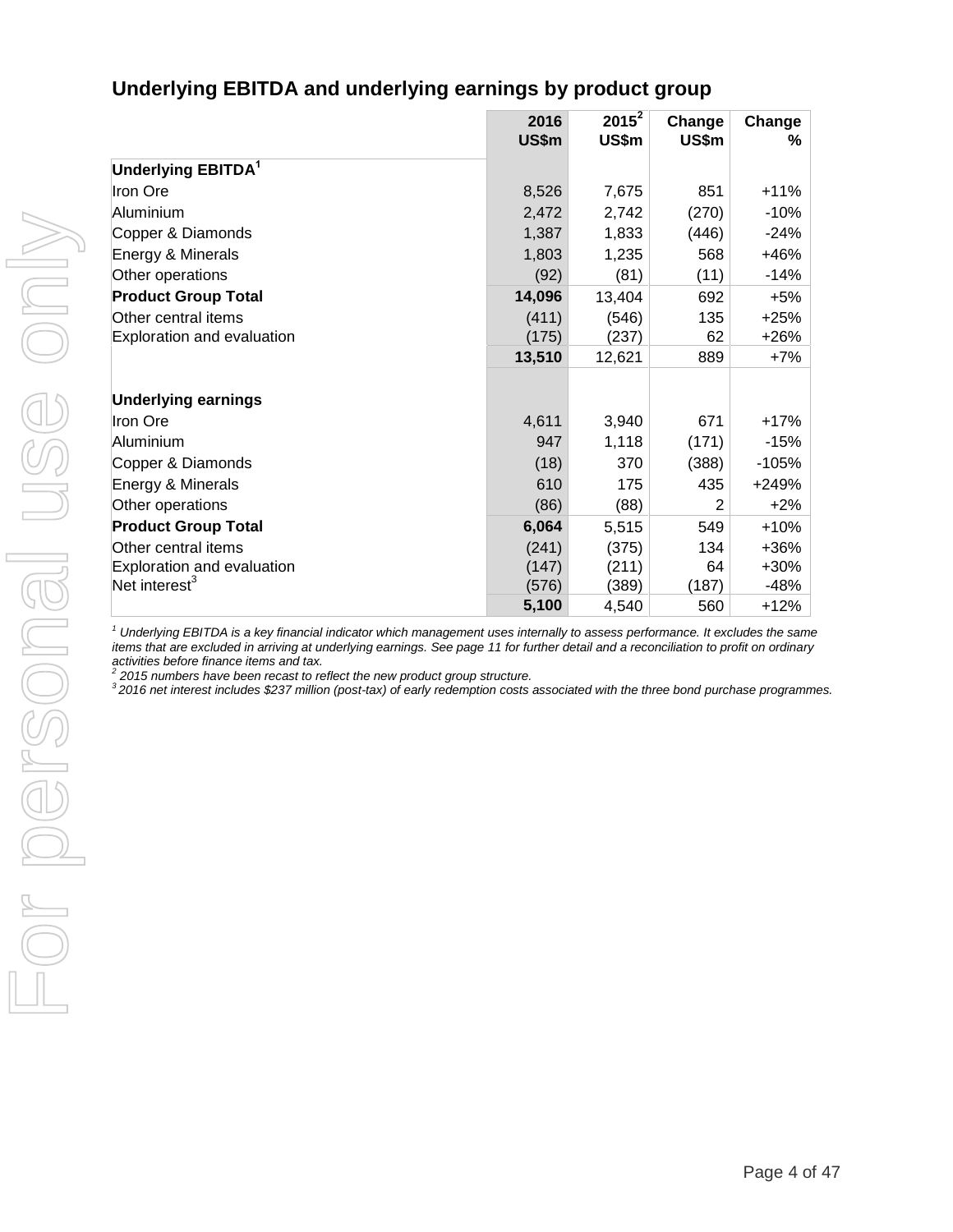### **Net earnings and underlying earnings**

In order to provide additional insight into the performance of its business, Rio Tinto reports underlying earnings. The differences between underlying earnings and net earnings are set out in the following table (all numbers are after tax and exclude non-controlling interests).

| Year ended 31 December                                                                                                             | 2016<br>US\$m | 2015<br>US\$m |
|------------------------------------------------------------------------------------------------------------------------------------|---------------|---------------|
| <b>Underlying earnings</b>                                                                                                         | 5,100         | 4,540         |
| Items excluded from underlying earnings                                                                                            |               |               |
| Impairment charges                                                                                                                 | (183)         | (1,802)       |
| Net gains on disposal of interests in businesses                                                                                   | 382           | 48            |
| Exchange and derivative gains / (losses) on US dollar net debt and<br>intragroup balances and derivatives not qualifying for hedge |               |               |
| accounting                                                                                                                         | 536           | (3,282)       |
| Onerous port and rail contracts                                                                                                    | (329)         |               |
| Restructuring costs including global headcount reduction                                                                           | (177)         | (258)         |
| Increased closure provision for legacy operations                                                                                  | (282)         | (233)         |
| Tax provision                                                                                                                      | (380)         |               |
| Recognition of deferred tax assets relating to planned divestments                                                                 |               | 234           |
| Other excluded items                                                                                                               | (50)          | (113)         |
| Net earnings / (loss)                                                                                                              | 4,617         | (866)         |

Explanation of excluded items is given on pages 7 to 8. A detailed reconciliation from underlying earnings to net earnings, which includes pre-tax amounts plus additional explanatory notes, are given on pages 46 and 47.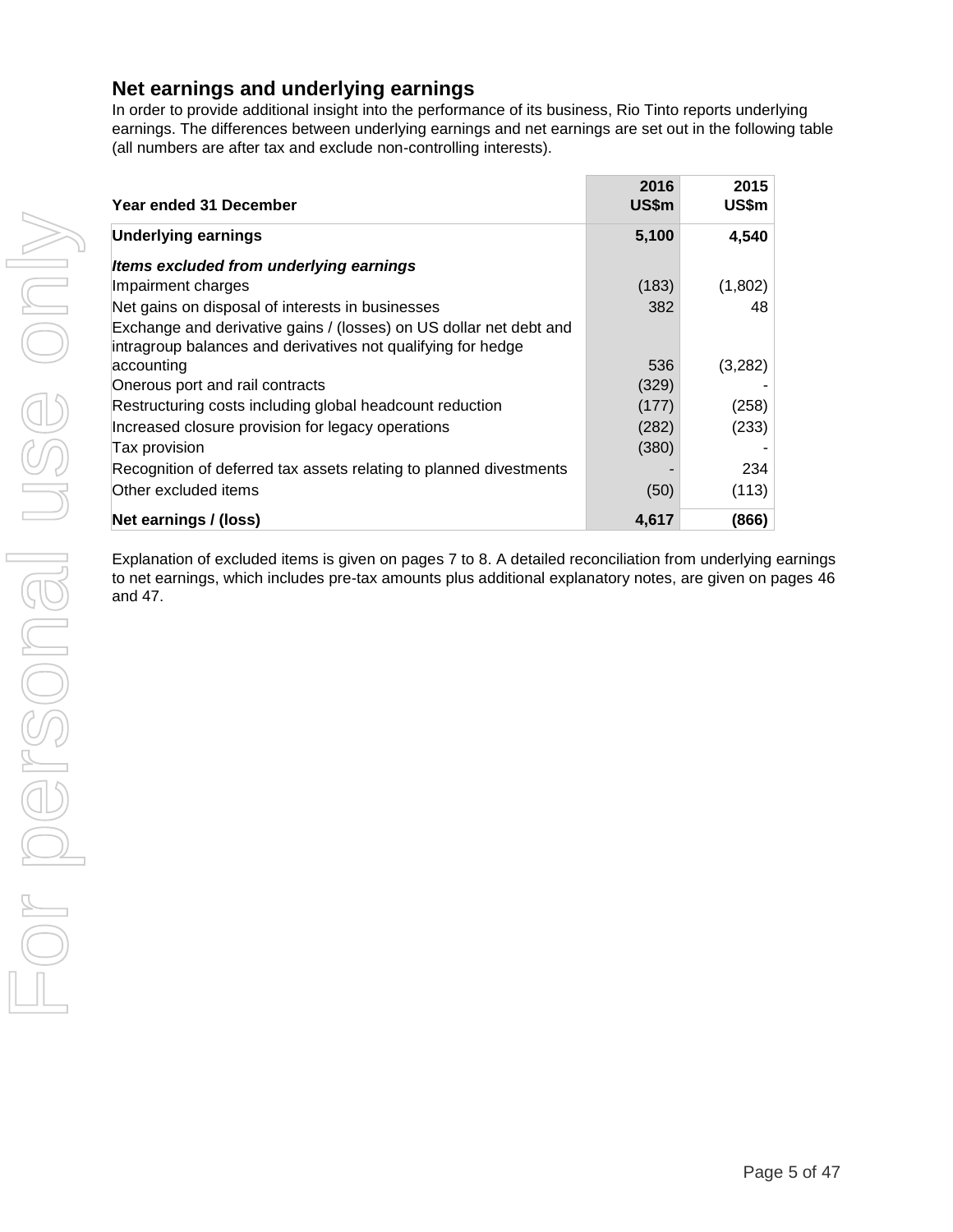#### **Commentary on the Group financial results**

The principal factors explaining the movements in underlying and net earnings are set out in the table below (all numbers are after tax and non-controlling interests).

|                                                                 | <b>Underlying</b><br>earnings<br>US\$m | <b>Net</b><br>earnings<br>US\$m |
|-----------------------------------------------------------------|----------------------------------------|---------------------------------|
| 2015                                                            | 4,540                                  | (866)                           |
| Prices                                                          | (460)                                  |                                 |
| Exchange rates                                                  | 49                                     |                                 |
| Volumes                                                         | 19                                     |                                 |
| General inflation                                               | (158)                                  |                                 |
| Energy                                                          | 25                                     |                                 |
| Lower cash costs (pre-tax \$1,539 million)                      | 1,124                                  |                                 |
| Lower exploration and evaluation costs                          | 97                                     |                                 |
| Tax / non-cash / interest / other                               | (136)                                  |                                 |
| Total changes in underlying earnings                            | 560                                    | 560                             |
| Decrease in net impairment charges                              |                                        | 1,619                           |
| Movement in gains on consolidation and disposal of interests in |                                        |                                 |
| businesses                                                      |                                        | 334                             |
| Movement in exchange differences and gains/losses on debt       |                                        | 3,818                           |
| Onerous port and rail contracts                                 |                                        | (329)                           |
| Lower restructuring costs including global headcount reductions |                                        | 81                              |
| Increase in closure provision for legacy operations             |                                        | (49)                            |
| Tax provision                                                   |                                        | (380)                           |
| Absence of recognition of deferred tax assets                   |                                        | (234)                           |
| Other movements                                                 |                                        | 63                              |
| 2016                                                            | 5,100                                  | 4,617                           |

#### **Prices**

Most commodity prices increased for the first time in a number years in the second half of 2016, despite numerous political and macro shocks to the global economy.

The Platts price for 62 per cent iron Pilbara fines was six per cent higher on average compared with 2015. Iron ore prices started 2016 at \$43 per dry metric tonne cost and freight (CFR) and ended the year around \$80 per tonne. Contestable iron ore demand increased by 60 million tonnes to 1.8 billion, helping absorb new supply. This was underpinned by Chinese steel demand as China's government expanded lending, eased monetary policy and supported the property sector. China also eliminated inefficient steelmaking capacity, supporting steel prices and profitability.

Hard coking coal benchmark prices were 12 per cent higher on average compared with 2015 and thermal coal spot prices averaged seven per cent higher. Hard coking coal prices almost quadrupled to \$310 per tonne from January to November 2016. Strong Chinese steel demand contributed to the spike, but the main driver was China's supply curtailment through the implementation of the "276 Directive", restricting coal mines to operating 276 days of the year. The thermal coal market was also affected, with prices doubling to \$110 per tonne free on board (FOB) Newcastle. The directive was relaxed in the second half of 2016 and prices have since moderated.

These commodity price gains were more than offset by lower average prices for copper and aluminium which were down 11 and three per cent respectively year-on-year, and a significant drop in market premia for aluminium in all regions, which fell from their record highs in early 2015.

Copper prices dipped below \$2 per pound in early 2016 before rising 25 per cent by year-end. Over one million tonnes of new mine supply entered the market, and was accommodated through demand growth, lower scrap availability and mine curtailments.

Aluminium prices started 2016 below \$1,500 per tonne and ended the year 20 per cent higher. Margins remained under pressure, however, as energy and alumina costs offset the price increase. The alumina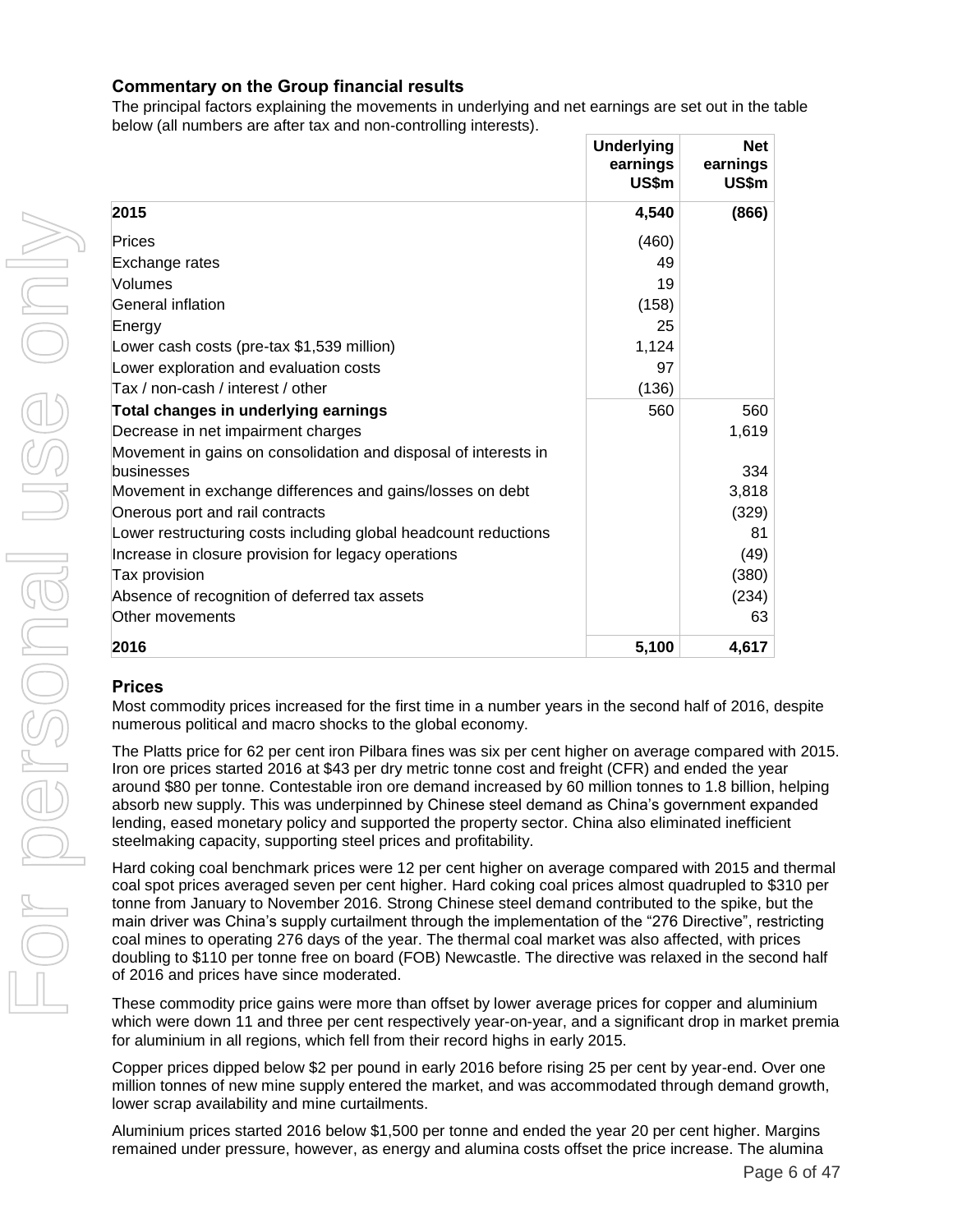price rallied from less than \$200 per tonne to \$350 per tonne as refinery curtailments caught up with the ten per cent cutback of global smelting capacity announced in 2015. Bauxite prices did not match these increases, with the average Chinese import price falling moderately to just under \$50 per tonne as new supply from Guinea, Australia and Brazil replaced volumes lost to Malaysia's export ban.

The effect of all price movements on the Group's commodities in 2016 was to decrease underlying earnings by \$460 million compared with 2015. A table of prices and exchange rates is included on page 45.

#### **Exchange rates**

Compared with 2015, the US dollar, on average, strengthened by three per cent against the Canadian dollar, by one per cent against the Australian dollar and by 14 per cent against the South African rand. The effect of all currency movements was to increase underlying earnings relative to 2015 by \$49 million.

#### **Volumes**

Movements in sales volumes increased earnings by \$19 million compared with 2015. There were volume gains in iron ore, following the increase in capacity at the Pilbara ports and mines, in bauxite, from increased production at all four mines, and in aluminium following record production at ten smelters. These were mostly outweighed by lower sales volumes in copper, gold and molybdenum.

#### **Energy**

Lower input energy prices during the year improved underlying earnings by \$25 million compared with 2015 in part related to oil, where the price fell approximately 16 per cent year-on-year, averaging \$44 per barrel during 2016.

#### **Cash costs, exploration and evaluation**

Rio Tinto continued to realise considerable savings from its cost reduction programme, delivering \$1.6 billion pre-tax (\$1.2 billion post tax) in operating cash cost savings and reductions in exploration and evaluation expenditure in 2016. The Group has now achieved \$7.8 billion pre-tax (\$5.5 billion post-tax) in total operating cash cost improvements and reductions in exploration and evaluation expenditure compared with the 2012 base.

The Group continued to optimise its expenditure on exploration and evaluation, progressing the highest value projects. In 2016, approximately 41 per cent of this expenditure was incurred by central exploration, 25 per cent by Copper & Diamonds, 25 per cent by Energy & Minerals and the remainder by Aluminium and Iron Ore.

#### **Tax / non-cash / interest / other**

The 2016 effective corporate income tax rate on underlying earnings, excluding equity accounted units, was 22 per cent compared with 27 per cent in 2015. The lower effective tax rate in 2016 was due to the recognition of a deferred tax asset in Mongolia. Excluding this item, the effective tax rate in 2016 was 26 per cent. The effective tax rate in Australia remained at 30 per cent. The Group expects an effective tax rate on underlying earnings of approximately 27 to 30 per cent in 2017.

The Group interest charge (net of tax) of \$576 million increased by \$187 million compared with 2015, following completion of some major capital projects in 2015 (interest is capitalised during the construction period of a project) and \$237 million of early redemption costs from bond purchases in 2016. In 2016, \$111 million of interest was capitalised, compared with \$254 million in 2015. In 2016, the Group successfully completed three bond purchase programmes totalling \$7.5 billion and repaid \$1.5 billion of maturing bonds, reducing gross debt by \$9.0 billion (nominal value).

#### **Items excluded from underlying earnings**

Impairment charges in 2016 of \$183 million primarily related to the Argyle diamond mine in Western Australia.

Net gains on disposal of \$382 million mainly related to the sale of Rio Tinto's 40 per cent interest in the Bengalla coal Joint Venture and the sale of the Lochaber aluminium assets.

Non-cash exchange and derivative gains in 2016 of \$536 million arose primarily on US dollar debt in non-US dollar functional currency Group companies, intragroup balances, and on the revaluation of certain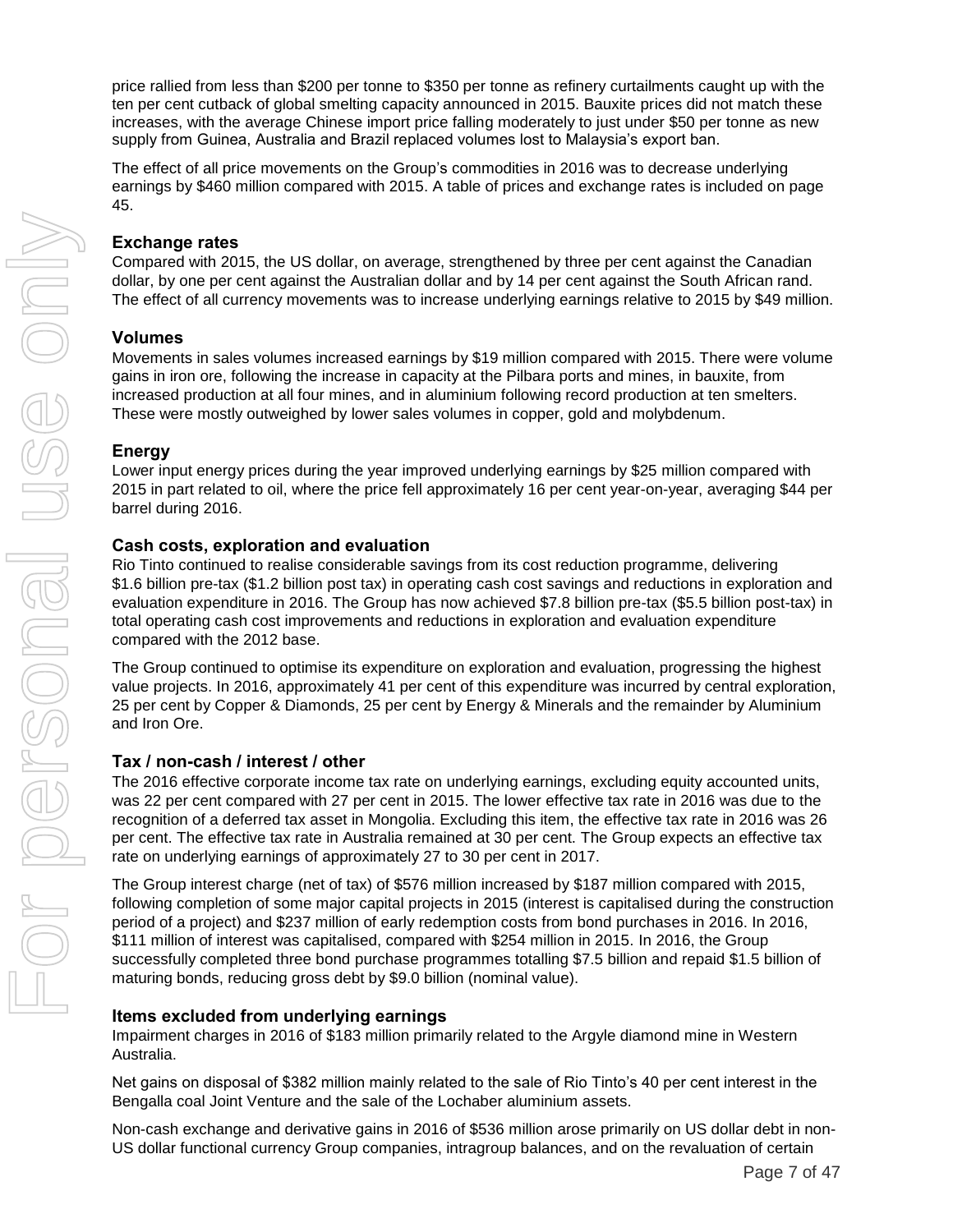derivatives which do not qualify for hedge accounting. These exchange gains in 2016 were in contrast to net exchange losses in 2015 of \$3,282 million, giving rise to a positive period-on-period movement of \$3,818 million. The exchange gains are largely offset by currency translation losses recognised in equity and the quantum of US dollar debt, which will be repaid from US dollar sales receipts and US dollar divestment proceeds, is therefore largely unaffected.

A review of the infrastructure capacity requirements in Queensland, Australia, confirmed that it is no longer likely that Rio Tinto will utilise the Abbot Point Coal Terminal and associated rail infrastructure capacity contracted under take-or-pay arrangements. On 31 October 2016, agreement was reached with Adani, the owner of the port, to relinquish that capacity. Accordingly, an onerous contract provision has been recognised based on the net present value of expected future cash flows discounted at a post-tax real rate of two per cent, resulting in a post-tax onerous contract charge of \$329 million.

In 2016, the Group incurred \$177 million of restructuring costs associated with its cost reduction programme, compared with \$258 million in 2015.

The \$282 million increase in the closure provision related to the Gove alumina refinery in Northern Territory, Australia where operations were curtailed in May 2014.

The tax provision includes amounts provided for tax matters for which the timing of resolution and potential economic outflow are uncertain. Specifically, the Group is currently in discussions with the Australian Taxation Office (ATO) in relation to certain transactions between Rio Tinto entities based in Australia and the Group's commercial centre in Singapore for the period since 2009. From 2010 to 2016, Rio Tinto paid \$37 billion in taxes and royalties in Australia. These matters were raised by Rio Tinto with the ATO through advance ruling requests or are under discussions pursuant to our co-operative compliance agreement.

In 2015, impairment charges of \$1,802 million (post-tax) were recognised, including a \$1,118 million (post-tax) impairment of the Simandou iron ore project in Guinea, \$262 million relating to Energy Resources of Australia (ERA) and \$199 million relating to the Roughrider uranium project in Canada.

In 2015, the Group recorded a post-tax charge of \$233 million for the remediation of legacy properties, including the Holden mine in Washington State.

#### **Cash flow**

Net cash generated from operating activities of \$8.5 billion was ten per cent lower than 2015. 2015 cash flows benefited from a significant working capital reduction. 2016 saw a rebound in receivables, driven by higher prices. In addition, there was an increase in interest paid to \$1.3 billion, of which \$0.5 billion related to early redemption costs associated with the bond purchase programmes. These were partly offset by cash cost improvements and lower tax payments, in line with lower underlying profits.

Purchases of property, plant and equipment and intangible assets were \$3.0 billion in 2016, a decline of 36 per cent compared with 2015. Some major capital projects were completed in 2015, including expansion of the Pilbara iron ore infrastructure and the modernisation and expansion of the Kitimat aluminium smelter. Major capital projects in 2016 included the development of the Oyu Tolgoi copper/gold underground mine in Mongolia, construction of key infrastructure at the Amrun bauxite project in Queensland and development of the Silvergrass iron ore mine in the Pilbara.

Dividends paid in 2016 of \$2.7 billion reflected the final 2015 dividend paid in April 2016 and the 2016 interim dividend paid in September 2016.

In 2016, net proceeds from the disposal of subsidiaries, joint ventures and associates of \$0.8 billion related primarily to amounts received following the disposal of the Group's 40 per cent interest in the Bengalla coal Joint Venture and the first tranche from the sale of the Lochaber aluminium assets. In addition, the Group realised \$0.3 billion from the sale of property, plant and equipment, which included the Mount Pleasant thermal coal assets in New South Wales, undeveloped land in Utah and some office buildings in North America.

#### **Balance sheet**

Net debt (see page 40) decreased from \$13.8 billion at 31 December 2015 to \$9.6 billion at 31 December 2016. Net debt to total capital (gearing ratio) declined to 17 per cent at 31 December 2016 (31 December 2015: 24 per cent) and interest cover was seven times, unchanged from 2015.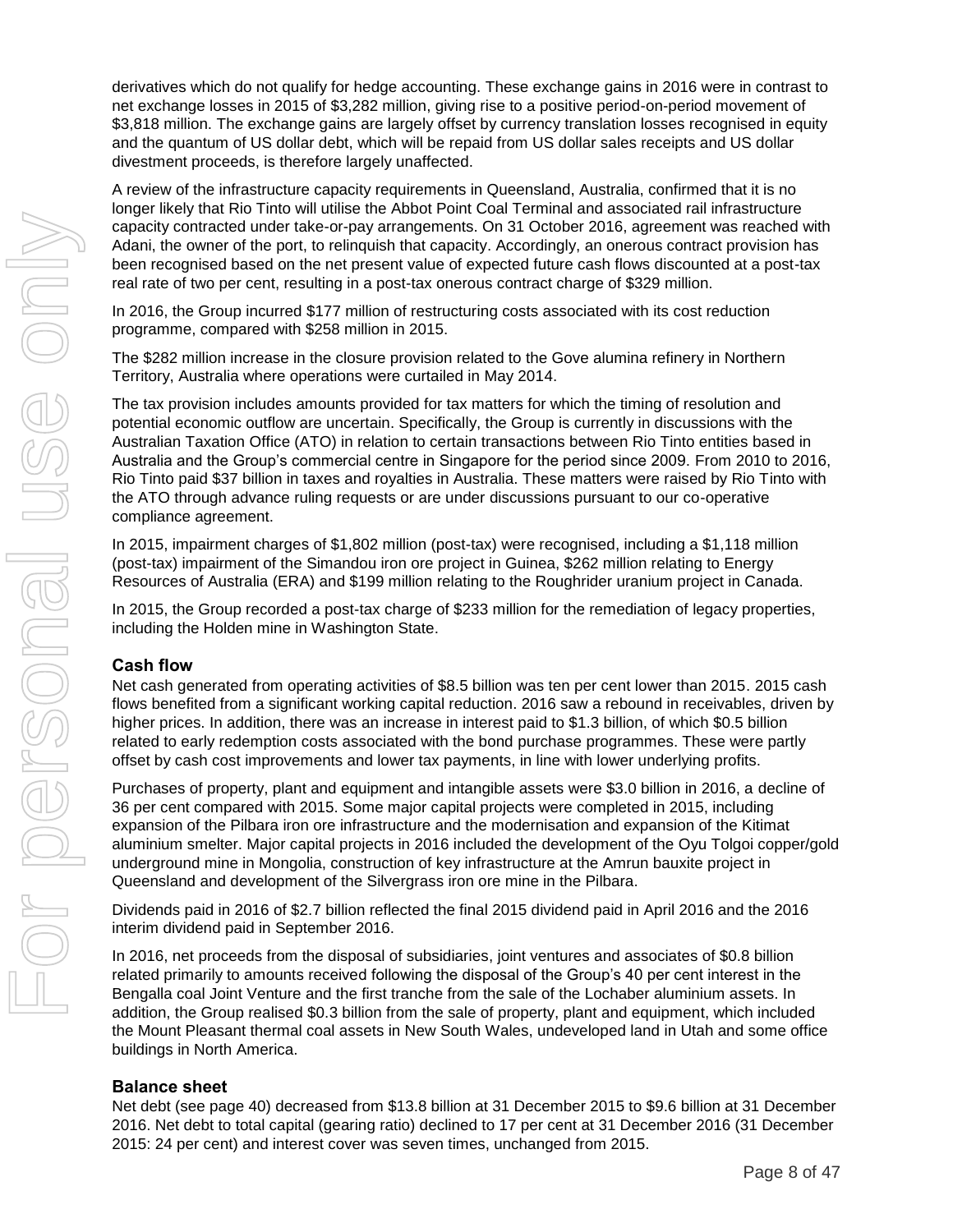Adjusted total borrowings at 31 December 2016 were \$18.0 billion (refer to page 40). At 31 December 2016, approximately 80 per cent of Rio Tinto's total borrowings were at floating interest rates, the weighted average cost of total borrowings was approximately 4.0 per cent and the weighted average maturity was around ten years. The maximum amount, within non-current borrowings, maturing in any one calendar year was \$1.7 billion, which matures in 2025.

In 2016, the Group repaid \$9.4 billion of borrowings, including \$9.0 billion of bonds, and drew down \$4.4 billion of funds, mainly from the Oyu Tolgoi project financing. Cash and cash equivalents plus other shortterm cash investments at 31 December 2016 were \$8.4 billion (31 December 2015: \$9.4 billion).

#### **Profit / loss for the year**

Net earnings and underlying earnings refer to amounts attributable to the owners of Rio Tinto. The net profit attributable to the owners of Rio Tinto in 2016 totalled \$4,617 million (2015: net loss of \$866 million). The Group recorded a profit in 2016 of \$4,776 million (2015: loss of \$1,719 million) of which a profit of \$159 million (2015: loss of \$853 million) was attributable to non-controlling interests.

#### **Dividends**

In February 2016, the board announced a new dividend policy. At the end of each financial period, the board will determine an appropriate total level of ordinary dividend per share, taking into account the results for the financial year, the outlook for our major commodities, the board's view of the long-term growth prospects of the business and the Company's objective of maintaining a strong balance sheet. The intention is that the balance between the interim and final dividend is weighted to the final dividend.

The board expects total cash returns to shareholders over the longer term to be in a range of 40 to 60 per cent of underlying earnings in aggregate through the cycle.

The board is committed to maintaining an appropriate balance between cash returns to shareholders and investment in the business, with the intention of maximising shareholder value.

Acknowledging the cyclical nature of the industry, in periods of strong earnings and cash generation, it is the board's intention to supplement the ordinary dividends with additional returns to shareholders.

Dividends are determined in US dollars. Rio Tinto plc dividends are declared and paid in pounds sterling and Rio Tinto Limited dividends are declared and paid in Australian dollars, converted at exchange rates applicable on 7 February 2017 (the latest practicable date prior to the declaration of the dividend).

| Ordinary dividend per share       | 2016   | 2015   |
|-----------------------------------|--------|--------|
| <b>Rio Tinto Group</b>            |        |        |
| Interim (US cents)                | 45.00  | 107.50 |
| Final (US cents)                  | 125.00 | 107.50 |
| <b>Total dividend (US cents)</b>  | 170.00 | 215.00 |
| <b>Rio Tinto plc</b>              |        |        |
| Interim (UK pence)                | 33.80  | 68.92  |
| Final (UK pence)                  | 100.56 | 74.21  |
| <b>Total dividend (UK pence)</b>  | 134.36 | 143.13 |
| <b>Rio Tinto Limited</b>          |        |        |
| Interim (Australian cents)        | 59.13  | 144.91 |
| Final (Australian cents)          | 163.62 | 151.89 |
| Total dividend (Australian cents) | 222.75 | 296.80 |

Rio Tinto Limited shareholders will be paid dividends which are fully franked. The board expects Rio Tinto Limited to be in a position to pay fully franked dividends for the foreseeable future.

Dividends will be paid on 6 April 2017 to holders of ordinary shares and ADRs on the register at the close of business on 24 February 2017. The ex-dividend date for Rio Tinto Limited and Rio Tinto plc holders will be 23 February 2017 and the ex-dividend date for Rio Tinto plc ADR shareholders will be 22 February 2017.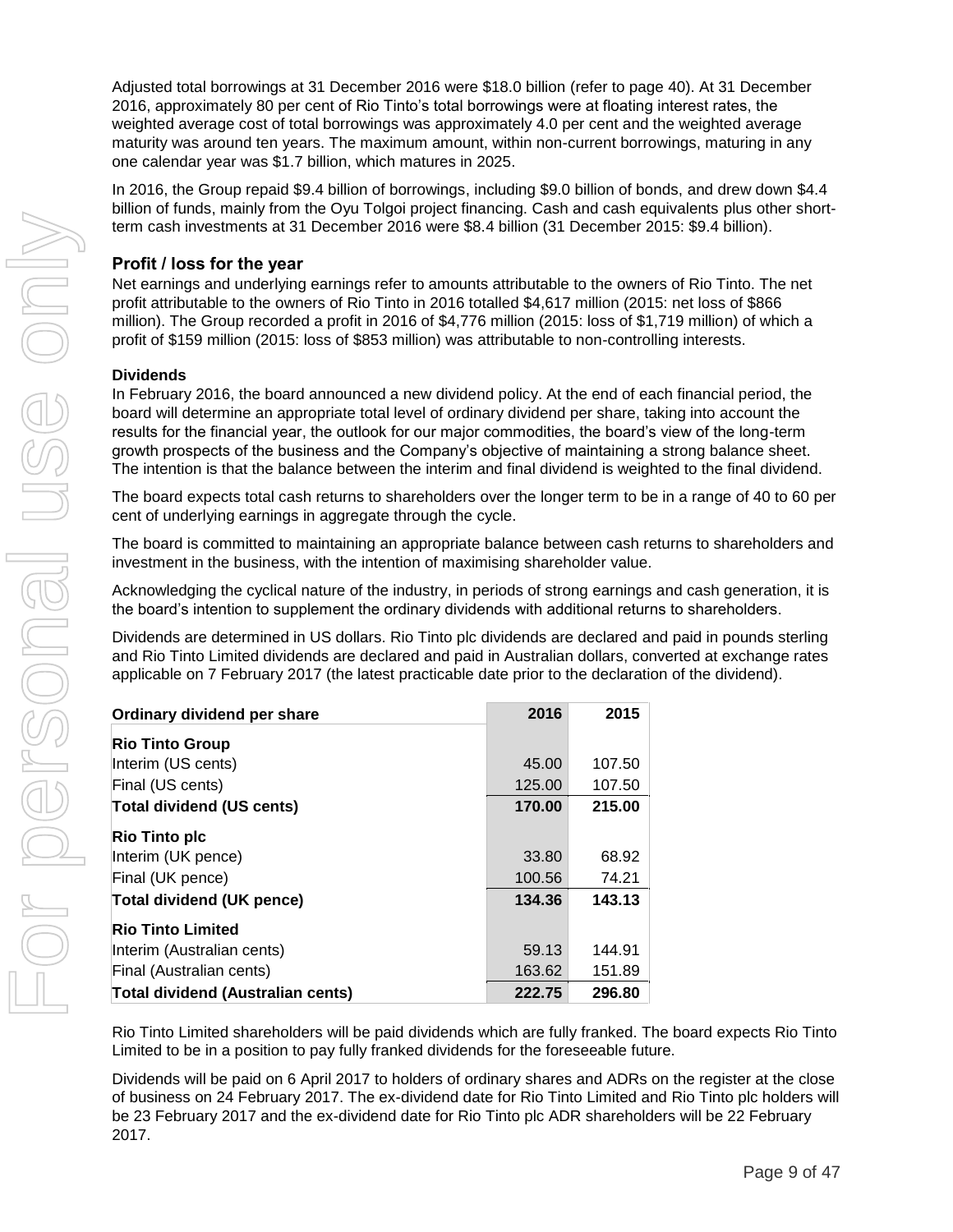Rio Tinto plc shareholders may elect to receive their dividend in Australian dollars, and Rio Tinto Limited shareholders may elect to receive their dividend in pounds sterling. Currency conversions will be determined by reference to the exchange rates applicable to pounds sterling and Australian dollars five business days prior to the dividend payment date. Currency elections must be registered by 16 March 2017 for Rio Tinto plc and Rio Tinto Limited shareholders.

ADR holders receive dividends in US dollars, which will be converted from pounds sterling by reference to the exchange rate applicable on 30 March 2017. This is likely to differ from the US dollar determining rate due to currency fluctuations.

As usual, Rio Tinto will operate its Dividend Reinvestment Plans, details of which can be obtained from the Rio Tinto website [\(www.riotinto.com\)](http://www.riotinto.com/). The last date for receipt of the election notice for the Dividend Reinvestment Plans for Rio Tinto plc and Rio Tinto Limited shareholders is 16 March 2017. Purchases under the Dividend Reinvestment Plan are made on or as soon as practicable after the dividend payment date and at prevailing market prices. There is no discount available.

#### **Regulatory matters**

On 9 November 2016, Rio Tinto announced that, following an investigation supported by external counsel, it had notified the relevant authorities in the United States, United Kingdom and Australia and provided them with information concerning contractual payments totalling \$10.5 million made to a consultant providing advisory services on the Simandou project in Guinea. Rio Tinto is fully cooperating with each of the relevant authorities.

On 1 December 2016, Rio Tinto confirmed that it was cooperating with relevant authorities (including the U.S. Securities and Exchange Commission) in connection with an investigation into the impairment included in the Company's accounts in 2012 in respect of Rio Tinto Coal Mozambique.

The outcome on the Group of these regulatory investigations, and any associated litigation, is subject to a number of significant uncertainties at the present time. They could ultimately expose the Group to material financial cost. The Rio Tinto Board has established a dedicated Board Committee to keep these matters under review as they progress.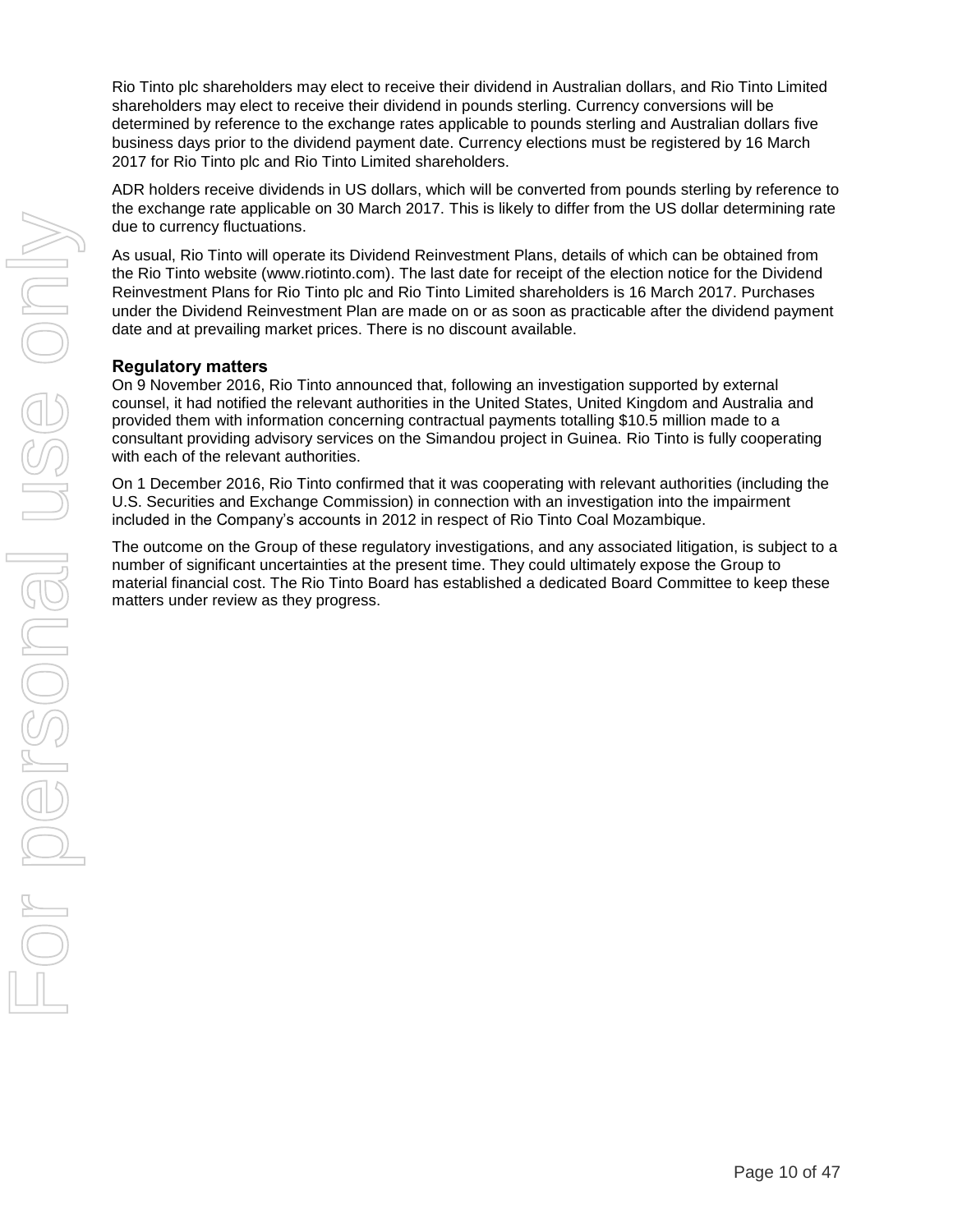# **Rio Tinto financial information by business unit**

|                                                                                                    |                  | Gross revenue (a)     |              |               | EBITDA (b)            |                       | Net earnings (c) |  |
|----------------------------------------------------------------------------------------------------|------------------|-----------------------|--------------|---------------|-----------------------|-----------------------|------------------|--|
|                                                                                                    |                  | for the year ended 31 |              |               | for the year ended 31 | for the year ended 31 |                  |  |
|                                                                                                    | <b>Rio Tinto</b> | December              |              |               | December              |                       | December         |  |
|                                                                                                    | interest         | 2016                  | 2015         | 2016          | 2015                  | 2016                  | 2015             |  |
| <b>Iron Ore</b>                                                                                    | %                | US\$m                 | US\$m        | US\$m         | US\$m                 | US\$m                 | US\$m            |  |
| Pilbara                                                                                            |                  | 14,530                |              | 8,558         | 7,730                 | 4,662                 | 4,013            |  |
|                                                                                                    | (d)              | 75                    | 13,886       |               |                       |                       |                  |  |
| Evaluation projects/other<br><b>Total Iron Ore</b>                                                 |                  | 14,605                | 66<br>13,952 | (32)<br>8,526 | (55)<br>7,675         | (51)<br>4,611         | (73)<br>3,940    |  |
|                                                                                                    |                  |                       |              |               |                       |                       |                  |  |
| <b>Aluminium</b>                                                                                   | (e)              |                       |              |               |                       |                       |                  |  |
| <b>Bauxite</b>                                                                                     |                  | 1,913                 | 2,057        | 848           | 937                   | 493                   | 542              |  |
| Alumina                                                                                            |                  | 2,118                 | 2,145        | 27            | (47)                  | (121)                 | (187)            |  |
| Intrasegment                                                                                       |                  | (786)                 | (849)        |               |                       |                       |                  |  |
| Bauxite & Alumina                                                                                  |                  | 3,245                 | 3,353        | 875           | 890                   | 372                   | 355              |  |
| <b>Primary Metal</b>                                                                               |                  | 4,913                 | 4,931        | 1,258         | 1,245                 | 402                   | 446              |  |
| Pacific Aluminium                                                                                  |                  | 1,971                 | 2,254        | 264           | 408                   | 62                    | 147              |  |
| Intersegment & Other                                                                               |                  | (1,822)               | (1,876)      | (50)          | 132                   | (13)                  | 92               |  |
| <b>Integrated Operations</b>                                                                       |                  | 8,307                 | 8,662        | 2,347         | 2,675                 | 823                   | 1,040            |  |
| Other Product Group Items                                                                          |                  | 1,075                 | 1,374        | (42)          | (76)                  | (30)                  | (50)             |  |
| Product group operations                                                                           |                  | 9,382                 | 10,036       | 2,305         | 2,599                 | 793                   | 990              |  |
| Evaluation projects/other                                                                          |                  | 76                    | 81           | 167           | 143                   | 154                   | 128              |  |
| <b>Total Aluminium</b>                                                                             |                  | 9,458                 | 10,117       | 2,472         | 2,742                 | 947                   | 1,118            |  |
|                                                                                                    |                  |                       |              |               |                       |                       |                  |  |
| <b>Copper &amp; Diamonds</b>                                                                       |                  |                       |              |               |                       |                       |                  |  |
| <b>Rio Tinto Kennecott</b>                                                                         | 100.0            | 1,243                 | 1,403        | 126           | 437                   | (228)                 | 44               |  |
| Escondida                                                                                          | 30.0             | 1,465                 | 1,855        | 793           | 760                   | 270                   | 281              |  |
| Grasberg joint venture                                                                             | (f)              |                       |              | (17)          | (17)                  | (64)                  | (34)             |  |
| Oyu Tolgoi & Turquoise Hill                                                                        | (g)              | 1,203                 | 1,636        | 436           | 501                   | 52                    | 57               |  |
| Diamonds                                                                                           | (h)              | 613                   | 698          | 239           | 293                   | 47                    | 79               |  |
| Product group operations                                                                           |                  | 4,524                 | 5,592        | 1,577         | 1,974                 | 77                    | 427              |  |
| Evaluation projects/other                                                                          |                  |                       |              | (190)         | (141)                 | (95)                  | (57)             |  |
| <b>Total Copper &amp; Diamonds</b>                                                                 |                  | 4,524                 | 5,592        | 1,387         | 1,833                 | (18)                  | 370              |  |
|                                                                                                    |                  |                       |              |               |                       |                       |                  |  |
| <b>Energy &amp; Minerals</b>                                                                       |                  |                       |              |               |                       |                       |                  |  |
| Rio Tinto Coal Australia                                                                           | (i)              | 2,634                 | 2,757        | 893           | 497                   | 382                   | 48               |  |
| Iron Ore Company of Canada                                                                         | 58.7             | 1,324                 | 1,353        | 335           | 197                   | 64                    | 12               |  |
| Rio Tinto Iron & Titanium                                                                          | (j)              | 1,419                 | 1,571        | 370           | 435                   | 86                    | 116              |  |
| <b>Rio Tinto Minerals</b>                                                                          | 100.0            | 620                   | 624          | 213           | 178                   | 117                   | 103              |  |
| Dampier Salt                                                                                       | 68.4             | 259                   | 306          | 74            | 71                    | 25                    | 24               |  |
| Uranium                                                                                            | (k)              | 456                   | 474          | 54            | 1                     | 10                    | (42)             |  |
| Product group operations                                                                           |                  | 6,712                 | 7,085        | 1,939         | 1,379                 | 684                   | 261              |  |
| Simandou iron ore project                                                                          | (1)              |                       |              | (102)         | (87)                  | (47)                  | (41)             |  |
| Evaluation projects/other                                                                          | (m)              | 22                    | 55           | (34)          | (57)                  | (27)                  | (45)             |  |
| <b>Total Energy &amp; Minerals</b>                                                                 |                  | 6,734                 | 7,140        | 1,803         | 1,235                 | 610                   | 175              |  |
| <b>Other Operations</b>                                                                            | (n)              |                       | 13           | (92)          | (81)                  | (86)                  | (88)             |  |
| Intersegment transactions                                                                          |                  | (3)                   | (29)         |               |                       |                       |                  |  |
| <b>Product Group Total</b>                                                                         |                  | 35,318                | 36,785       | 14,096        | 13.404                | 6,064                 | 5,515            |  |
|                                                                                                    |                  |                       |              |               |                       |                       |                  |  |
| Other items                                                                                        |                  |                       |              | (411)         | (546)                 | (241)                 | (375)            |  |
| Exploration and evaluation<br>Net interest                                                         |                  |                       |              | (175)         | (237)                 | (147)<br>(576)        | (211)            |  |
|                                                                                                    |                  |                       |              |               |                       |                       | (389)<br>4.540   |  |
| <b>Underlying EBITDA/earnings</b><br>Items excluded from underlying EBITDA/earnings                |                  |                       |              | 13,510        | 12,621                | 5,100                 |                  |  |
|                                                                                                    |                  | 18                    | (1)          | (687)         | (563)                 | (483)                 | (5,406)          |  |
| <b>EBITDA/net earnings</b>                                                                         |                  |                       |              | 12,823        | 12,058                | 4,617                 | (866)            |  |
| <b>Reconciliation to Group income statement</b><br>Share of equity accounted unit sales and intra- |                  |                       |              |               |                       |                       |                  |  |
| subsidiary/equity accounted units sales                                                            |                  | (1, 555)              | (1,955)      |               |                       |                       |                  |  |
| Depreciation & amortisation in subsidiaries                                                        |                  |                       |              |               |                       |                       |                  |  |
| excluding capitalised depreciation                                                                 |                  |                       |              | (4,691)       | (4, 553)              |                       |                  |  |
| Impairment charges                                                                                 |                  |                       |              | (249)         | (2,791)               |                       |                  |  |
| Depreciation & amortisation in equity accounted                                                    |                  |                       |              |               |                       |                       |                  |  |
| units                                                                                              |                  |                       |              | (526)         | (462)                 |                       |                  |  |
|                                                                                                    |                  |                       |              |               |                       |                       |                  |  |
| Taxation and finance items in equity accounted units                                               |                  |                       |              | (241)         | (276)                 |                       |                  |  |
| Consolidated sales revenue / Profit on ordinary<br>activities before finance items and taxation    |                  | 33,781                | 34,829       | 7,116         | 3,976                 |                       |                  |  |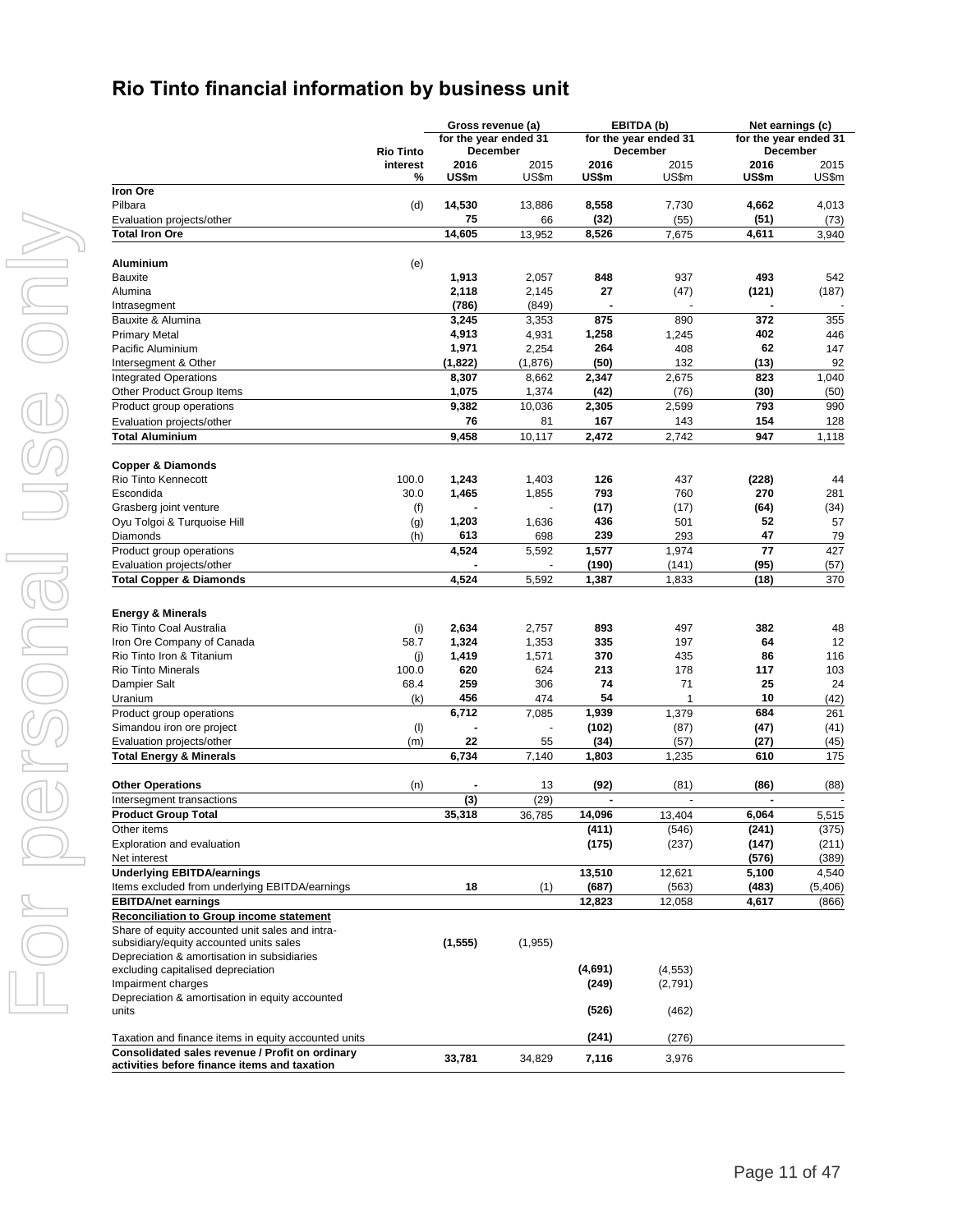# **Rio Tinto financial information by business unit (continued)**

**Capital**

**Depreciation &** 

**Operating**

|                                                                                  |                  | expenditure (o)    |       | amortisation          |       | assets (p)        |                |
|----------------------------------------------------------------------------------|------------------|--------------------|-------|-----------------------|-------|-------------------|----------------|
|                                                                                  |                  | for the year ended |       | for the year ended 31 |       |                   |                |
|                                                                                  |                  | 31 December        |       | December              |       | as at 31 December |                |
|                                                                                  | <b>Rio Tinto</b> |                    |       |                       |       |                   |                |
|                                                                                  | interest         | 2016               | 2015  | 2016                  | 2015  | 2016              | 2015           |
| Iron Ore                                                                         | %                | US\$m              | US\$m | US\$m                 | US\$m | US\$m             | US\$m          |
|                                                                                  |                  |                    |       |                       |       |                   |                |
| Pilbara                                                                          | (d)              | 868                | 1,608 | 1,645                 | 1,744 | 16,337            | 16,848         |
| Evaluation projects/other                                                        |                  |                    |       |                       |       | 2                 | $\overline{2}$ |
| <b>Total Iron Ore</b>                                                            |                  | 868                | 1,608 | 1,645                 | 1,744 | 16,339            | 16,850         |
| Aluminium                                                                        | (e)              |                    |       |                       |       |                   |                |
| <b>Bauxite</b>                                                                   |                  | 343                | 159   | 110                   | 112   | 1,278             | 1,050          |
| Alumina                                                                          |                  | 87                 | 158   | 206                   | 207   | 2,588             | 2,698          |
| Bauxite & Alumina                                                                |                  | 430                | 317   | 316                   | 319   | 3,866             | 3,748          |
| Primary Metal                                                                    |                  | 394                | 1,249 | 716                   | 629   | 10,701            | 10,326         |
| Pacific Aluminium                                                                |                  | 91                 | 126   | 193                   | 212   | 1,044             | 1,198          |
| Intersegment & Other                                                             |                  | 1                  | (10)  | 25                    | 12    | 171               |                |
| Total Aluminium                                                                  |                  | 916                | 1,682 | 1,250                 | 1,172 | 15,782            | 677<br>15,949  |
|                                                                                  |                  |                    |       |                       |       |                   |                |
| <b>Copper &amp; Diamonds</b>                                                     |                  |                    |       |                       |       |                   |                |
| Rio Tinto Kennecott                                                              | 100.0            | 333                | 408   | 530                   | 344   | 2,190             | 2,442          |
| Escondida                                                                        | 30.0             | 517                | 770   | 364                   | 293   | 3,565             | 3,485          |
| Grasberg joint venture                                                           | (f)              | 174                | 179   | 89                    | 43    | 1,151             | 1,016          |
| Oyu Tolgoi & Turquoise Hill                                                      | (g)              | 322                | 92    | 450                   | 416   | 3,804             | 3,597          |
| Diamonds                                                                         | (h)              | 97                 | 124   | 164                   | 159   | 655               | 857            |
| Product group operations                                                         |                  | 1,443              | 1,573 | 1,597                 | 1,255 | 11,365            | 11,397         |
| Evaluation projects/other                                                        |                  | (2)                | 3     | 4                     | 6     | 166               | 155            |
| <b>Total Copper &amp; Diamonds</b>                                               |                  | 1,441              | 1,576 | 1,601                 | 1,261 | 11,531            | 11,552         |
|                                                                                  |                  |                    |       |                       |       |                   |                |
| <b>Energy &amp; Minerals</b>                                                     |                  |                    |       |                       |       |                   |                |
| Rio Tinto Coal Australia                                                         | (i)/(q)          | (107)              | 108   | 297                   | 336   | 1,807             | 2,137          |
| Iron Ore Company of Canada                                                       | 58.7             | 75                 | 118   | 151                   | 162   | 1,018             | 1,155          |
| Rio Tinto Iron & Titanium                                                        | (i)              | 97                 | 150   | 189                   | 194   | 3,662             | 3,554          |
| <b>Rio Tinto Minerals</b>                                                        | 100.0            | 31                 | 28    | 53                    | 45    | 508               | 585            |
| Dampier Salt                                                                     | 68.4             | 11                 | 14    | 23                    | 22    | 146               | 140            |
| Uranium                                                                          | (k)              | 30                 | 39    | 25                    | 65    | (143)             | (216)          |
| Product group operations                                                         |                  | 137                | 457   | 738                   | 824   | 6,998             | 7,355          |
| Simandou iron ore project                                                        | (1)              |                    | 91    |                       | 1     | 13                | (10)           |
| Evaluation projects/other                                                        | (m)              | 4                  | 4     | 1                     | 5     | 272               | 276            |
| <b>Total Energy &amp; Minerals</b>                                               |                  | 141                | 552   | 739                   | 830   | 7,283             | 7,621          |
| <b>Other Operations</b>                                                          | (n)              | (11)               | (36)  | 34                    | 32    | 227               | (14)           |
| <b>Product Group Total</b>                                                       |                  | 3,355              | 5,382 | 5,269                 | 5,039 | 51,162            | 51,958         |
| Intersegment transactions                                                        |                  |                    |       |                       |       | 142               | 242            |
| Net assets of disposal groups held for sale                                      | (r)              |                    |       |                       |       | (7)               | 182            |
| Other items                                                                      |                  | (46)               | 65    | 51                    | 68    | (2, 420)          | (1,250)        |
|                                                                                  |                  | (651)              | (859) | (526)                 | (462) |                   |                |
| Less: equity accounted units (EAU)<br><b>Total</b>                               |                  | 2,658              | 4,588 | 4,794                 | 4,645 |                   |                |
|                                                                                  |                  |                    |       |                       |       | 48,877            | 51,132         |
| Add back: Proceeds from sale of property, plant and<br>equipment and intangibles |                  | 354                | 97    |                       |       |                   |                |
| Total capital expenditure per cash flow statement                                |                  | 3,012              | 4,685 |                       |       |                   |                |
| Less: Net debt                                                                   |                  |                    |       |                       |       | (9,587)           | (13, 783)      |
| <b>Equity attributable to owners of Rio Tinto</b>                                |                  |                    |       |                       |       | 39,290            | 37,349         |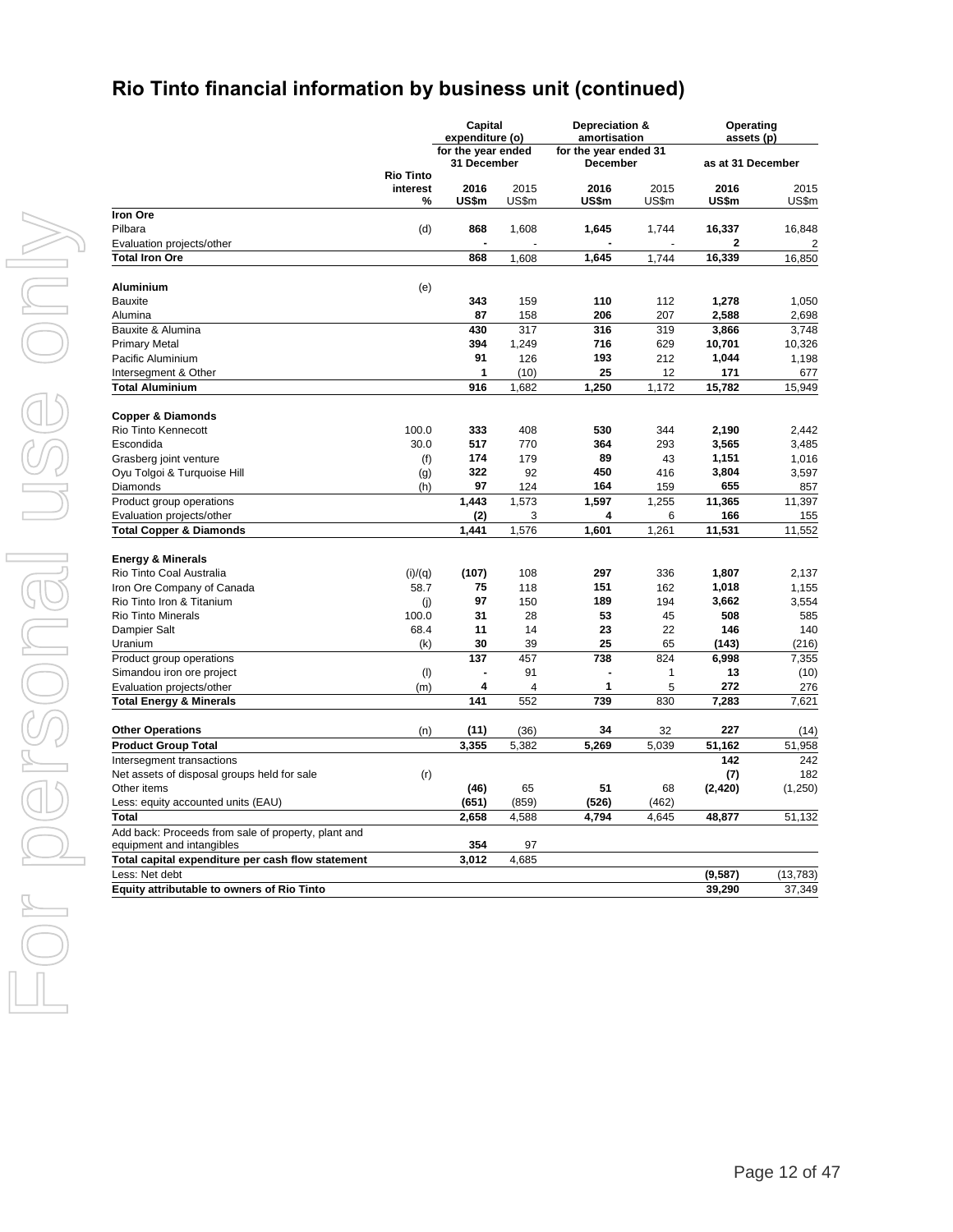# **Notes to financial information by business unit**

Business units are classified according to the Group's management structure. The financial information by business unit has been recast in accordance with the organisational restructure announced on 21 June 2016. The main impacts are as follows: Iron Ore Company of Canada has moved from the Iron Ore Product Group to the Energy & Minerals Product Group; Coal businesses have moved from the previous Copper & Coal Product Group to the Energy & Minerals Product Group; and Diamonds businesses have moved from the previous Diamonds & Minerals Product Group to the Copper & Diamonds Product Group.

- a) Gross sales revenue includes the sales revenue of equity accounted units on a proportionately consolidated basis (after adjusting for sales to subsidiaries) in addition to consolidated sales. Consolidated sales revenue includes subsidiary sales to equity accounted units which are not included in gross sales revenue.
- b) EBITDA of subsidiaries and the Group's share of EBITDA relating to equity accounted units represents profit before: tax, net finance items, depreciation and amortisation charged to the income statement in the period. Underlying EBITDA excludes the same items that are excluded from underlying earnings.
- c) Represents profit after tax for the period attributable to the owners of the Rio Tinto Group. Business unit earnings are stated before finance items but after the amortisation of discount related to provisions. Earnings attributed to business units do not include amounts that are excluded in arriving at underlying earnings.
- d) Pilbara represents the Group's 100 per cent holding in Hamersley, 50 per cent holding of Hope Downs Joint Venture and 65 per cent holding of Robe River Iron Associates. The Group's net beneficial interest in Robe River Iron Associates is 53 per cent as 30 per cent is held through a 60 per cent owned subsidiary and 35 per cent is held through a 100 per cent owned subsidiary.
- e) Presented on an integrated operations basis splitting activities between Bauxite & Alumina, Primary Metal, Pacific Aluminium and Other integrated operations (which in total reflect the results of the integrated production of aluminium) and Other product group items which relate to other commercial activities.
- f) Through a joint venture agreement with Freeport-McMoRan Inc. (Freeport), Rio Tinto is entitled to 40 per cent of material mined above an agreed threshold as a consequence of expansions and developments of the Grasberg facilities since 1998.
- g) Rio Tinto's interest in Oyu Tolgoi is held indirectly through its 50.8 per cent investment in Turquoise Hill Resources Ltd (TRQ), where TRQ's principal asset is its 66 per cent investment in Oyu Tolgoi LLC, which owns the Oyu Tolgoi copper-gold mine.
- h) Includes Rio Tinto's interests in Argyle (100 per cent) and Diavik (60 per cent). Murowa (77.8 per cent) was included until its disposal to RZ Murowa Holdings Limited on 17 June 2015.
- i) As at 31 December 2016, includes Rio Tinto's 100 per cent shareholding in Coal & Allied Industries Limited and its wholly-owned subsidiaries. Rio Tinto as a 100 per cent owner of Coal & Allied holds a 67.6 per cent, 80 per cent and 55.6 per cent respectively, with management rights, in Hunter Valley Operations, Mount Thorley and Warkworth.

As at 31 December 2015, this represented Rio Tinto's 80 per cent interest in Coal & Allied, through which Rio Tinto held its beneficial interests in Bengalla, Mount Thorley and Warkworth of 32 per cent, 64 per cent and 44.5 per cent respectively.

Mitsubishi has moved from holding a 20 per cent stake in Coal & Allied (as at 31 December 2015) to holding a direct 32.4 per cent stake in the Hunter Valley Operations.

On 1 March 2016, Coal & Allied disposed of its 40 per cent interest in Bengalla Joint Venture and on 5 August 2016, Coal & Allied disposed of its 100 per cent interest in the Mount Pleasant project. Both were included up until their respective disposal dates.

On 24 January 2017, Rio Tinto announced it had reached a binding agreement for the sale of its 100 per cent shareholding in Coal & Allied Industries Limited to Yancoal Australia Limited.

The transaction is subject to certain conditions precedent being satisfied, including approvals from the Australian Government, Chinese regulatory agencies and the New South Wales Government.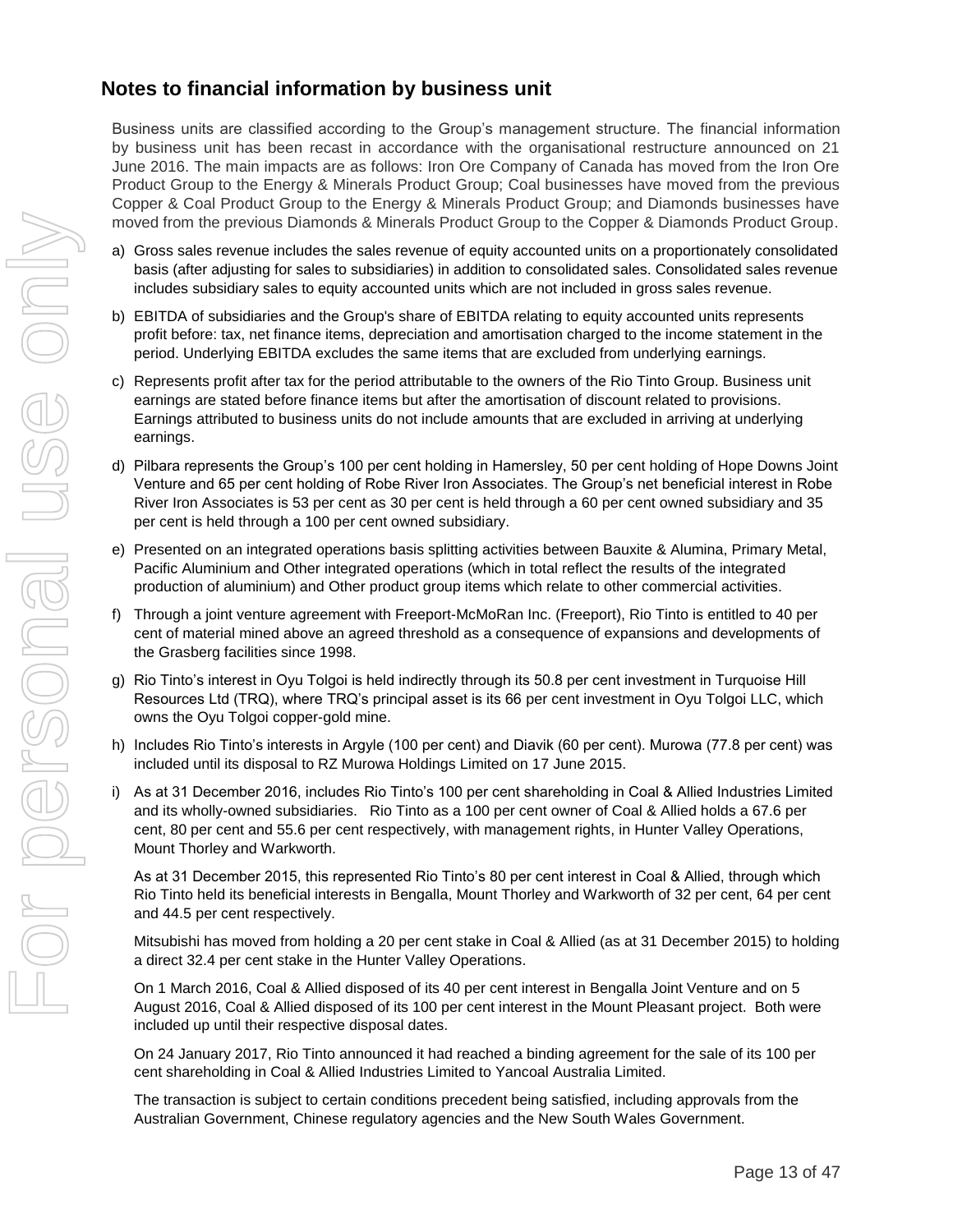# **Notes to financial information by business unit (continued)**

As a result of the shareholding levels of various Chinese state-owned entities in each of Yankuang, Yanzhou and Chinalco (Aluminium Corporation of China), and Chinalco being a 10.1 per cent shareholder in the Rio Tinto Group, Yancoal Australia is considered to be a related party of Rio Tinto for the purposes of the UK Listing Rules and the ASX Listing Rules. Accordingly, approval is also required from a majority of independent Rio Tinto shareholders (that is, not including Chinalco and any other entities considered to be associates of Chinalco under the UK Listing Rules).

Subject to all approvals and other conditions precedent being satisfied, it is expected that the transaction will complete in the second half of 2017.

- j) Includes Rio Tinto's interests in Rio Tinto Fer et Titane (100 per cent), QIT Madagascar Minerals (QMM, 80 per cent) and Richards Bay Minerals (attributable interest of 74 per cent).
- k) Includes Rio Tinto's interests in Energy Resources of Australia (68.4 per cent) and Rössing Uranium Limited (68.6 per cent).
- l) Simfer Jersey Limited, a company incorporated in Jersey in which the Group has a 53 per cent interest, has an 80.75 per cent interest in Simfer S.A. the company that operates the Simandou mining project in Guinea. The Group therefore has a 42.8 per cent indirect interest in Simfer S.A. These entities are consolidated as subsidiaries and together referred to as the Simandou iron ore project.
- m) On 2 September 2016, Rio Tinto disposed of its interest in Zululand Anthracite Colliery (ZAC), which was previously reported within Coal Evaluation projects/other.
- n) Other Operations include Rio Tinto's 100 per cent interest in the Gove alumina refinery and Rio Tinto Marine.
- o) Capital expenditure comprises the net cash outflow on purchases less disposals of property, plant and equipment, capitalised evaluation costs and purchases less disposals of other intangible assets. The details provided include 100 per cent of subsidiaries' capital expenditure and Rio Tinto's share of the capital expenditure of joint operations and equity accounted units.
- p) Operating assets of subsidiaries comprise net assets excluding post-retirement assets and liabilities, net of tax, and are before deducting net debt. Operating assets are stated after deduction of non-controlling interests, which are calculated by reference to the net assets of the relevant companies (i.e. inclusive of such companies' debt and amounts due to or from Rio Tinto Group companies).
- q) Capital expenditure in 2016 for Rio Tinto Coal Australia includes net proceeds of US\$192 million for the disposal of 100 per cent interest in the Mount Pleasant thermal coal project to MACH Energy Australia Pty Ltd on 5 August 2016.
- r) Assets and liabilities held for sale at 31 December 2016 comprise Rio Tinto's interests in the Blair Athol coal project and certain assets related to cancelled projects at Rio Tinto Kennecott.

Assets and liabilities held for sale at 31 December 2015 comprised Rio Tinto's interests in the Blair Athol coal project, Carbone Savoie (disposed of on 31 March 2016), Bengalla (disposed of on 1 March 2016), and Molybdenum Autoclave Process assets.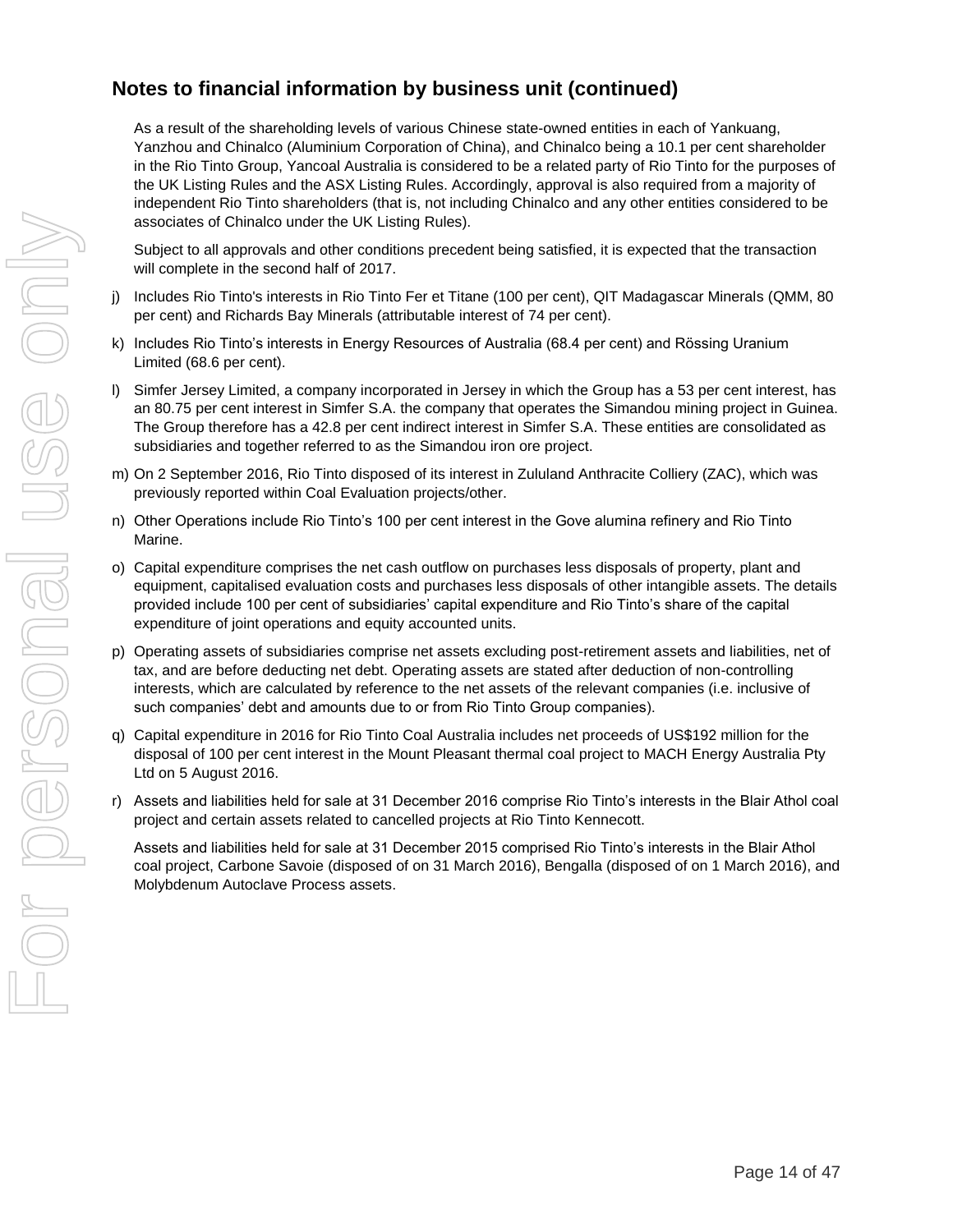# **Review of operations**

# **Iron Ore**

|                                                              | 2016   | 2015    | Change |
|--------------------------------------------------------------|--------|---------|--------|
| Pilbara production (million tonnes – Rio Tinto share)        | 270.7  | 252.7   | $+7%$  |
| Pilbara production (million tonnes - 100%)                   | 329.5  | 309.9   | $+6\%$ |
| Pilbara shipments (million tonnes - Rio Tinto share)         | 268.9  | 260.3   | $+3\%$ |
| Pilbara shipments (million tonnes - 100%)                    | 327.6  | 318.5   | $+3\%$ |
|                                                              |        |         |        |
| Gross sales revenue (US\$ millions)                          | 14,605 | 13.952  | +5%    |
| Underlying EBITDA (US\$ millions)                            | 8,526  | 7.675   | $+11%$ |
| Underlying earnings (US\$ millions)                          | 4.611  | 3.940   | $+17%$ |
| Net cash generated from operating activities (US\$ millions) | 5,644  | 5.844   | $-3%$  |
| Capital expenditure (US\$ millions)                          | (868)  | (1,608) | -46%   |
| Free cash flow (US\$ millions)                               | 4.776  | 4.236   | $+13%$ |

*Iron Ore Company of Canada and Simandou are reported within Energy & Minerals, reflecting management responsibility.*

#### **Performance**

The Iron Ore group's underlying earnings of \$4,611 million in 2016 were 17 per cent or \$671 million higher than 2015. The group benefited from higher prices, reflected in the six per cent rise, on average, in the Platts 62 per cent index, higher sales volumes, the realisation of further cost savings and lower noncash costs.

Pre-tax cash cost improvements in the Iron Ore group were \$315 million in 2016 and have now delivered \$1.4 billion of cumulative savings compared with the 2012 base. This is reflected in a reduction in Pilbara unit cash costs to \$13.7 per tonne in 2016 (2015: \$14.9 per tonne). Higher volumes, reduced fuel prices, lower selling costs and increased productivity also contributed to the positive trend. Pilbara operations delivered a free on board (FOB) EBITDA margin of 63 per cent in 2016, compared with 60 per cent in 2015.

Gross sales revenues for Pilbara operations in 2016 of \$14,605 million included freight revenue of \$886 million (2015: \$918 million).

Net cash generated from operating activities of \$5,644 million benefited from strong shipments from the Pilbara, combined with lower operating costs through realised cost savings initiatives and improved productivity.

Free cash flow of \$4,776 million was \$540 million higher than 2015, attributable to the improvement in operating cash flow from higher prices and enhanced cost savings, coupled with the 46 per cent decline in capital expenditure following completion of the Pilbara infrastructure expansion in 2015.

#### **Markets**

Sales of 327.6 million tonnes (Rio Tinto share 268.9 million tonnes) in 2016 were three per cent higher than 2015, attributable to the newly expanded infrastructure and minimal disruption from weather events.

Approximately 64 per cent of sales in 2016 were priced with reference to the current month average, 20 per cent with reference to the prior quarter's average index lagged by one month, five per cent with reference to the current quarter average and 11 per cent were sold on the spot market. Approximately 62 per cent of 2016 sales were made on a cost and freight (CFR) basis, with the remainder sold free on board (FOB).

Achieved average pricing in 2016 was \$49.3 per wet metric tonne on an FOB basis (2015: \$48.4 per wet metric tonne). This equates to \$53.6 per dry metric tonne (2015: \$52.6 per dry metric tonne), which compares with the average FOB Platts price of \$53.6 per dry metric tonne for 62 per cent iron Pilbara fines (2015: \$50.4 per dry metric tonne).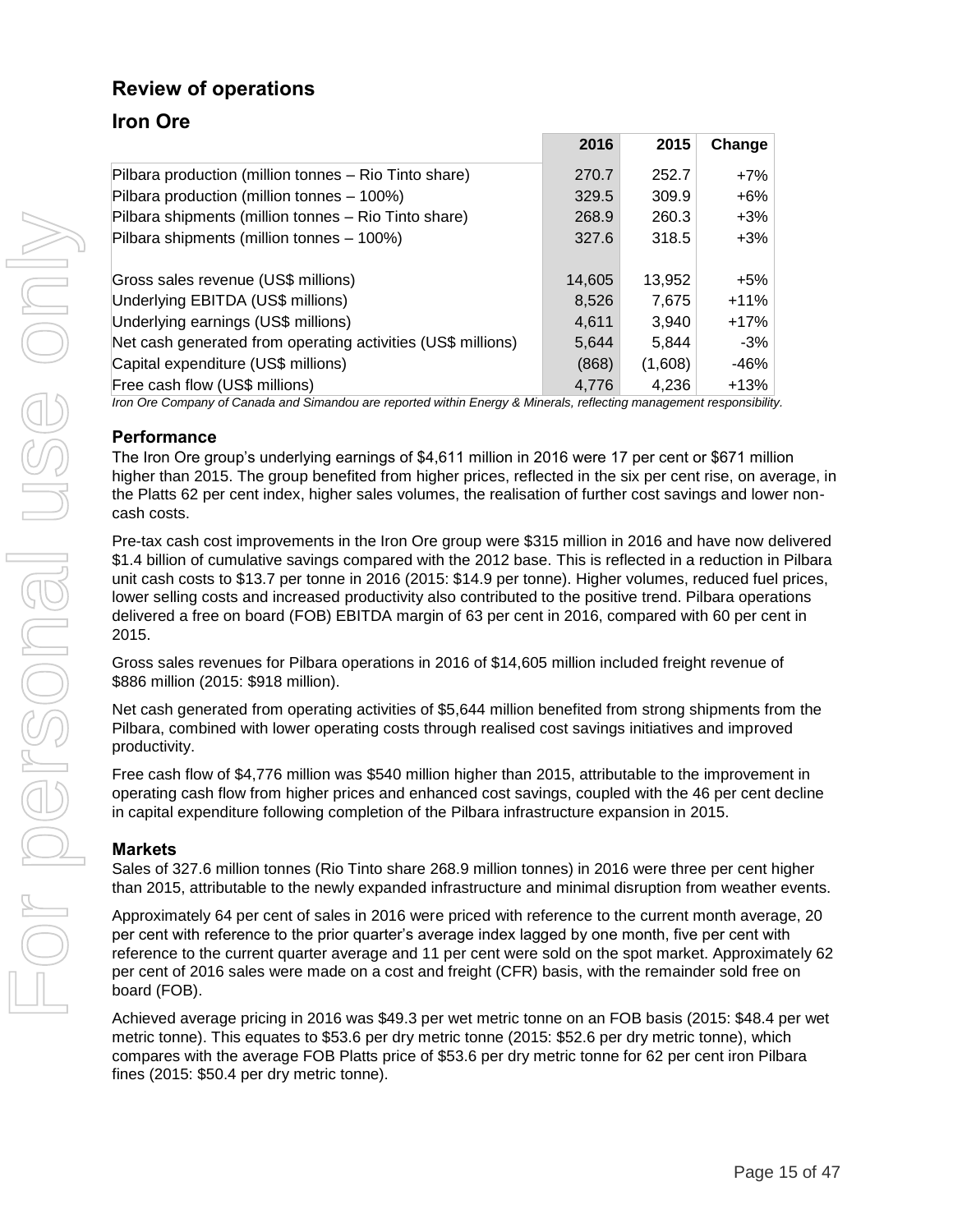#### **Operations**

Pilbara operations produced 329.5 million tonnes (Rio Tinto share 270.7 million tonnes) in 2016, six per cent higher than in 2015, attributable to the ramp-up of expanded mines, operational productivity improvements and minimal disruption from weather events.

#### **New projects and growth options**

On 2 August 2016, the Group approved \$338 million to complete the development of Silvergrass, to maintain the Pilbara blend and reduce unit costs. The initial phase of the Nammuldi Incremental Tonnes project, NIT1, (with a five million tonne per annum capacity) commenced production in the fourth quarter of 2015 and the second phase, NIT2, (taking annual mine capacity from five to ten million tonnes) was delivered in October 2016. With the \$338 million approval, the road haulage used in the NIT projects will be replaced by a conveyor, which is expected to take annual mine capacity from 10 to 20 million tonnes from the second half of 2017, with full production expected in 2018.

The AutoHaul® project will continue to progress during 2017 with extensive running of trains in automated mode, but with a driver remaining on board until all safety and reliability systems are thoroughly demonstrated.

#### **2017 shipments guidance**

Rio Tinto's Pilbara shipments in 2017 are expected to be between 330 and 340 million tonnes (100 per cent basis), subject to weather conditions.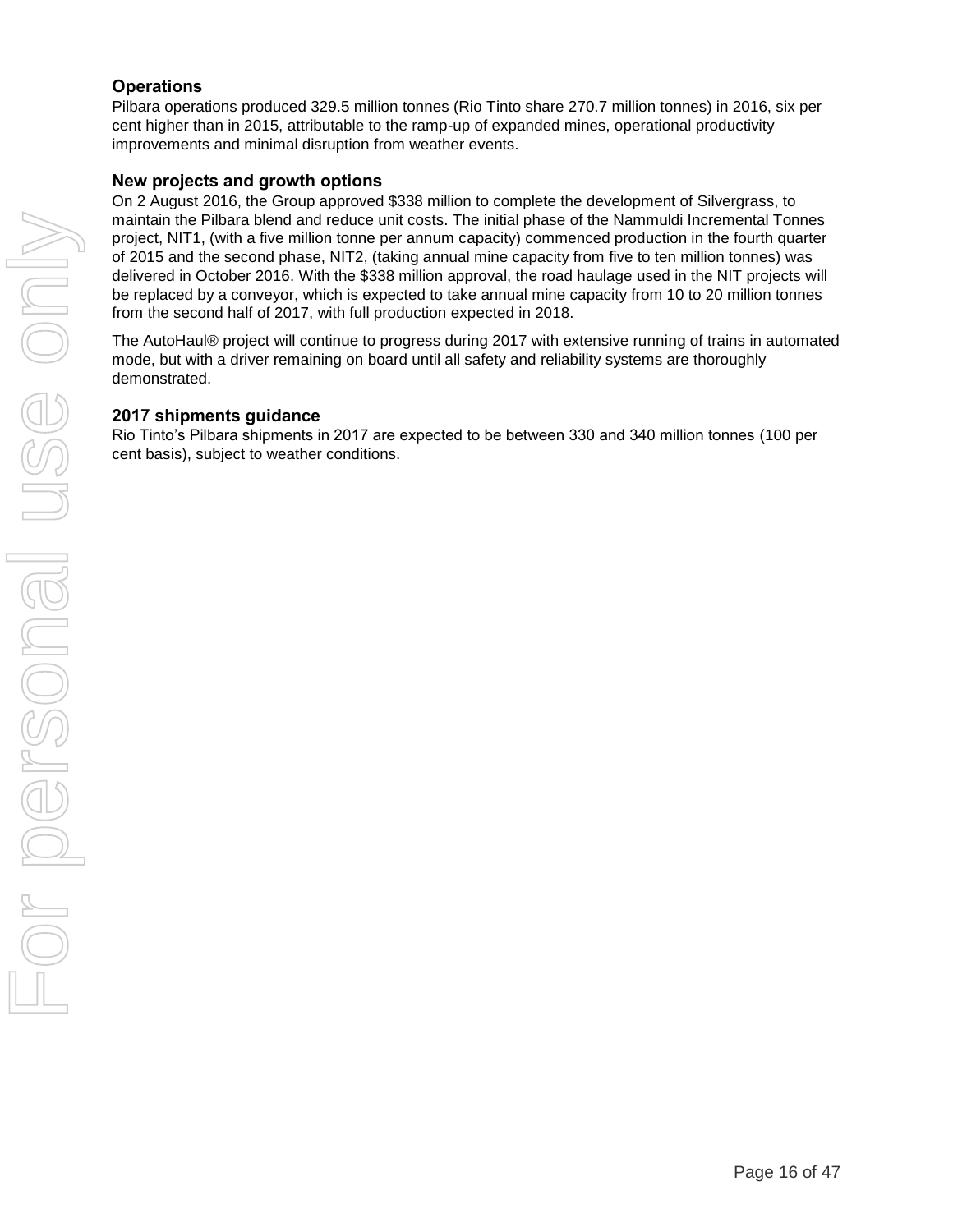# **Aluminium**

|                                                              | 2016   | 2015    | Change |
|--------------------------------------------------------------|--------|---------|--------|
| Production (Rio Tinto share)                                 |        |         |        |
| Bauxite (000 tonnes)                                         | 47,703 | 43.677  | $+9%$  |
| Alumina (000 tonnes)                                         | 8,192  | 7.788   | +5%    |
| Aluminium (000 tonnes)                                       | 3,646  | 3,322   | $+10%$ |
|                                                              |        |         |        |
| Gross sales revenue (US\$ millions)                          | 9,458  | 10.117  | $-7%$  |
| Underlying EBITDA (US\$ millions)                            | 2,472  | 2.742   | $-10%$ |
| Underlying earnings (US\$ millions)                          | 947    | 1,118   | $-15%$ |
| Net cash generated from operating activities (US\$ millions) | 2,074  | 2.413   | $-14%$ |
| Capital expenditure – excluding EAUs (US\$ millions)         | (795)  | (1,601) | -50%   |
| Free cash flow (US\$ millions)                               | 1,267  | 817     | +55%   |

*The Gove alumina refinery is curtailed and reported separately from Aluminium within Other Operations.*

#### **Performance**

The Aluminium group had a strong operational performance, with higher production achieved in all three products compared with 2015. Annual production records were set at several sites, including Weipa and Gove for bauxite, Yarwun, Jonquière and São Luis for alumina, and ten smelters, including Kitimat, for aluminium.

The group's underlying earnings of \$947 million decreased 15 per cent compared with 2015, primarily driven by a decline in prices and in particular market premia, which, together, lowered earnings by \$507 million. However, through higher than targeted cash cost reductions, productivity improvements and volume increases the group was able to partly offset this impact and generated an EBITDA margin from integrated operations of 28 per cent (2015: 31 per cent).

Free cash flow generation increased by 55 per cent to \$1,267 million. This was due to resilient EBITDA performance despite the weak market environment, together with further working capital improvements and reduced capital expenditure, following the completion of the Kitimat smelter expansion in 2015.

Pre-tax cash cost improvements in the Aluminium group were \$481 million in 2016, exceeding the \$300 million target by more than 50 per cent. The group has now delivered \$1.6 billion of cumulative savings compared with the 2012 base.

#### **Markets**

The 2016 cash LME aluminium price averaged \$1,605 per tonne, a decrease of three per cent on 2015. Market premia in all regions fell from their record highs in early 2015. In the US, the Mid-West market premium averaged \$162 per tonne in 2016, compared with an average \$271 per tonne in 2015, a 40 per cent decrease.

Overall, the group achieved an average realised aluminium price of \$1,849 per tonne in 2016 (2015: \$2,058 per tonne). This includes premia for value-added products (VAP), which represented 54 per cent of primary metal produced in 2016 and generated attractive product premia averaging \$223 per tonne of VAP sold (2015: \$251 per tonne) on top of the physical market premia.

The strong production performance and healthy demand from China enabled the group to increase its share of third party bauxite shipments by ten per cent to 29.3 million tonnes (2015: 26.6 million tonnes). Bauxite prices decreased during the year in line with the weaker aluminium market environment.

#### **Operations**

Bauxite production of 47.7 million tonnes was nine per cent higher than 2015. Annual production records were achieved at both Weipa and Gove, with both operations benefiting from increased plant throughput through productivity initiatives. These higher volumes, together with a continued focus on cash cost reductions, absorbed 74 per cent of the bauxite price decline and led to a 50 per cent FOB EBITDA margin for the bauxite business in 2016, broadly unchanged from 2015. Bauxite underlying earnings declined nine per cent to \$493 million in 2016.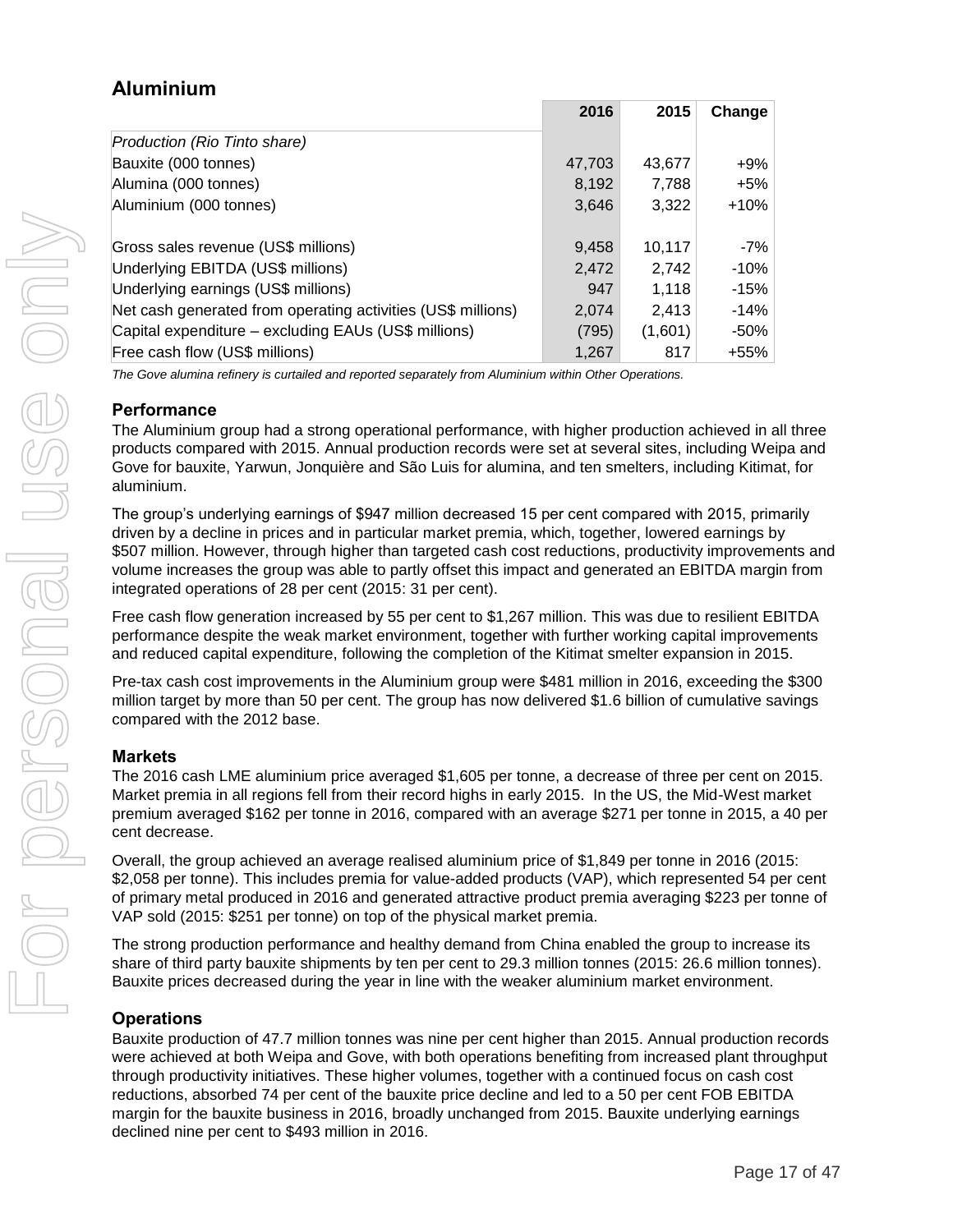Gross sales revenues for bauxite in 2016 decreased seven per cent to \$1,913 million and included freight revenues of \$202 million (2015: \$205 million).

Alumina production increased five per cent compared with 2015, primarily due to operational improvements driving record production at the Yarwun refinery, with the Jonquière and São Luis refineries also achieving annual records. The transformation of the Alumina business gathered momentum during 2016, and resulted in the Alumina business significantly reducing its cash costs and delivering positive EBITDA and free cash flow despite the price decrease. Overall, the Alumina business recorded a loss of \$121 million, compared with a loss of \$187 million in 2015.

Aluminium production was ten per cent higher than 2015, due largely to Kitimat, which produced at nameplate capacity for a third consecutive quarter. Record annual production was achieved at ten smelters. The Primary Metal business (Canada, Europe, Middle East) managed to entirely offset the price decrease incurred during 2016 through enhanced volumes and reduced cash costs. Primary Metal earnings declined by ten per cent to \$402 million, while earnings from Pacific Aluminium (Australia, New Zealand) decreased by 58 per cent to \$62 million.

On 23 November 2016, Rio Tinto announced it had reached an agreement to sell its assets at Lochaber, Scotland to SIMEC for consideration totalling \$410 million (£330 million). The sale was finalised on 16 December 2016.

#### **New projects and growth options**

The expanded Kitimat smelter reached nameplate capacity of 420 thousand tonnes per annum in April 2016, driving its production costs down into the first decile of the industry cost curve.

The \$1.9 billion Amrun bauxite project on the Cape York Peninsula in north Queensland is progressing to schedule in both engineering and construction. All major contracts have been committed as planned. Site establishment continues with the construction accommodation village operational to 470 beds. The 40 kilometre main access road was completed in December 2016, with the river terminals expected to be operational in the first quarter of 2017. The planned initial annual output of 22.8 million tonnes a year<sup>1</sup> is expected to replace production from the depleting East Weipa mine and increase annual bauxite exports from Cape York by around 10 million tonnes. Production and shipping are expected to commence in the first half of 2019.

The \$0.7 billion<sup>2</sup> bauxite project to expand the production of the Compagnie des Bauxites de Guinée (CBG) to 18.5 million tonnes per annum<sup>2</sup> met all approval conditions for execution in November 2016. The first shipment from the expansion project is expected in June 2018. The expansion is currently in the early phases of execution.

#### **2017 production guidance**

Rio Tinto's expected share of production is 48 to 50 million tonnes of bauxite, 8.0 to 8.2 million tonnes of alumina and 3.5 to 3.7 million tonnes of aluminium.

- *<sup>1</sup> Refer to the statements related to this production target on page 2.*
- *2 100 per cent basis. Rio Tinto's share of capex is 45 per cent.*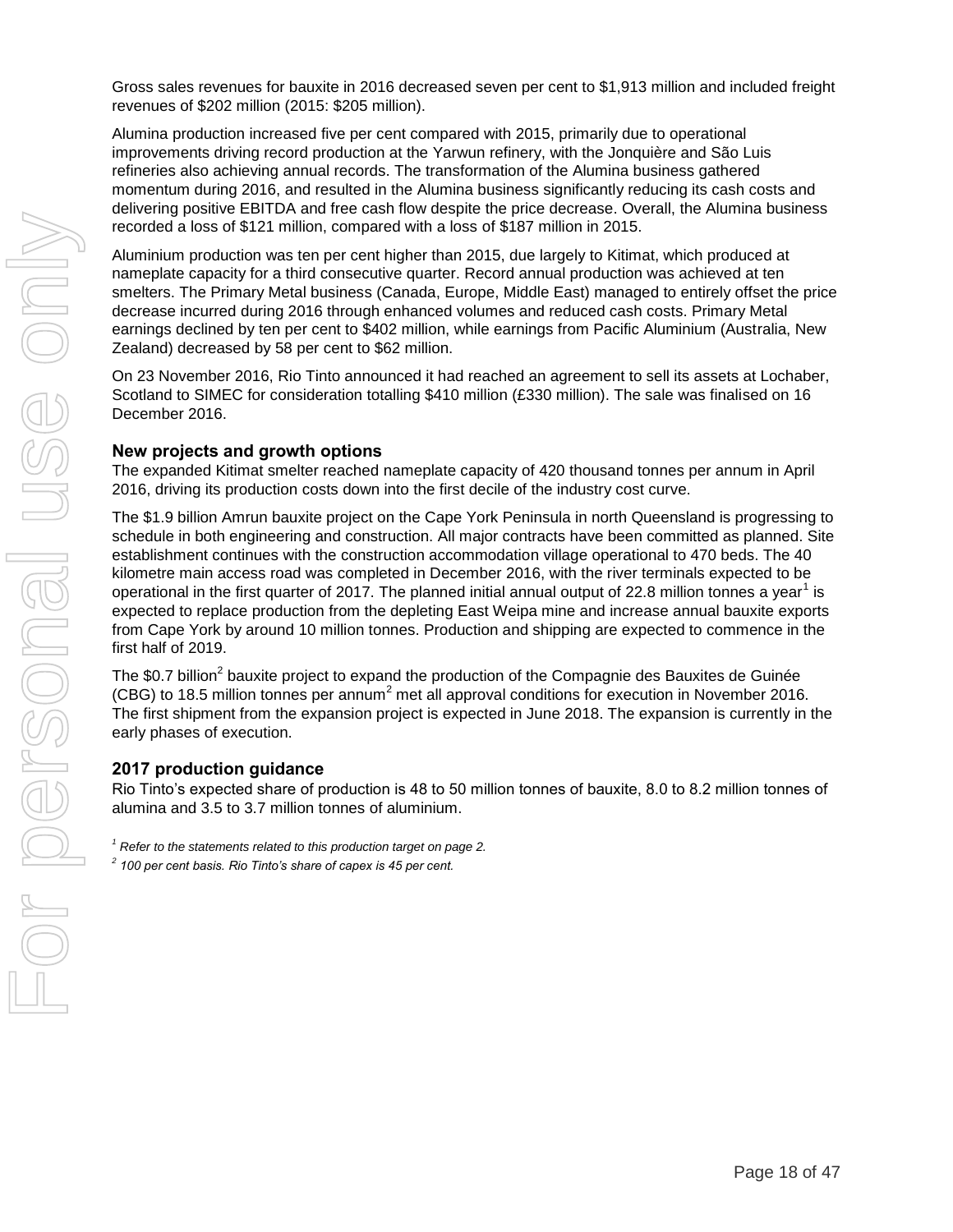# **Copper & Diamonds**

|                                                                           | 2016   | 2015   | Change  |
|---------------------------------------------------------------------------|--------|--------|---------|
| Production (Rio Tinto share)                                              |        |        |         |
| Mined copper (000 tonnes)                                                 | 523.3  | 504.4  | $+4\%$  |
| Refined copper (000 tonnes)                                               | 250.1  | 213.0  | $+17%$  |
| Diamonds (000 carats)                                                     | 17,953 | 17,316 | $+4%$   |
|                                                                           |        |        |         |
| Gross sales revenue (US\$ millions)                                       | 4.524  | 5.592  | -19%    |
| Underlying EBITDA (US\$ millions)                                         | 1,387  | 1,833  | $-24%$  |
| Underlying (loss) / earnings (US\$ millions)                              | (18)   | 370    | $-105%$ |
| Net cash generated from operating activities (US\$ millions) <sup>1</sup> | 987    | 1.575  | $-37\%$ |
| Capital expenditure - excluding EAUs (US\$ millions)                      | (924)  | (806)  | $+15%$  |
| Free cash flow (US\$ millions)                                            | 78     | 791    | $-90%$  |

*To allow production numbers to be compared on a like-for-like basis, production from asset divestments completed in 2015 have been excluded from the Rio Tinto share of production data but assets sold in 2016 remain in the comparative. <sup>1</sup>Net cash generated from operating activities excludes the operating cash flows from equity accounted units (mainly Escondida) but includes dividends from equity accounted units.*

#### **Performance**

The Copper & Diamonds group recorded an underlying loss of \$18 million and delivered free cash flow of \$78 million, with all managed operations making a positive free cash flow contribution. This was net of investment in development capital and exploration and evaluation spend of more than \$900 million across the business and proceeds from asset sales of around \$100 million, including the sale of undeveloped land in the community of Daybreak near the Kennecott mine which completed in July 2016.

The decline in earnings compared with 2015 was principally driven by lower prices and includes \$114 million of one-off non-cash asset write-downs which concludes the asset portfolio review at Rio Tinto Kennecott. Operationally, there were lower sales volumes of copper, gold and molybdenum, which were partially offset by further cost savings at Kennecott, Oyu Tolgoi and improved operational performance in Diamonds.

The group achieved \$278 million of pre-tax cash cost improvements during 2016, bringing total savings delivered across the Copper & Diamonds group since 2012 to \$1.3 billion.

### **Markets**

Average LME copper prices declined 11 per cent to 221 cents per pound and gold increased eight per cent to \$1,250 per ounce.

Overall demand for rough diamonds recovered in 2016 from a cyclical downturn in the previous year, varying significantly across product segments.

The total impact of price changes on the Copper & Diamonds group, including the effects of provisional pricing movements, resulted in a decrease in underlying earnings of \$79 million compared with 2015.

At 31 December 2016, the Group had an estimated 235 million pounds of copper sales that were provisionally priced at 250 cents per pound. The final price of these sales will be determined during the first half of 2017. This compares with 252 million pounds of open shipments at 31 December 2015, provisionally priced at 217 cents per pound.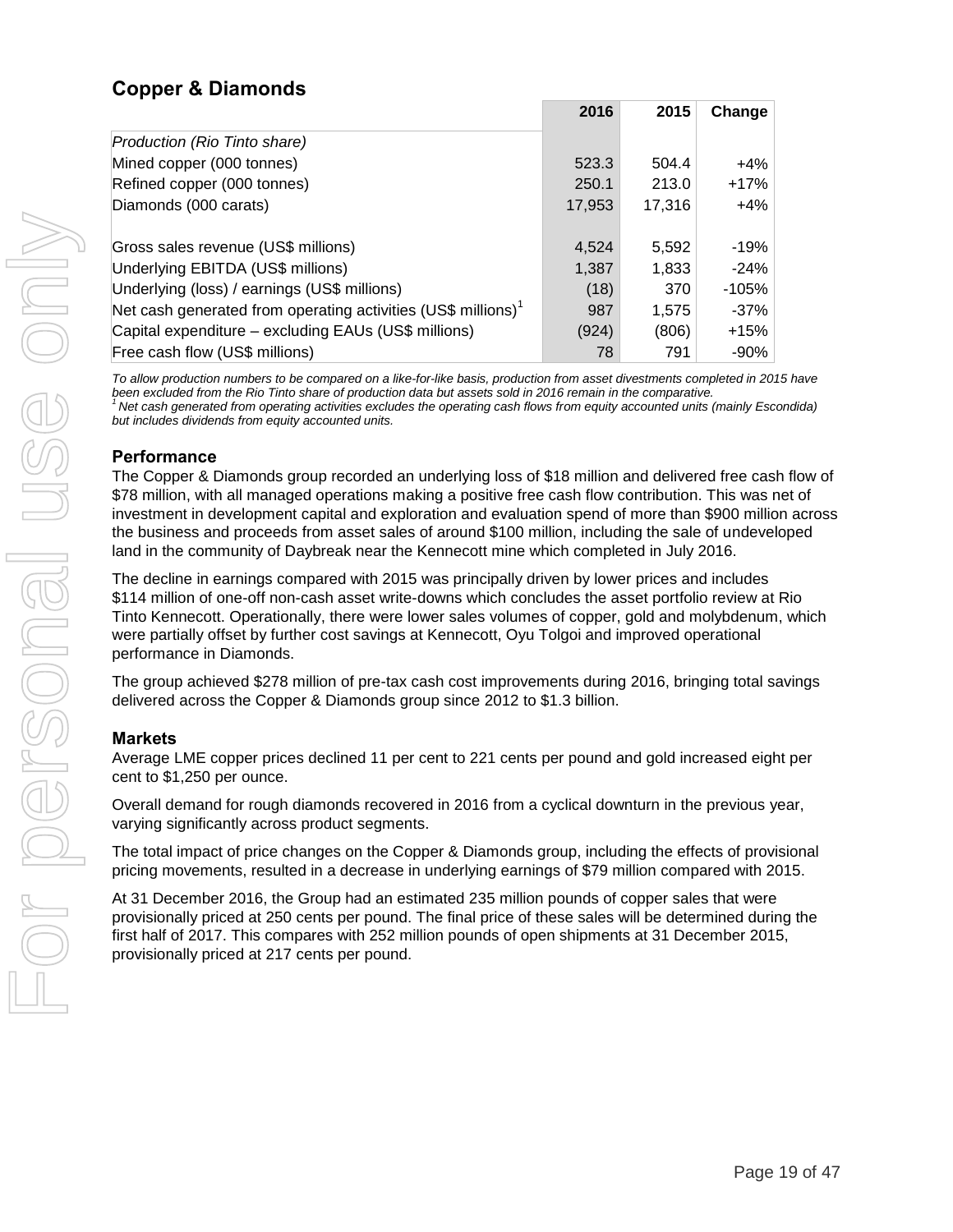### **Operations - Copper**

Mined copper production was four per cent higher than in 2015, primarily attributable to an increase at Kennecott, as mining progressed through an area of higher grades. This was partly offset by lower volume at Escondida, due to lower grades and slightly reduced mill throughput. Mined copper production at Oyu Tolgoi was in line with 2015, as the impact of lower grades was offset by higher throughput, a new record for the mill. Copper production at Grasberg was below the agreed threshold and accordingly, Rio Tinto's share of joint venture production for 2016 was revised in the fourth quarter to zero.

Kennecott continues to toll third party concentrate to optimise smelter utilisation, with 315 thousand tonnes received for processing in 2016. Tolled copper concentrate, which is smelted and returned to customers, is excluded from reported production figures.

#### **Operations – Diamonds**

Diamonds production was four per cent higher than in 2015 at both mines. Argyle benefited from the ramp-up of the underground mine, with higher ore throughput partially offset by a lower recovered grade. Higher carats were produced at Diavik due to higher ore throughput which offset lower grades.

#### **Copper & Diamonds portfolio**

The simplification of the Copper & Diamonds portfolio and disposal of non-core assets progressed in 2016.

On 30 June 2016, Rio Tinto announced that it had transferred its 53.8 per cent shareholding in Bougainville Copper Limited to independent trustee Equity Trustees Limited, which was subsequently distributed between the Autonomous Bougainville Government for the benefit of all the Panguna landowners and the people of Bougainville, and the Independent State of Papua New Guinea.

During the second half of 2016, subsidiary Turquoise Hill Resources progressively disposed of its remaining interest in SouthGobi Resources Ltd.

In August 2016, following a strategic review, Rio Tinto announced it would not proceed with the development of the Bunder diamond project in India. On 7 February 2017, Rio Tinto announced it had decided to gift Bunder to the Government of Madhya Pradesh. Under a Government of Madhya Pradesh order signed in January 2017, the Government will accept ownership and take on responsibility for the Bunder assets.

#### **New projects and growth options**

On 6 May 2016, Rio Tinto, the Government of Mongolia and Turquoise Hill Resources announced the approval of the \$5.3 billion development of the Oyu Tolgoi underground mine. Following this approval, over \$4 billion of project financing was drawn down, one of the largest project financing facilities in the industry. Contractor mobilisation ramped up during the second half of 2016, with over 2,000 personnel mobilised, 87 per cent of whom are Mongolian nationals. Works on underground mine development, the accommodation camp, conveyor to surface decline, sinking of shaft #2 and shaft #5 and critical facilities continued to progress. The focus is on completing the underground crusher and de-watering system to enable increased lateral development rates.

At Escondida, the new concentrator (OGP1, a 152 thousand tonne per day concentrator) was commissioned and ramped up to nameplate capacity during the second half of 2016. On 30 June 2016, the Escondida Owners Council approved the Los Colorados Extension project for \$180 million (100 per cent basis). First production is expected late in the first half of 2017, adding incremental annual capacity of approximately 200 thousand tonnes of copper in the near term.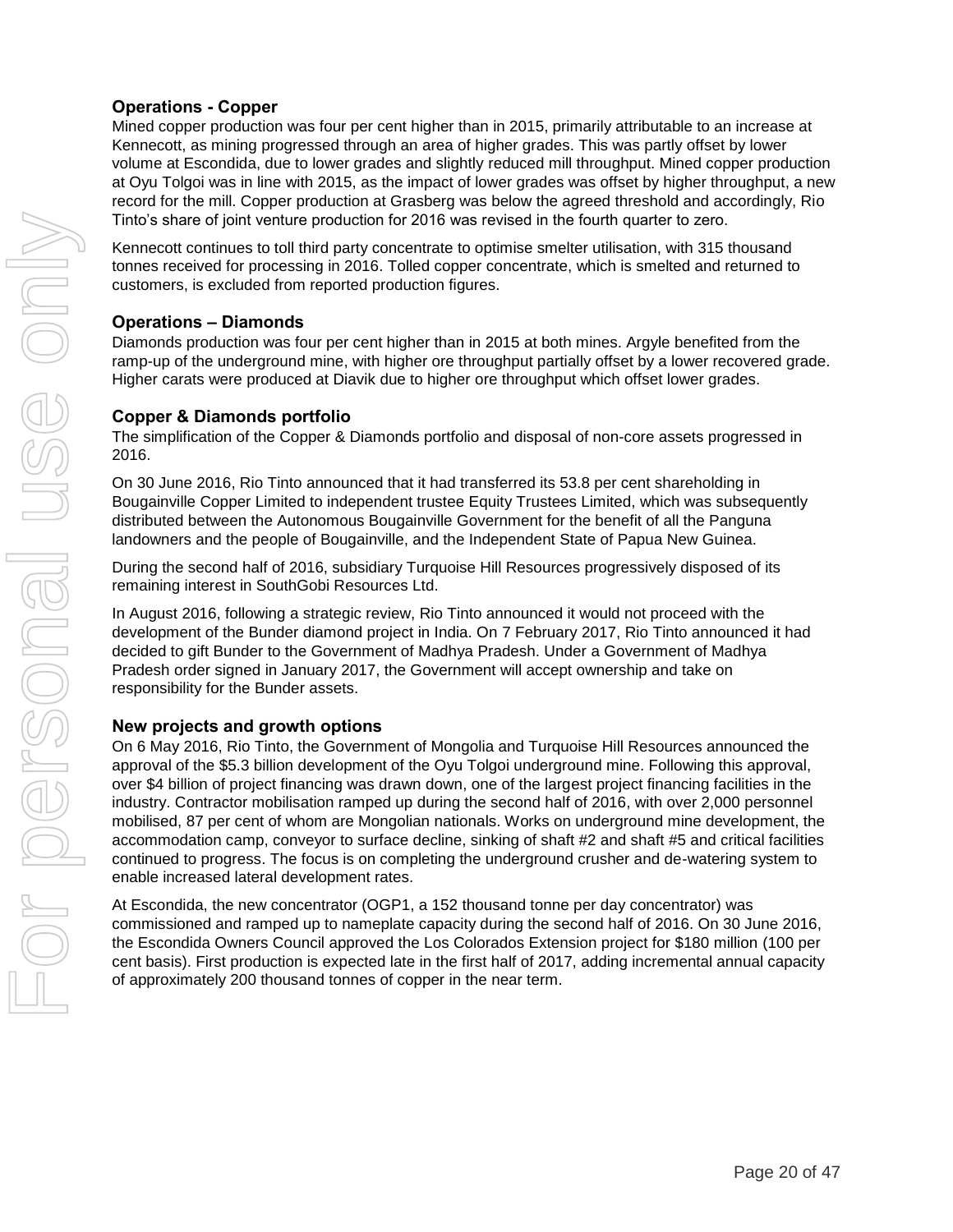#### **2017 production guidance**

Rio Tinto's expected share of production is 525 to 665 thousand tonnes of mined copper, 185 to 225 thousand tonnes of refined copper and 19 to 24 million carats of diamonds.

The 2017 production guidance includes an expected share from the Grasberg joint venture, which is operated by PT-Freeport Indonesia (PT-FI), a subsidiary of Freeport-McMoRan Inc. On 12 January 2017, the Government of Indonesia issued new mining regulations to address exports of unrefined metals, including copper concentrates, and other matters related to the mining sector. These regulations impact PT-FI's operating rights, including its right to continue to export concentrate without restriction, and may have a significant impact on Rio Tinto's share of production in 2017. Rio Tinto's participation beyond 2021 may also be affected due to the application of force majeure provisions in the joint venture agreement between Rio Tinto and PT-FI.

PT-FI continues to engage with Indonesian government officials and has advised that if it is prohibited from exporting copper concentrate it would be required to reduce production to match domestic smelting capacity, resulting in near-term actions to reduce its workforce, significantly reduce costs and suspend future investments on its underground development projects and new smelter. PT-FI has indicated that it will consider legal action to enforce its contractual rights should it fail to reach a mutually satisfactory agreement with the Indonesian government.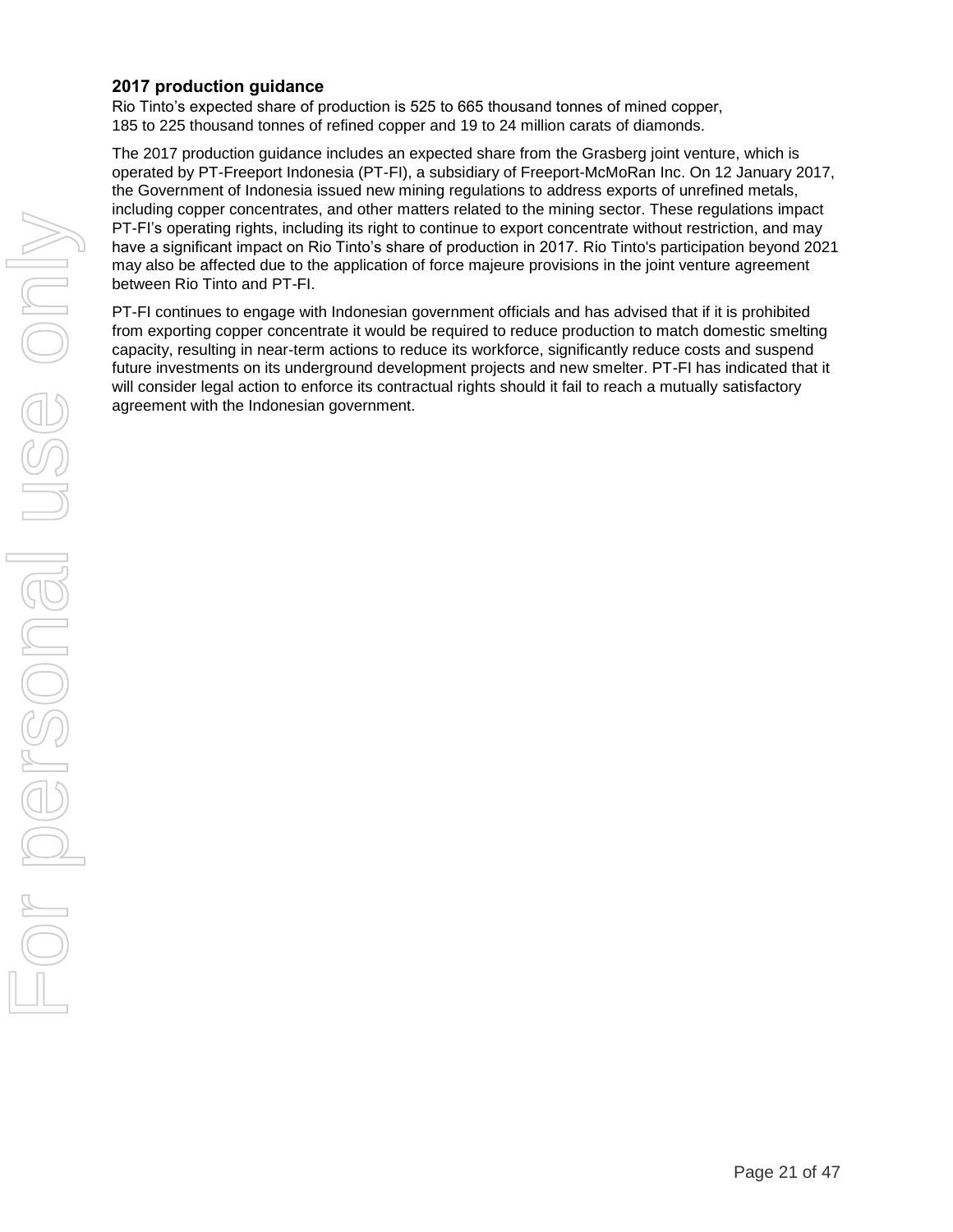# **Energy & Minerals**

|                                                              | 2016   | 2015   | Change |
|--------------------------------------------------------------|--------|--------|--------|
| Production (Rio Tinto share)                                 |        |        |        |
| Hard coking coal (000 tonnes)                                | 8,141  | 7,859  | +4%    |
| Semi-soft coking coal (000 tonnes)                           | 4,102  | 3,647  | $+12%$ |
| Thermal coal (000 tonnes)                                    | 17,254 | 18,638 | -7%    |
| Iron ore pellets and concentrates (000 tonnes)               | 10,661 | 10,388 | $+3%$  |
| Titanium dioxide (000 tonnes)                                | 1,048  | 1,089  | -4%    |
| Borates (000 tonnes)                                         | 503    | 476    | +6%    |
| Salt (000 tonnes)                                            | 5,180  | 5,539  | -6%    |
| Uranium (000 lbs)                                            | 6,342  | 4,907  | +29%   |
|                                                              |        |        |        |
| Gross sales revenue (US\$ millions)                          | 6,734  | 7,140  | -6%    |
| Underlying EBITDA (US\$ millions)                            | 1,803  | 1,235  | +46%   |
| Underlying earnings (US\$ millions)                          | 610    | 175    | +249%  |
| Net cash generated from operating activities (US\$ millions) | 1,431  | 1,482  | -3%    |
| Capital expenditure (US\$ millions)                          | (141)  | (552)  | -74%   |
| Free cash flow (US\$ millions)                               | 1,294  | 925    | +40%   |

*Iron Ore Company of Canada and Simandou are reported within Energy & Minerals, reflecting management responsibility.*

#### **Performance**

Underlying earnings for the Energy & Minerals group were \$610 million, two and a half times higher than 2015, as it benefited from higher volumes, continued momentum in the cost improvement programme and weaker exchange rates. The group experienced a mixed pricing environment for its products in 2016, with average price rises in iron ore and, in particular, coal offsetting weaker pricing for titanium dioxide feedstocks, zircon, borates and uranium.

Pre-tax cash cost improvements in the Energy & Minerals group were \$342 million in 2016: the product group has now delivered \$1.4 billion of cumulative savings compared with the 2012 base.

Gross sales revenues for the product group in 2016 of \$6,734 million included freight revenue of \$320 million (2015: \$481 million).

Net cash generated from operating activities of \$1,431 million was three per cent lower than 2015 as the benefit of the cost improvements was offset by the absence of the one-off reduction in working capital achieved in 2015. The decline in capital expenditure reflected continued capital discipline across the product group and the net proceeds from the sale of the Mount Pleasant thermal coal assets of \$192 million.

Free cash flow was \$1,294 million, 40 per cent higher than 2015, reflecting the Mount Pleasant proceeds and the reduction in ongoing capital expenditure.

### **Markets**

Coal prices rebounded in the second half of 2016, with benchmark coking coal prices averaging \$114 per tonne and spot thermal coal prices averaging \$66 per tonne.

Gross sales revenues for Rio Tinto Coal Australia in 2016 of \$2,634 million (2015: \$2,757 million) included freight revenue of \$43 million (2015: \$62 million). The group achieved coking coal prices of \$152 per tonne, on average, in the second half of 2016 on an FOB basis compared with \$79 per tonne in the first half of 2016. Average prices realised for thermal coal were \$69 per tonne on an FOB basis in the second half of 2016 compared with \$51 per tonne in the first half of 2016.

Thermal coal revenues of \$1,101 million in 2016 (2015: \$1,456 million) represented 3.1 per cent of the Rio Tinto Group total (2015: 4.0 per cent).

Titanium dioxide feedstock demand remained subdued throughout 2016 as the industry continued to absorb excess inventories, although there are signs of underlying demand improvement for both sulphate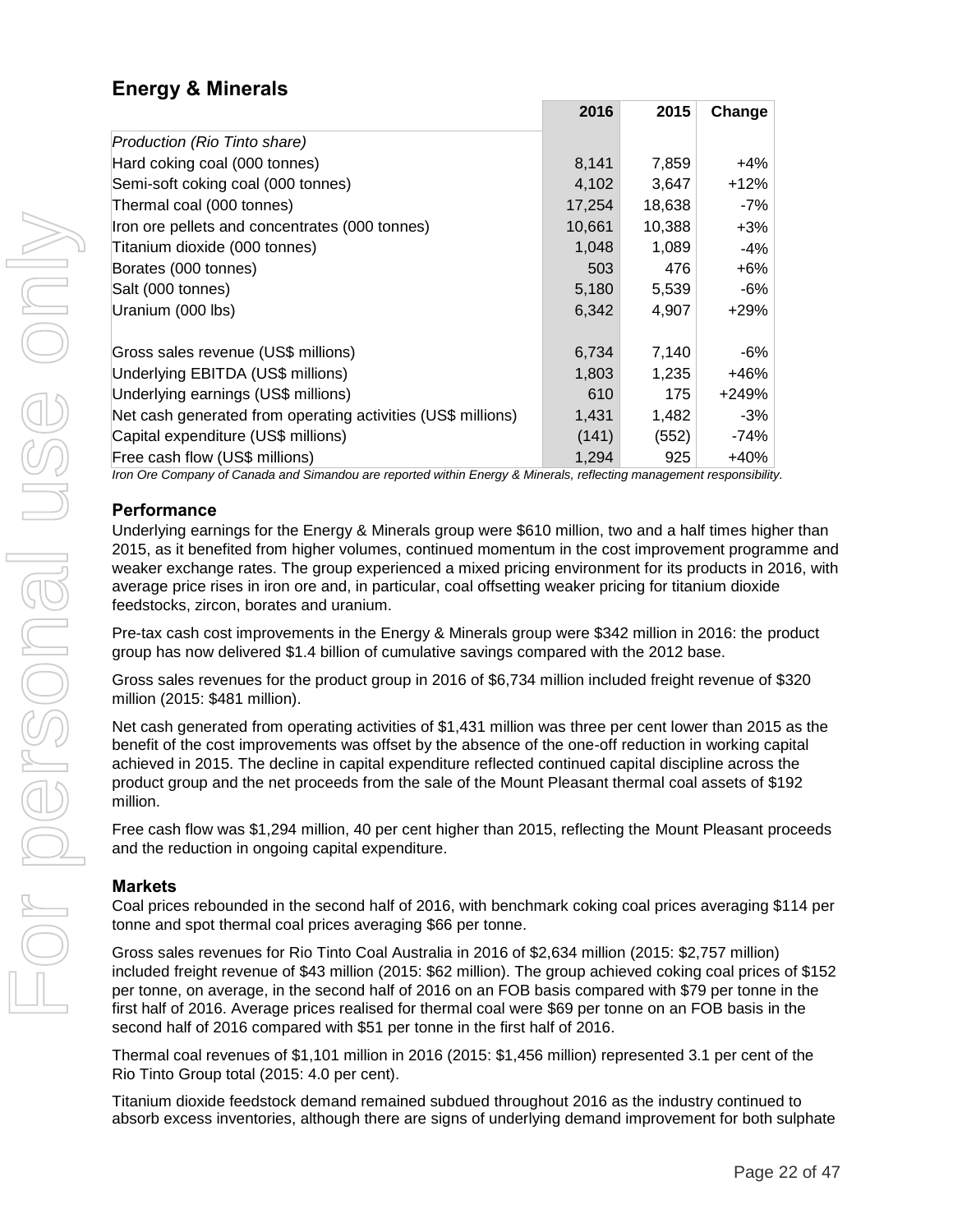and chloride feedstock. The market for zircon has recently stabilised following an initial period of weak demand in China.

Demand for borates has remained stable globally, with robust demand in the Americas and India partly offset by weaker growth in China and weather-related demand constraints in south-east Asia.

Uranium prices fell through the latter half of 2016, due to lacklustre demand growth and oversupply. The demand outlook was muted as Japan made slow progress restarting its off-line reactors, additional reactor closures were announced in the US and no new Chinese reactors were approved in 2016. Strong uranium production and surplus secondary material have exacerbated the price weakness and it will likely take some time for the market to rebalance and prices to recover

#### **Operations - Energy**

Hard coking coal production was four per cent higher in 2016, primarily due to longwall and plant outperformance at Kestrel.

Semi-soft coking coal production was 12 per cent higher than 2015 due to mine production sequencing at Hunter Valley Operations and Mt Thorley Warkworth.

Thermal coal production was seven per cent lower than 2015, with increased tonnage from Hail Creek, Kestrel and Mt Thorley Warkworth partially offsetting lower attributable volumes following the restructure of Coal & Allied and the divestment of Bengalla in early 2016.

On 1 March 2016, Rio Tinto completed the sale of its interest in the Bengalla Joint Venture to New Hope Corporation Limited for \$599 million (net of working capital adjustments, transaction costs and cash disposed of in the Joint Venture).

On 5 August 2016, Rio Tinto completed the sale of its Mount Pleasant thermal coal assets to MACH Energy Australia Pty Ltd for \$221 million plus royalties, of which \$192 million (net of transaction costs) was received during the year.

On 2 September 2016, Rio Tinto completed the sale of its 74 per cent interest in Zululand Anthracite Colliery to Menar Holding.

On 24 January 2017, Rio Tinto announced that it had reached a binding agreement for the sale of its wholly-owned subsidiary Coal & Allied Industries Limited to Yancoal Australia Limited for up to \$2.45 billion. As set out in note (i) on page 14, the transaction is subject to certain conditions precedent being satisfied, including approvals from the Australian Government, Chinese regulatory agencies and the New South Wales Government. Subject to all approvals and other conditions precedent being satisfied, it is expected that the transaction will complete in the second half of 2017.

#### **Operations – Iron Ore Company of Canada (IOC)**

IOC pellet production of 9.8 million tonnes (Rio Tinto share 5.8 million tonnes) was five per cent higher than 2015, while saleable concentrate production of 8.4 million tonnes (Rio Tinto share 4.9 million tonnes) was in line with 2015 production. The three per cent improvement in total saleable production also resulted in a two per cent rise in sales to 18.3 million tonnes (Rio Tinto share 10.8 million tonnes).

#### **Operations - Minerals**

Titanium dioxide slag production was four per cent lower as Rio Tinto Iron & Titanium continues to optimise production to align to demand and draw down remaining inventories. Two of nine furnaces at Rio Tinto Fer et Titane and one of four furnaces at Richards Bay Minerals (RBM) are currently idled, reflecting lower demand for high grade feedstocks.

The respective movements in the production of borates and salt were driven by market demand.

#### **New projects and growth options**

Work continues on the feasibility study for the Zulti South development at RBM, which is one of the best undeveloped assets in the mineral sands industry.

The Jadar project in Serbia is a potentially world-class lithium-borate deposit discovered by Rio Tinto in 2004. Findings so far are encouraging and pre-feasibility assessments are ongoing to confirm the economic business case.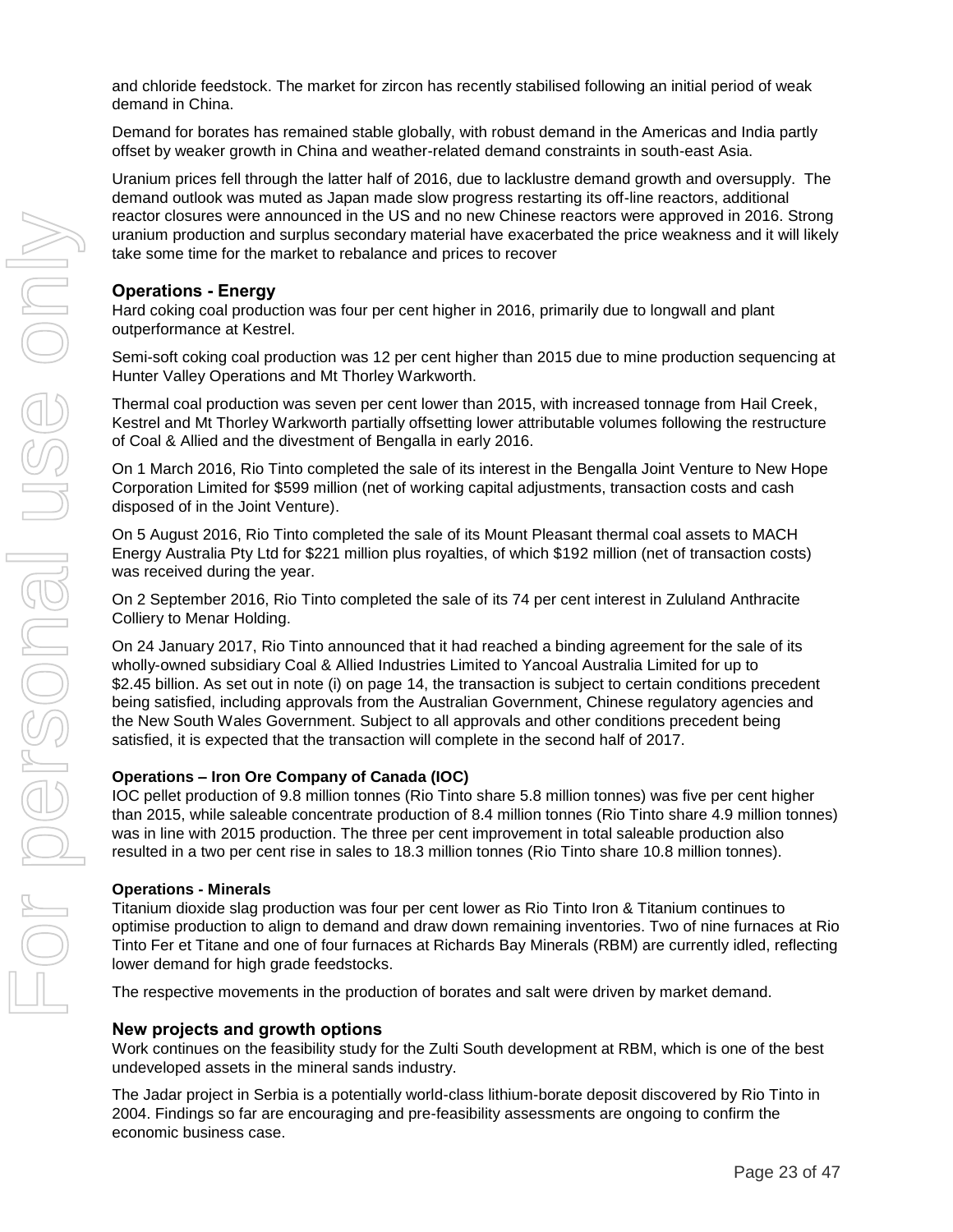On 28 October 2016, Rio Tinto and Chinalco signed a non-binding agreement to sell Rio Tinto's entire stake in the Simandou project in Guinea to Chinalco.

#### **2017 production guidance**

In 2017, Rio Tinto's share of production is expected to be 17 to 18 million tonnes of thermal coal, 3.3 to 3.9 million tonnes of semi-soft coking coal, 7.8 to 8.4 million tonnes of hard coking coal, 11.4 to 12.4 million tonnes of saleable production of iron ore pellets and concentrates, 1.1 to 1.2 million tonnes of titanium dioxide slag, 0.5 million tonnes of boric oxide equivalent and 6.5 to 7.5 million pounds of uranium. Guidance for coal will be updated following completion of the sale of Coal & Allied to Yancoal which is expected to take place in the second half of 2017.

### **Other Operations**

|                                     | 2016 | 2015 |
|-------------------------------------|------|------|
| Gross sales revenue (US\$ millions) |      | 13   |
| Underlying EBITDA (US\$ millions)   | (92) | (81) |
| Underlying loss (US\$ millions)     | (86) | (88) |
| Capital expenditure (US\$ millions) | 11   | 36   |

Other operations relates to legacy sites including the Gove alumina refinery, where production was curtailed on 28 May 2014. In 2016, the closure provision relating to the Gove refinery increased by \$282 million: these costs were excluded from underlying earnings.

### **Other items**

|                                     | 2016  | 2015  |
|-------------------------------------|-------|-------|
| Underlying EBITDA (US\$ millions)   | (411) | (546) |
| Underlying loss (US\$ millions)     | (241) | (375) |
| Capital expenditure (US\$ millions) | 46    | (65)  |

Central office costs, central Growth & Innovation costs and other central items are reported in Other items. The decline in the underlying loss in 2016 compared with 2015 was largely due to lower Growth & Innovation costs following the reorganisation in 2016. In 2016, the Group divested some corporate office buildings which, net of corporate capital expenditure, gave rise to a cash inflow of \$46 million.

### **Exploration & evaluation**

|                                 | 2016  | 2015  |
|---------------------------------|-------|-------|
| Post-tax charge (US\$ millions) | (147) | (211) |

Central exploration & evaluation expenditure in 2016 (post divestments and tax) resulted in a charge to underlying earnings of \$147 million. The decline in the 2016 charge compared with 2015 was largely due to lower costs at the La Granja project in Peru.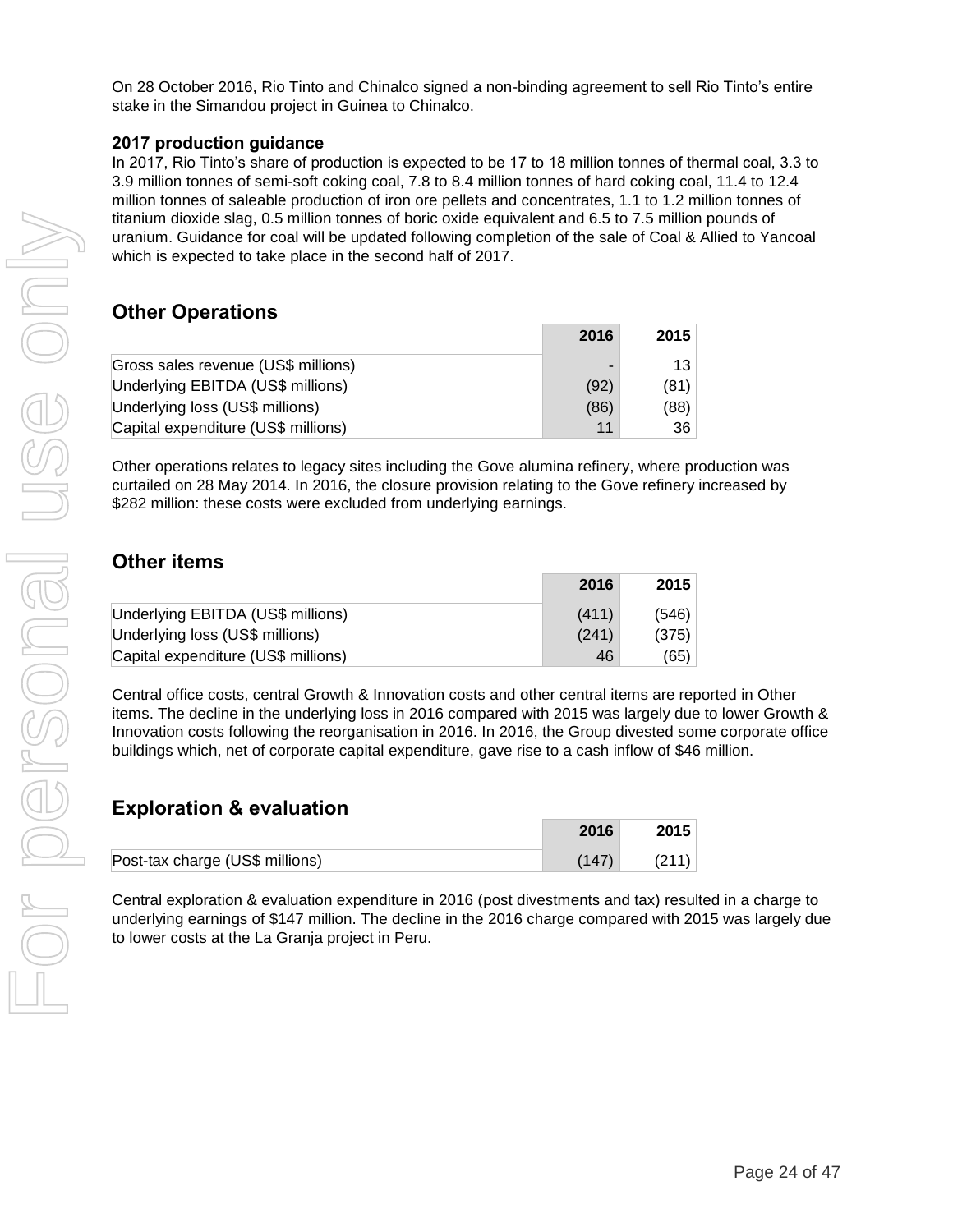# **Price & exchange rate sensitivities**

The following sensitivities give the estimated effect on underlying earnings assuming that each individual price or exchange rate moved in isolation. The relationship between currencies and commodity prices is a complex one and movements in exchange rates can affect movements in commodity prices and vice versa. The exchange rate sensitivities quoted below include the effect on operating costs of movements in exchange rates but exclude the effect of the revaluation of foreign currency working capital. They should therefore be used with care.

|                                         | Average<br>published<br>price/exchange<br>rate for 2016 | \$ million impact on full<br>year 2016 underlying<br>earnings<br>of a 10% change in<br>prices/exchange rates |
|-----------------------------------------|---------------------------------------------------------|--------------------------------------------------------------------------------------------------------------|
| Aluminium                               | \$1,605/t                                               | 469                                                                                                          |
| Copper                                  | 221c/b                                                  | 238                                                                                                          |
| Gold                                    | \$1,250/cz                                              | 36                                                                                                           |
| Iron ore (62% Fe FOB)                   | \$53.6/dmt                                              | 879                                                                                                          |
| Hard coking coal (benchmark)            | \$114/t                                                 | 49                                                                                                           |
| Thermal coal (average spot)             | \$66/t                                                  | 81                                                                                                           |
| Australian dollar against the US dollar | 0.74                                                    | 604                                                                                                          |
| Canadian dollar against the US dollar   | 0.76                                                    | 229                                                                                                          |
| Oil                                     | \$44/bbl                                                | 53                                                                                                           |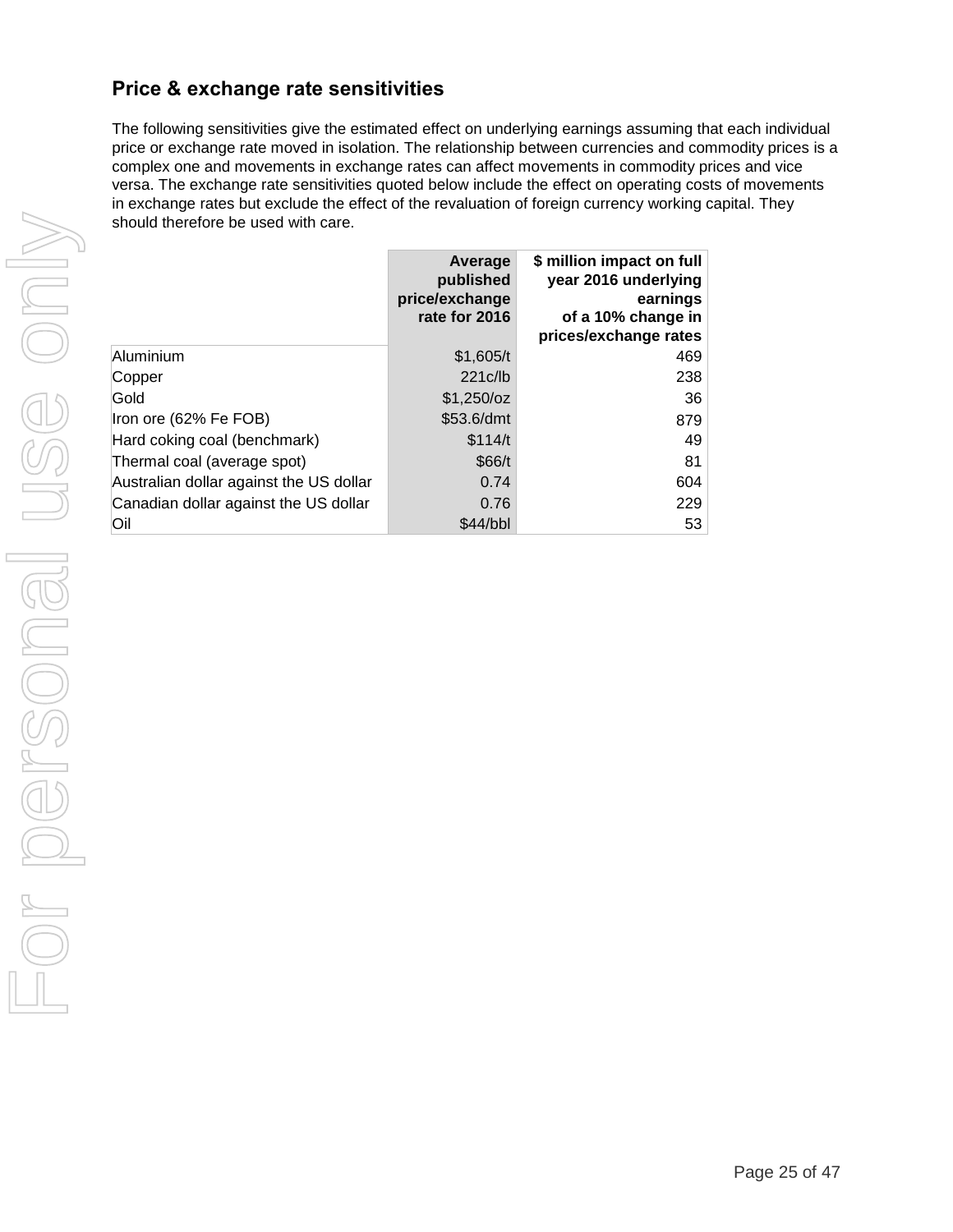# **Capital projects**

Rio Tinto has a programme of high-quality projects delivering industry-leading returns across a broad range of commodities.

| <b>Project</b><br>(Rio Tinto 100% owned unless<br>otherwise stated)                                                                           | Total<br>approved<br>capital<br>cost<br>(100%) | <b>Approved</b><br>capital<br>remaining to<br>be spent<br>from 1<br>January<br>2017 | <b>Status/Milestones</b>                                                                                                                                                                                                                                                                                                          |
|-----------------------------------------------------------------------------------------------------------------------------------------------|------------------------------------------------|-------------------------------------------------------------------------------------|-----------------------------------------------------------------------------------------------------------------------------------------------------------------------------------------------------------------------------------------------------------------------------------------------------------------------------------|
| In production                                                                                                                                 |                                                |                                                                                     |                                                                                                                                                                                                                                                                                                                                   |
| Investment in Nammuldi Incremental<br>Tonnes (NIT) projects in the Pilbara,<br>to maintain the Pilbara blend.                                 | \$0.2bn                                        |                                                                                     | NIT1, with a five million tonne annual<br>capacity, commenced production in the<br>fourth quarter of 2015. NIT2, which took<br>annual mine capacity from five to ten<br>million tonnes, was delivered in October<br>2016, six weeks ahead of schedule.                                                                            |
| <b>Ongoing and approved</b>                                                                                                                   |                                                |                                                                                     |                                                                                                                                                                                                                                                                                                                                   |
| <b>Copper &amp; Diamonds</b>                                                                                                                  |                                                |                                                                                     |                                                                                                                                                                                                                                                                                                                                   |
| Construction of a desalination facility<br>to ensure continued water supply<br>and sustain operations at Escondida<br>(Rio Tinto 30%), Chile. | \$1.0bn<br>(RT)<br>share)                      | \$0.1bn<br>(RT)<br>share)                                                           | Approved in July 2013, the project is<br>designed to provide a long-term<br>sustainable supply of water for the<br>operations. It remains on schedule and on<br>budget and is 99 per cent complete, with<br>commissioning scheduled in 2017.                                                                                      |
| Grasberg project funding to 2017.                                                                                                             | \$0.2bn<br>(RT)<br>share)                      | \$0.1bn<br>(RT<br>share)                                                            | Investment to continue the pre-production<br>construction of the Grasberg Block Cave,<br>the Deep Mill Level Zone underground<br>mines, and the associated common<br>infrastructure. Rio Tinto's final share of<br>capital expenditure will be influenced in<br>part by its share of production over the<br>period of investment. |
| Remediation of the east wall at Rio<br>Tinto Kennecott, US.                                                                                   | \$0.3bn                                        |                                                                                     | Following the pit wall slide in 2013, mine<br>operations have focused on remediation<br>from the slide and the east wall of<br>Bingham Canyon, including significant de-<br>weighting and de-watering activities.<br>There is a small amount of dewatering<br>activity scheduled to be completed in<br>2017.                      |
| Investment to extend mine life at Rio<br>Tinto Kennecott, US beyond 2019.                                                                     | \$0.7bn                                        | \$0.6bn                                                                             | Funding for the continuation of open pit<br>mining via the push back of the south wall<br>has been approved and will largely<br>consist of simple mine stripping activities.                                                                                                                                                      |
| Development of A21 pipe at the<br>Diavik Diamond Mine in Canada<br>(Rio Tinto 60%).                                                           | \$0.2bn<br>(RT)<br>share)                      | \$0.1bn<br>(RT)<br>share)                                                           | Approved in November 2014, the<br>development of the A21 pipe is expected<br>to ensure the continuation of existing<br>production levels. First carats are planned<br>for mid-2018.                                                                                                                                               |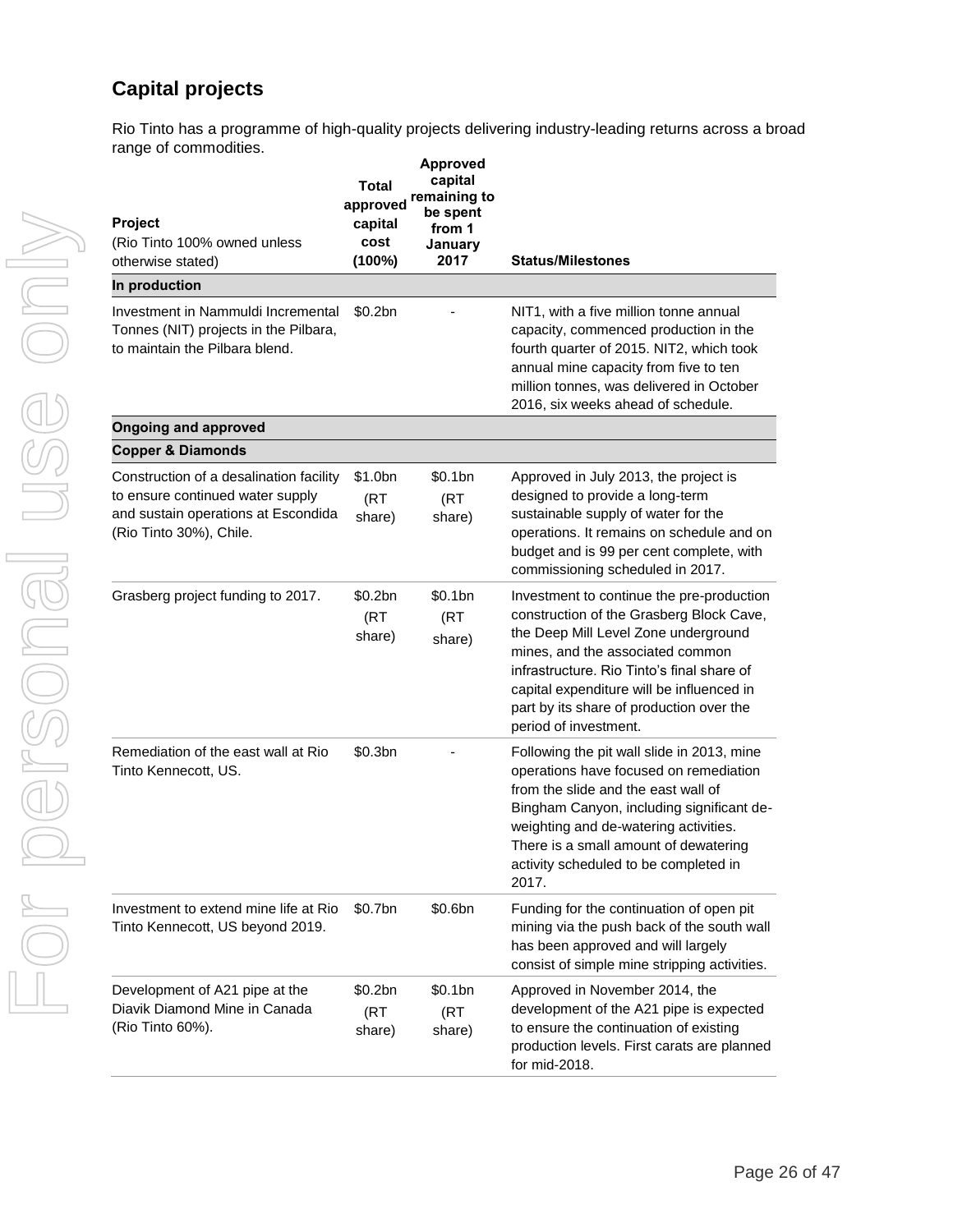| Project<br>(Rio Tinto 100% owned unless<br>otherwise stated)                                                                                                                                | <b>Total</b><br>approved<br>capital<br>cost<br>$(100\%)$ | <b>Approved</b><br>capital<br>remaining to<br>be spent<br>from 1<br>January<br>2017 | <b>Status/Milestones</b>                                                                                                                                                                                                                                                                                                                                                                                                                                                                   |
|---------------------------------------------------------------------------------------------------------------------------------------------------------------------------------------------|----------------------------------------------------------|-------------------------------------------------------------------------------------|--------------------------------------------------------------------------------------------------------------------------------------------------------------------------------------------------------------------------------------------------------------------------------------------------------------------------------------------------------------------------------------------------------------------------------------------------------------------------------------------|
| Development of the Oyu Tolgoi<br>underground mine in Mongolia (Rio<br>Tinto 34%), where average copper<br>grades of 1.66 per cent are more<br>than three times higher than the<br>open pit. | \$5.3bn                                                  | \$5.1bn                                                                             | Approved in May 2015, first production<br>from the underground is expected in<br>2020. Contractor mobilisation commenced<br>in the third quarter of 2016. Work on the<br>underground mine development,<br>accommodation camp, conveyor to<br>surface decline, sinking of shaft #2 and<br>shaft #5 and critical facilities are<br>continuing to progress. The focus is on<br>completing the underground crusher and<br>de-watering system to enable increased<br>lateral development rates. |
| <b>Aluminium</b>                                                                                                                                                                            |                                                          |                                                                                     |                                                                                                                                                                                                                                                                                                                                                                                                                                                                                            |
| Investment in the Amrun bauxite<br>mine on the Cape York Peninsula in<br>north Queensland with a planned<br>initial output of 22.8 million tonnes a<br>year. <sup>1</sup>                   | \$1.9bn                                                  | \$1.7bn                                                                             | Approved in December 2015, output<br>includes an expected 10 million tonne<br>increase in annual exports with production<br>commencing in the first half of 2019.                                                                                                                                                                                                                                                                                                                          |
| Investment in the Compagnie des<br>Bauxites de Guinée (CBG) bauxite<br>mine to expand from 14.5 to 18.5<br>million tonnes a year. Rio Tinto's<br>share of capex is \$0.3bn.                 | \$0.7bn<br>$(100\%)$                                     | \$0.6bn<br>$(100\%)$                                                                | Approved in 2016. Financing completed in<br>November 2016. First incremental<br>shipment expected in June 2018.                                                                                                                                                                                                                                                                                                                                                                            |
| Iron ore                                                                                                                                                                                    |                                                          |                                                                                     |                                                                                                                                                                                                                                                                                                                                                                                                                                                                                            |
| Development of the Silvergrass iron<br>ore mine in the Pilbara, to maintain<br>the Pilbara blend.                                                                                           | \$0.3bn                                                  | \$0.3bn                                                                             | The \$338m approval in August 2016<br>expected to add 10 million tonnes of<br>annual capacity with commissioning<br>anticipated for the second half of 2017.                                                                                                                                                                                                                                                                                                                               |

*<sup>1</sup> Refer to the statements related to this production target on page 2.*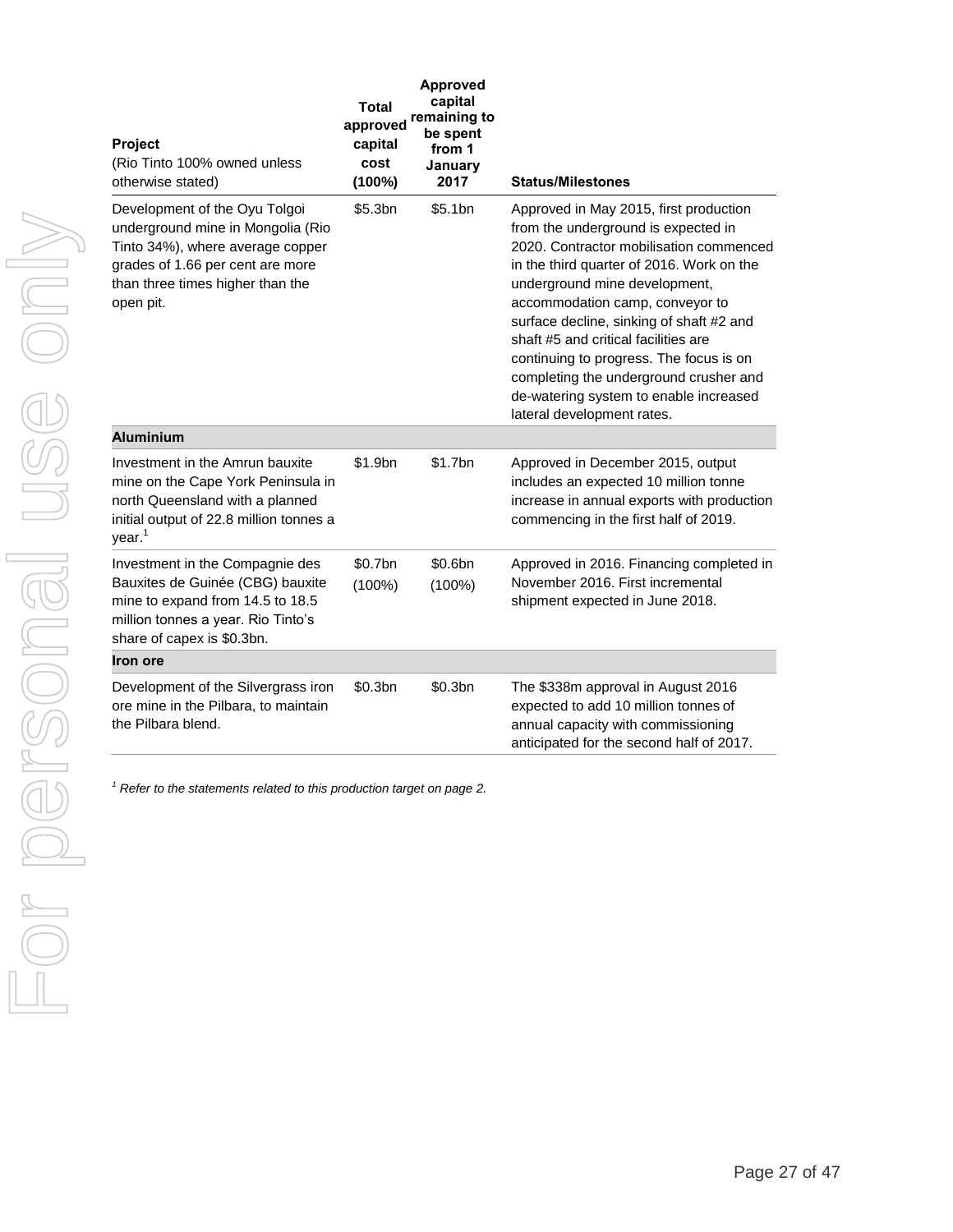#### **Forward-looking statements**

This announcement includes "forward-looking statements" within the meaning of the Private Securities Litigation Reform Act of 1995. All statements other than statements of historical facts included in this announcement, including, without limitation, those regarding Rio Tinto's financial position, business strategy, plans and objectives of management for future operations (including development plans and objectives relating to Rio Tinto's products, production forecasts and reserve and resource positions), are forward-looking statements. The words "intend", "aim", "project", "anticipate", "estimate", "plan", "believes", "expects", "may", "should", "will", "target", "set to" or similar expressions, commonly identify such forwardlooking statements.

Such forward-looking statements involve known and unknown risks, uncertainties and other factors which may cause the actual results, performance or achievements of Rio Tinto, or industry results, to be materially different from any future results, performance or achievements expressed or implied by such forward-looking statements. Such forward-looking statements are based on numerous assumptions regarding Rio Tinto's present and future business strategies and the environment in which Rio Tinto will operate in the future. Among the important factors that could cause Rio Tinto's actual results, performance or achievements to differ materially from those in the forward-looking statements are levels of actual production during any period, levels of demand and market prices, the ability to produce and transport products profitably, the impact of foreign currency exchange rates on market prices and operating costs, operational problems, political uncertainty and economic conditions in relevant areas of the world, the actions of competitors, activities by governmental authorities such as changes in taxation or regulation and such other risk factors identified in Rio Tinto's most recent Annual Report and Accounts in Australia and the United Kingdom and the most recent Annual Report on Form 20-F filed with the United States Securities and Exchange Commission (the "SEC") or Form 6-Ks furnished to, or filed with, the SEC. Forward-looking statements should, therefore, be construed in light of such risk factors and undue reliance should not be placed on forward-looking statements. These forward-looking statements speak only as of the date of this announcement. Rio Tinto expressly disclaims any obligation or undertaking (except as required by applicable law, the UK Listing Rules, the Disclosure and Transparency Rules of the Financial Conduct Authority and the Listing Rules of the Australian Securities Exchange) to release publicly any updates or revisions to any forward-looking statement contained herein to reflect any change in Rio Tinto's expectations with regard thereto or any change in events, conditions or circumstances on which any such statement is based.

Nothing in this announcement should be interpreted to mean that future earnings per share of Rio Tinto plc or Rio Tinto Limited will necessarily match or exceed its historical published earnings per share.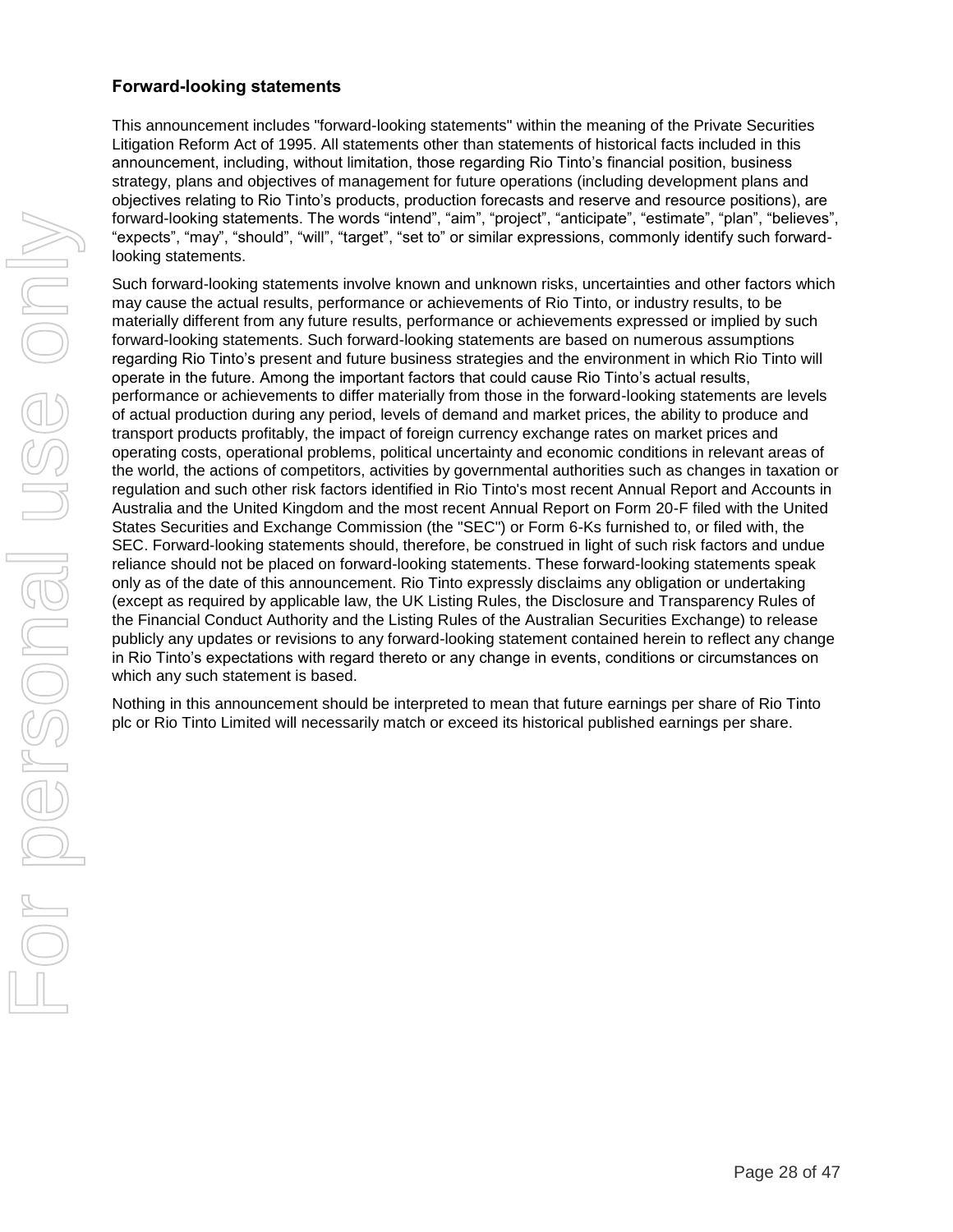#### **Contacts**

media.enquiries@riotinto.com

www.riotinto.com

Follow @riotinto on Twitter

#### **Media Relations, EMEA/Americas** Illtud Harri T +44 20 7781 1152 M +44 7920 503 600

David Outhwaite T +44 20 7781 1623 M +44 7787 597 493

David Luff T + 44 20 7781 1177 M + 44 7780 226 422

#### **Investor Relations, EMEA/Americas** John Smelt

T +44 20 7781 1654 M +44 7879 642 675

David Ovington T +44 20 7781 2051 M +44 7920 010 978

Nick Parkinson T +44 20 7781 1552 M +44 7810 657 556

#### **Media Relations, Australia/Asia** Ben Mitchell T +61 3 9283 3620

M +61 419 850 212

Bruce Tobin T +61 3 9283 3612 M +61 419 103 454

Matt Klar T + 61 7 3625 4244 M + 61 457 525 578

# **Investor Relations, Australia/Asia**

Natalie Worley T +61 3 9283 3063 M +61 409 210 462

Rachel Storrs T +61 3 9283 3628 M +61 417 401 018

**Rio Tinto plc** 6 St James's Square London SW1Y 4AD United Kingdom

T +44 20 7781 2000 Registered in England No. 719885

#### **Rio Tinto Limited**

120 Collins Street Melbourne 3000 Australia

T +61 3 9283 3333 Registered in Australia ABN 96 004 458 404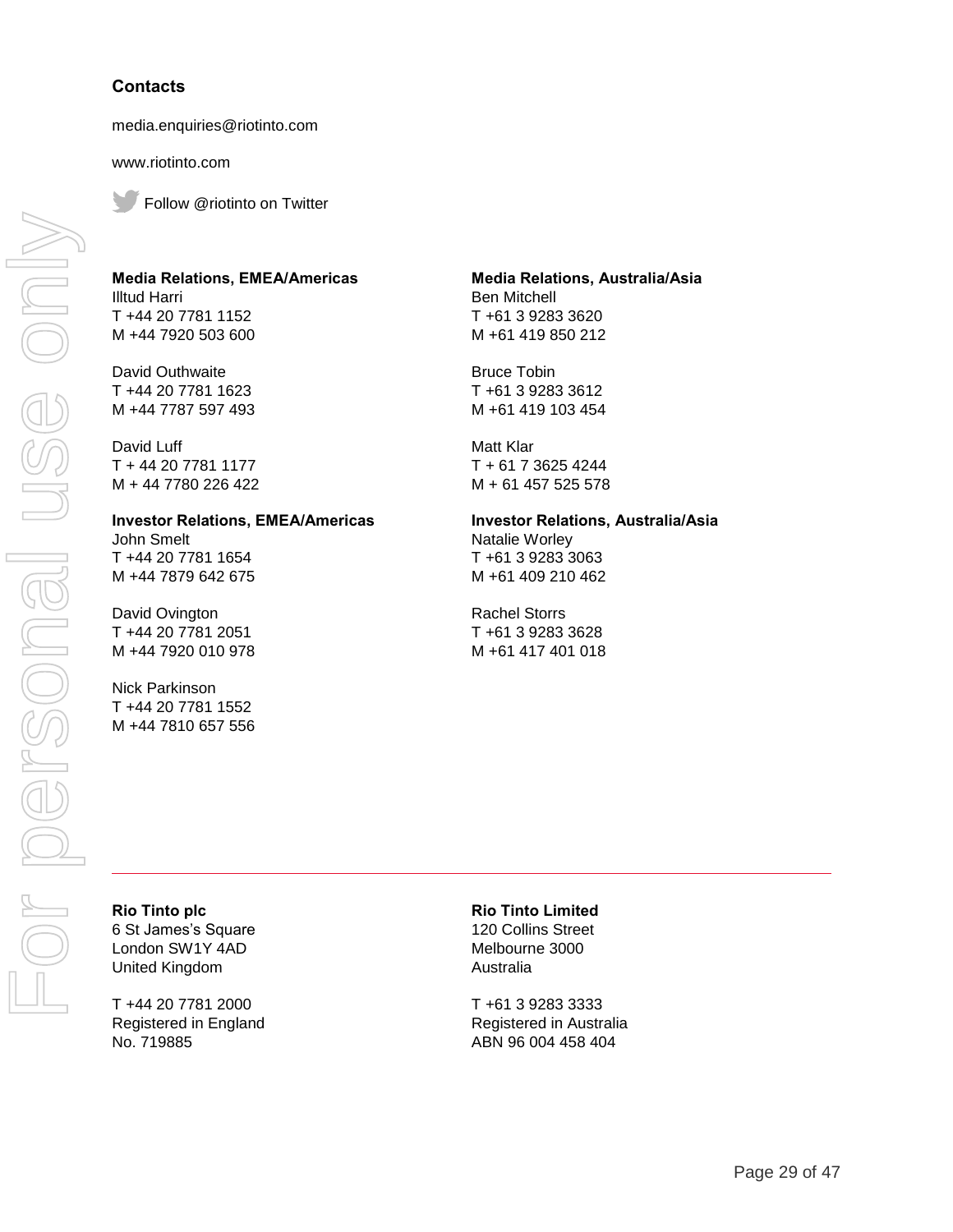### **PRELIMINARY FINAL REPORT FOR THE FINANCIAL YEAR**

| <b>NAME OF ENTITY</b> |                   |                             |
|-----------------------|-------------------|-----------------------------|
| Rio Tinto Limited     |                   |                             |
| <b>ACN</b>            | Preliminary Final | <b>FINANCIAL YEAR ENDED</b> |
| 004 458 404           | *                 | 31 December 2016            |

This preliminary announcement contains financial information which has been extracted from the latest financial statements, which are in the process of being audited. This announcement does not constitute the full financial statements, which are to be approved by the board and subsequently filed with the Australian Securities and Investments Commission.

The report has been prepared in accordance with International Financial Reporting Standards as adopted for use in the European Union ('EU IFRS') and an Order under section 340 of the Australian Corporations Act 2001 issued by the Australian Securities and Investments Commission on 14 December 2015.

The report should be read in conjunction with the Rio Tinto annual report and financial statements for 2015, and the financial information for the six months ended 30 June 2016 published on 3 August 2016.

#### **Results for announcement to the market**

| Consolidated sales revenue                  | down $3.0\%$     | <b>US\$</b> millions<br>33,781<br>to |
|---------------------------------------------|------------------|--------------------------------------|
| Net earnings attributable to members        | up $633.1\%$     | 4,617<br>to                          |
| Underlying earnings attributable to members | up 12.3%         | 5,100<br>to                          |
|                                             |                  | <b>US</b> cents                      |
| <b>Dividends</b>                            | Amount per share | Franked amount per<br>share          |
| Final dividend                              | 125.00           | $(at 30\%)$<br>125.00                |
| Interim dividend                            | 45.00            | $(at 30\%)$<br>45.00                 |
|                                             |                  |                                      |
|                                             |                  | <b>Australian cents</b>              |
| <b>Dividends</b>                            | Amount per share | Franked amount per                   |

|                  | Australian cents |  |                    |             |
|------------------|------------------|--|--------------------|-------------|
| <b>Dividends</b> | Amount per share |  | Franked amount per |             |
|                  |                  |  |                    | share       |
| Final dividend   | 163.62           |  | 163.62             | $(at 30\%)$ |
| Interim dividend | 59.13            |  | 59.13              | $(at 30\%)$ |

Registrable transfers received by the company up to 5 p.m. (or 7 p.m. in respect of holdings on the CHESS subregister) on 24 February 2017 will be registered before entitlements to the dividend are determined.

A definition of underlying earnings is given on page 46 of the financial information, which accompanies this document.

The 2017 annual general meeting of Rio Tinto Limited will be held at the Ballroom, Level 3, Sofitel Sydney Wentworth, 61-101 Phillip Street, Sydney, New South Wales on Thursday, 4 May 2017.

**8 February 2017 8 February 2017**

**Tim Paine, Joint Company Secretary Steve Allen, Joint Company Secretary**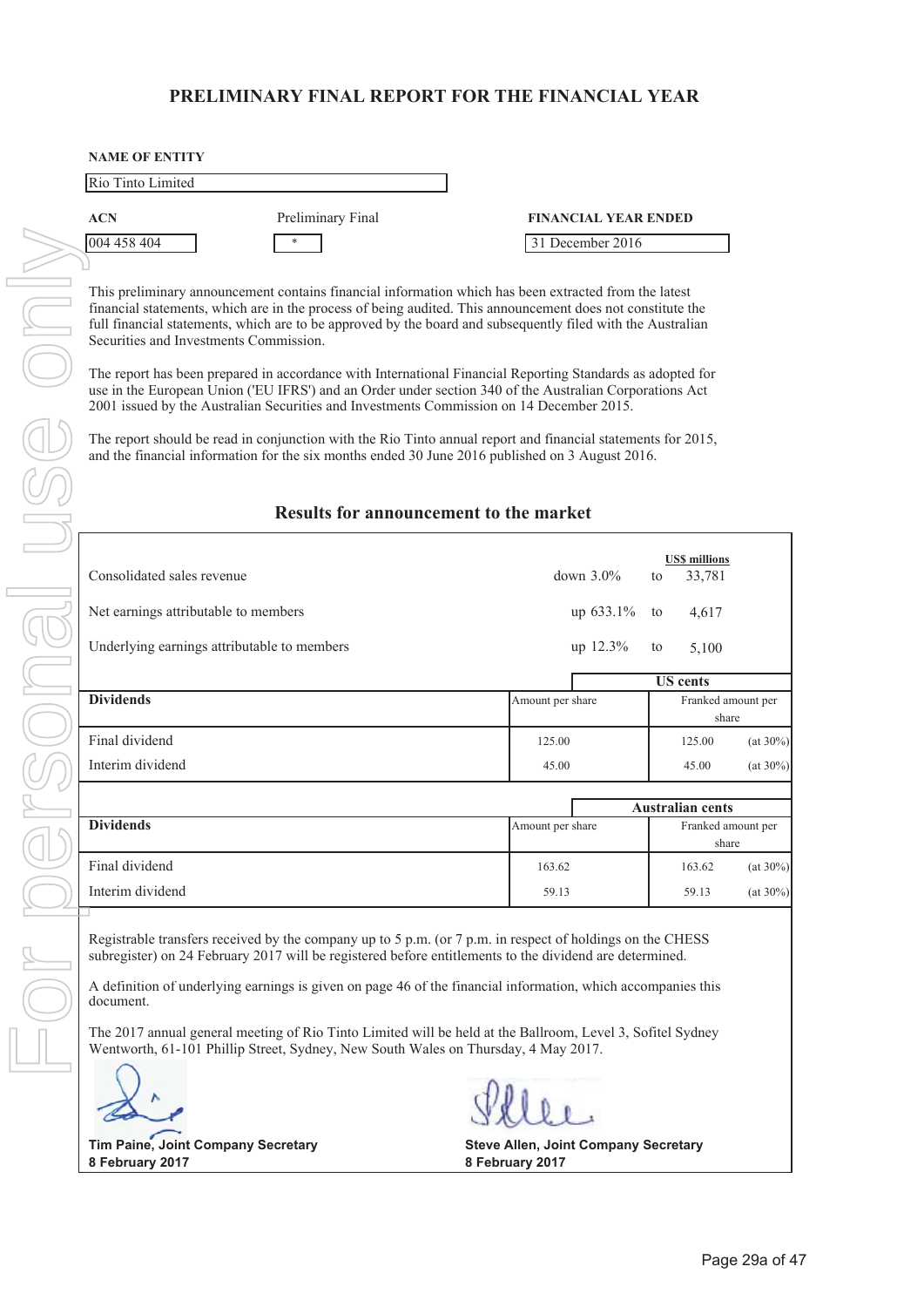# **RioTinto**

### **Group income statement**

Years ended 31 December

| <b>Consolidated operations</b><br>Consolidated sales revenue<br>33,781<br>Net operating costs (excluding items shown separately)<br>(26, 799)<br>Impairment charges (a)<br>(249)<br>Net gains on disposal of interests in businesses (b)<br>515<br>Exploration and evaluation costs<br>(497)<br>Profit relating to interests in undeveloped projects<br>44<br><b>Operating profit</b><br>6,795<br>Share of profit after tax of equity accounted units<br>321<br>Profit before finance items and taxation<br>7,116<br><b>Finance items</b><br>Net exchange gains/(losses) on external debt and intragroup balances<br>611<br>Net losses on derivatives not qualifying for hedge accounting<br>(24)<br>Finance income<br>89<br>Finance costs (c)<br>(1, 111)<br>Amortisation of discount<br>(338)<br>(773)<br>Profit/(loss) before taxation<br>6,343<br><b>Taxation</b><br>(1, 567)<br>Profit/(loss) after tax for the year<br>4,776<br>- attributable to owners of Rio Tinto<br>4,617<br>- attributable to non-controlling interests<br>159<br>256.9c |                                     | 2016<br>US\$m | 2015<br>US\$m |
|------------------------------------------------------------------------------------------------------------------------------------------------------------------------------------------------------------------------------------------------------------------------------------------------------------------------------------------------------------------------------------------------------------------------------------------------------------------------------------------------------------------------------------------------------------------------------------------------------------------------------------------------------------------------------------------------------------------------------------------------------------------------------------------------------------------------------------------------------------------------------------------------------------------------------------------------------------------------------------------------------------------------------------------------------|-------------------------------------|---------------|---------------|
|                                                                                                                                                                                                                                                                                                                                                                                                                                                                                                                                                                                                                                                                                                                                                                                                                                                                                                                                                                                                                                                      |                                     |               |               |
|                                                                                                                                                                                                                                                                                                                                                                                                                                                                                                                                                                                                                                                                                                                                                                                                                                                                                                                                                                                                                                                      |                                     |               | 34,829        |
|                                                                                                                                                                                                                                                                                                                                                                                                                                                                                                                                                                                                                                                                                                                                                                                                                                                                                                                                                                                                                                                      |                                     |               | (27, 919)     |
|                                                                                                                                                                                                                                                                                                                                                                                                                                                                                                                                                                                                                                                                                                                                                                                                                                                                                                                                                                                                                                                      |                                     |               | (2,791)       |
|                                                                                                                                                                                                                                                                                                                                                                                                                                                                                                                                                                                                                                                                                                                                                                                                                                                                                                                                                                                                                                                      |                                     |               | 64            |
|                                                                                                                                                                                                                                                                                                                                                                                                                                                                                                                                                                                                                                                                                                                                                                                                                                                                                                                                                                                                                                                      |                                     |               | (576)         |
|                                                                                                                                                                                                                                                                                                                                                                                                                                                                                                                                                                                                                                                                                                                                                                                                                                                                                                                                                                                                                                                      |                                     |               | 8             |
|                                                                                                                                                                                                                                                                                                                                                                                                                                                                                                                                                                                                                                                                                                                                                                                                                                                                                                                                                                                                                                                      |                                     |               | 3,615         |
|                                                                                                                                                                                                                                                                                                                                                                                                                                                                                                                                                                                                                                                                                                                                                                                                                                                                                                                                                                                                                                                      |                                     |               | 361           |
|                                                                                                                                                                                                                                                                                                                                                                                                                                                                                                                                                                                                                                                                                                                                                                                                                                                                                                                                                                                                                                                      |                                     |               | 3,976         |
|                                                                                                                                                                                                                                                                                                                                                                                                                                                                                                                                                                                                                                                                                                                                                                                                                                                                                                                                                                                                                                                      |                                     |               |               |
|                                                                                                                                                                                                                                                                                                                                                                                                                                                                                                                                                                                                                                                                                                                                                                                                                                                                                                                                                                                                                                                      |                                     |               | (3,538)       |
|                                                                                                                                                                                                                                                                                                                                                                                                                                                                                                                                                                                                                                                                                                                                                                                                                                                                                                                                                                                                                                                      |                                     |               | (88)          |
|                                                                                                                                                                                                                                                                                                                                                                                                                                                                                                                                                                                                                                                                                                                                                                                                                                                                                                                                                                                                                                                      |                                     |               | 52            |
|                                                                                                                                                                                                                                                                                                                                                                                                                                                                                                                                                                                                                                                                                                                                                                                                                                                                                                                                                                                                                                                      |                                     |               | (750)         |
|                                                                                                                                                                                                                                                                                                                                                                                                                                                                                                                                                                                                                                                                                                                                                                                                                                                                                                                                                                                                                                                      |                                     |               | (378)         |
|                                                                                                                                                                                                                                                                                                                                                                                                                                                                                                                                                                                                                                                                                                                                                                                                                                                                                                                                                                                                                                                      |                                     |               | (4,702)       |
|                                                                                                                                                                                                                                                                                                                                                                                                                                                                                                                                                                                                                                                                                                                                                                                                                                                                                                                                                                                                                                                      |                                     |               | (726)         |
|                                                                                                                                                                                                                                                                                                                                                                                                                                                                                                                                                                                                                                                                                                                                                                                                                                                                                                                                                                                                                                                      |                                     |               | (993)         |
|                                                                                                                                                                                                                                                                                                                                                                                                                                                                                                                                                                                                                                                                                                                                                                                                                                                                                                                                                                                                                                                      |                                     |               | (1,719)       |
|                                                                                                                                                                                                                                                                                                                                                                                                                                                                                                                                                                                                                                                                                                                                                                                                                                                                                                                                                                                                                                                      |                                     |               | (866)         |
|                                                                                                                                                                                                                                                                                                                                                                                                                                                                                                                                                                                                                                                                                                                                                                                                                                                                                                                                                                                                                                                      |                                     |               | (853)         |
|                                                                                                                                                                                                                                                                                                                                                                                                                                                                                                                                                                                                                                                                                                                                                                                                                                                                                                                                                                                                                                                      | Basic earnings/(loss) per share (d) |               | (47.5)c       |
| Diluted earnings/(loss) per share (d)<br>255.3c                                                                                                                                                                                                                                                                                                                                                                                                                                                                                                                                                                                                                                                                                                                                                                                                                                                                                                                                                                                                      |                                     |               | (47.5)c       |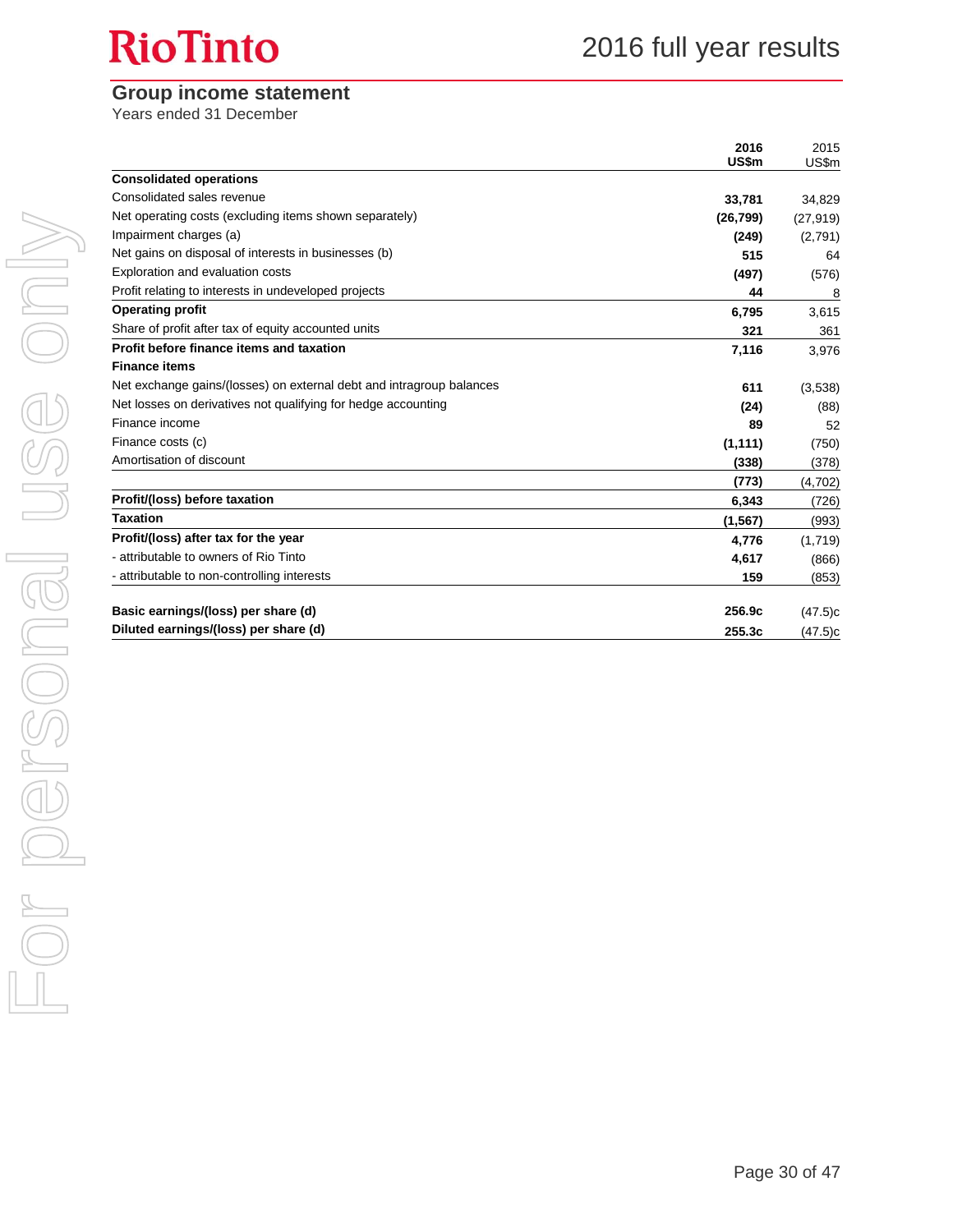# **Status of financial information**

This preliminary announcement does not constitute the Group's full financial statements for 2016. This report is based on accounts which are in the process of being audited and will be approved by the Board and subsequently filed with the Registrar of Companies in the United Kingdom and the Australian Securities and Investments Commission. Accordingly, the financial information for 2016 is unaudited and is not statutory accounts within the meaning of Section 434 of the United Kingdom Companies Act 2006.

Financial information for the year to 31 December 2015 has been extracted from the full financial statements for that year prepared under the historical cost convention, as modified by the revaluation of certain derivative contracts and financial assets, the impact of fair value hedge accounting on the hedged items and the accounting for post-retirement assets and obligations, as filed with the Registrar of Companies.

The Auditors' report on the full financial statements for the year to 31 December 2015 was unqualified and did not contain a statement under section 498 (2) (regarding adequacy of accounting records and returns), or under section 498 (3) (regarding provision of necessary information and explanations) of the United Kingdom Companies Act 2006.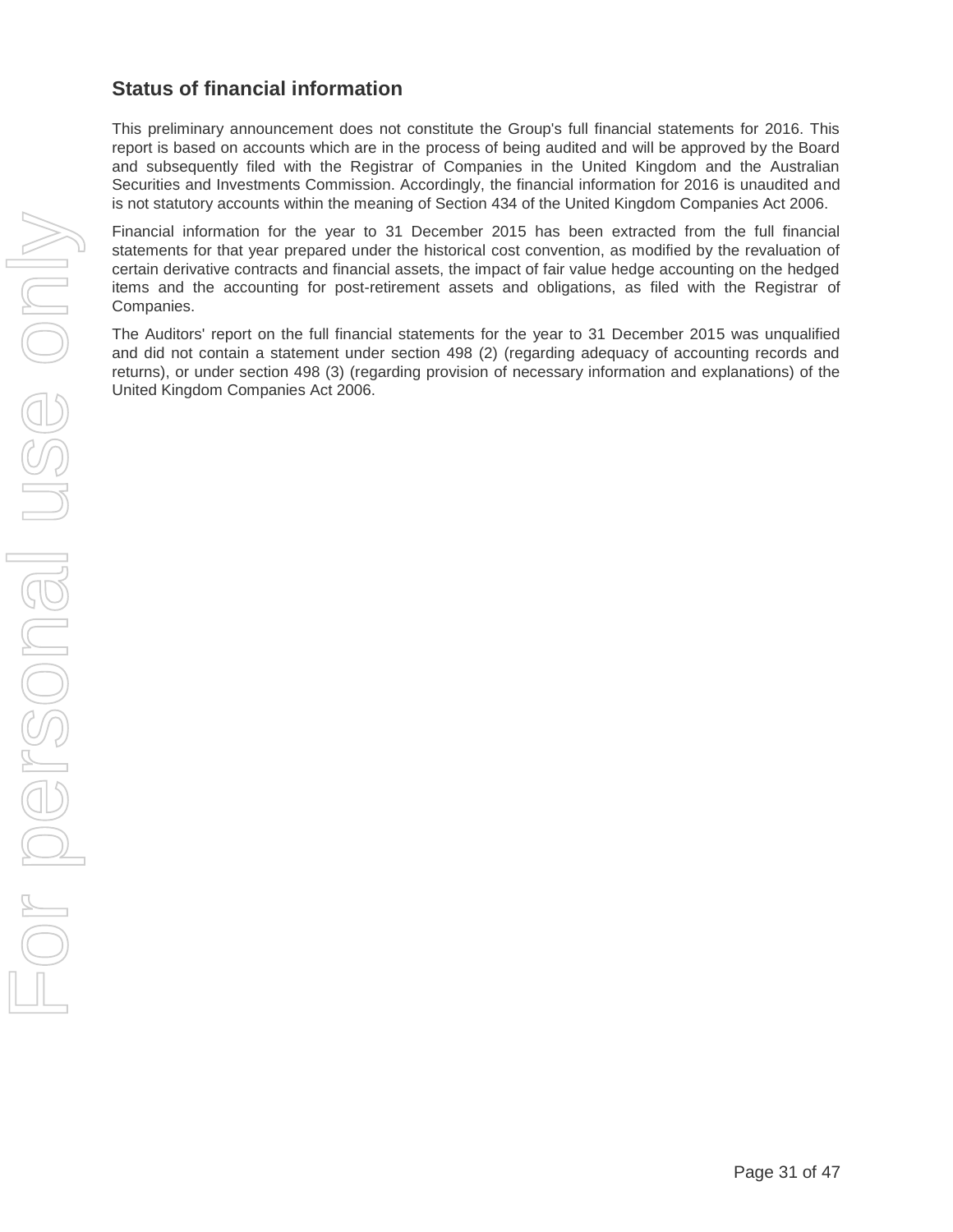### **Notes to the Group income statement**

(a) Impairment charges during the year ended 31 December 2016 primarily relate to the Argyle diamond mine in Western Australia. An impairment trigger assessment at the Argyle cashgenerating unit resulted in the identification of impairment indicators as a result of lower production volumes compared with forecast and lower prices achieved for bulk diamonds. The reduction in the recoverable amount resulted in a pre-tax impairment charge of US\$241 million to property, plant and equipment and intangible assets.

Impairment charges during the year ended 31 December 2015 primarily related to the Simandou project in Guinea. Market conditions and uncertainty over infrastructure ownership and funding affected the Group's view of the carrying value of the project and a pre-tax impairment charge of US\$2.0 billion was recorded.

Other impairment charges in 2015 were in certain uranium, aluminium, copper and coal businesses.

(b) Net gains on disposal of interests in businesses in 2016 related mainly to the sale of Rio Tinto's 40 per cent interest in the Bengalla Joint venture on 1 March 2016 and the sale of the Lochaber assets in Scotland on 23 November 2016. This was partially offset by a loss on disposal of the 100 per cent interest in Carbone Savoie on 31 March 2016.

In 2015, the balance related mainly to the reduction in shareholding of SouthGobi Resources Ltd, the sale of the Group's interest in Murowa Diamonds and Sengwa Colliery on 17 June 2015 and the Aluminium product group divestments of ECL on 9 July 2015 and Alesa on 24 November 2015. Refer to 'Acquisitions and disposals 'on page 42.

- (c) Finance costs in the income statement are net of amounts capitalised of US\$111 million (2015: US\$254 million).
- (d) For the purposes of calculating basic earnings per share, the weighted average number of Rio Tinto plc and Rio Tinto Limited shares outstanding during the year was 1,797.3 million (2015: 1,824.7 million), being the weighted average number of Rio Tinto plc shares outstanding of 1,373.7 million (2015: 1,398.1 million) and the weighted average number of Rio Tinto Limited shares of 423.6 million (2015: 426.6 million). In 2016, no Rio Tinto Limited shares were held by Rio Tinto plc (2015: nil). The profit and loss figures used in the calculation of basic and diluted earnings per share are based on the profits and losses for the year attributable to owners of Rio Tinto.

For the purposes of calculating diluted earnings per share, the effect of dilutive securities is added to the weighted average number of shares. This effect is calculated using the treasury stock method. In accordance with IAS 33 'Earnings per share', the anti-dilutive effects of potential ordinary shares have not been included when calculating diluted loss per share for the year ended 31 December 2015.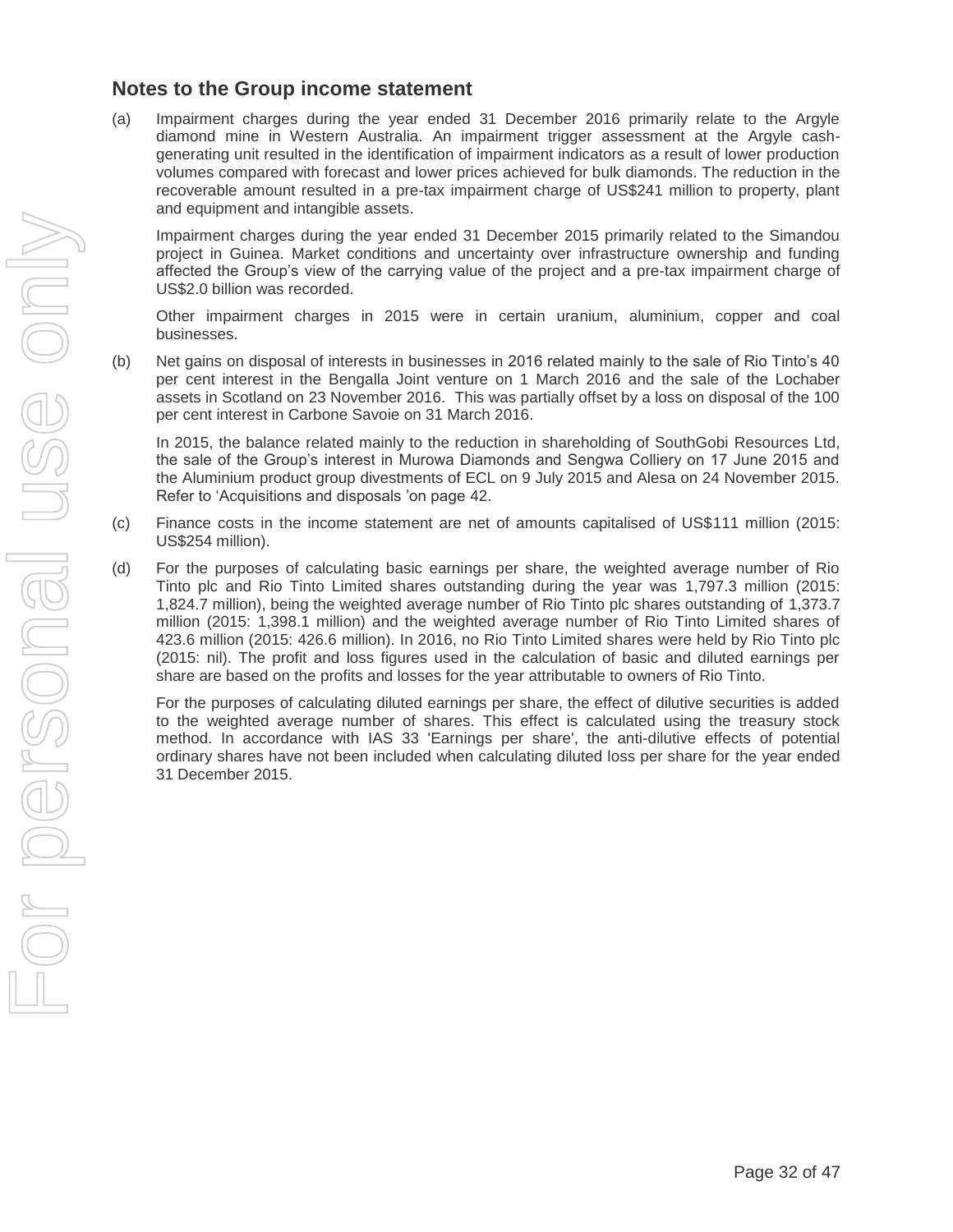### **Group statement of comprehensive income**

Years ended 31 December

|                                                                                              | 2016<br>US\$m | 2015<br>US\$m |
|----------------------------------------------------------------------------------------------|---------------|---------------|
| Profit/(loss) after tax for the year                                                         | 4,776         | (1,719)       |
| Other comprehensive income/(loss):                                                           |               |               |
| Items that will not be reclassified to profit or loss:                                       |               |               |
| Actuarial (losses)/gains on post-retirement benefit plans                                    | (90)          | 619           |
| Tax relating to these components of other comprehensive income                               | 29            | (175)         |
|                                                                                              | (61)          | 444           |
| Items that have been/may be subsequently reclassified to profit or loss:                     |               |               |
| Currency translation adjustment (a)                                                          | (157)         | (2, 395)      |
| Currency translation on companies disposed of, transferred to the income statement           | 99            | (2)           |
| Fair value movements:                                                                        |               |               |
| - Cash flow hedge losses                                                                     | (88)          | (41)          |
| - Cash flow hedge losses transferred to the income statement                                 | 116           | 32            |
| - Gains/(losses) on revaluation of available for sale securities                             | 13            | (19)          |
| - Losses on revaluation of available for sale securities transferred to the income statement |               | 11            |
| Tax relating to these components of other comprehensive income                               | 4             | (3)           |
| Share of other comprehensive income/(loss) of equity accounted units, net of tax             | 11            | (57)          |
| Other comprehensive loss for the year, net of tax                                            | (63)          | (2,030)       |
| Total comprehensive income/(loss) for the year                                               | 4,713         | (3,749)       |
| - attributable to owners of Rio Tinto                                                        | 4,504         | (2, 443)      |
| - attributable to non-controlling interests                                                  | 209           | (1,306)       |

(a) Excludes a currency translation charge of US\$35 million (31 December 2015: US\$503 million) arising on Rio Tinto Limited's share capital for the year ended 31 December 2016, which is recognised in the Group statement of changes in equity. Refer to Group statement of changes in equity on page 38.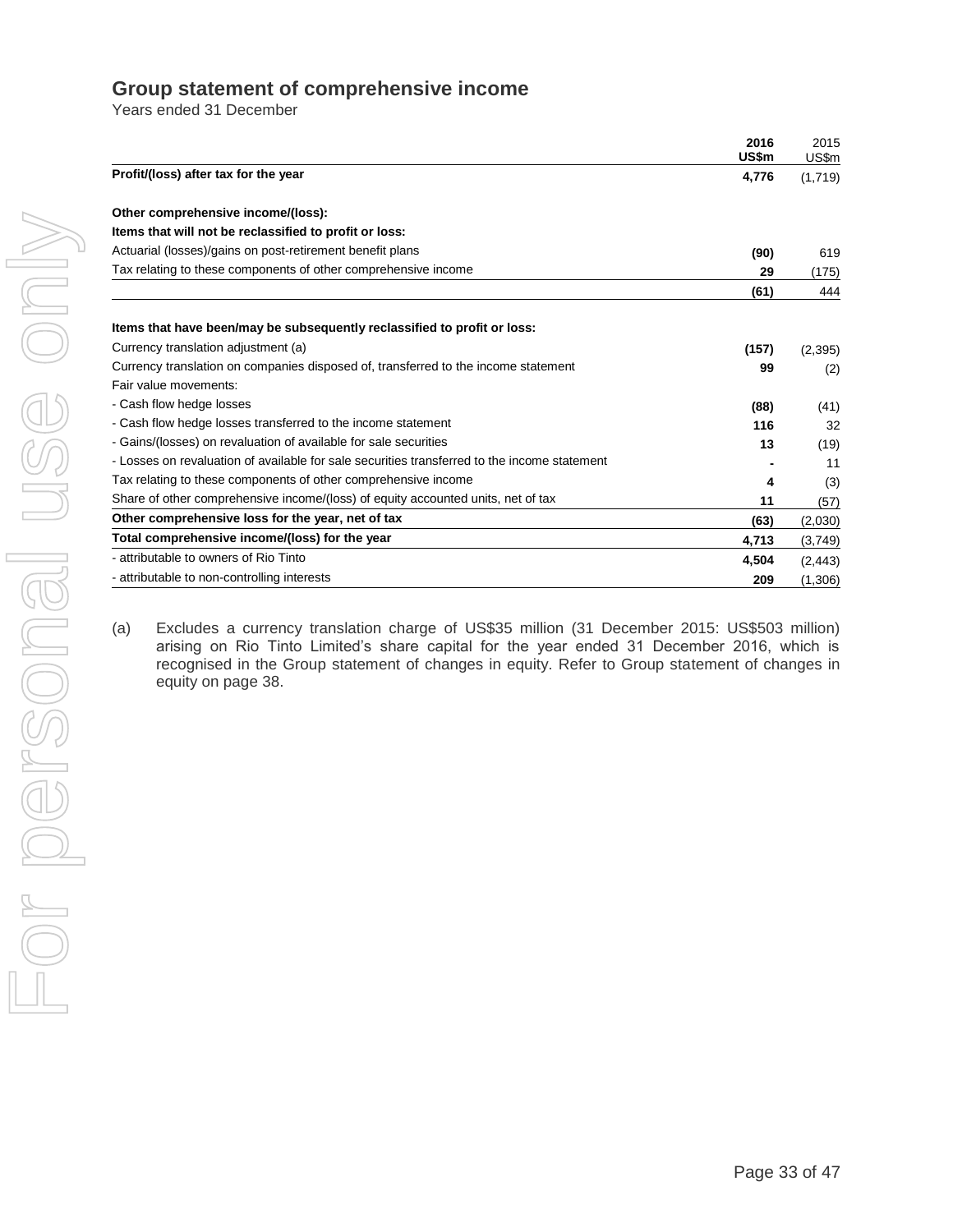# **Group cash flow statement**

Years ended 31 December

|                                                                        | 2016     | 2015    |
|------------------------------------------------------------------------|----------|---------|
|                                                                        | US\$m    | US\$m   |
| Cash flows from consolidated operations (a)                            | 11,368   | 12,102  |
| Dividends from equity accounted units                                  | 253      | 210     |
| Cash flows from operations                                             | 11,621   | 12,312  |
| Net interest paid (b)                                                  | (1, 294) | (827)   |
| Dividends paid to holders of non-controlling interests in subsidiaries | (341)    | (310)   |
| Tax paid                                                               | (1,521)  | (1,792) |
| Net cash generated from operating activities                           | 8,465    | 9,383   |
| Cash flows from investing activities                                   |          |         |
| Purchases of property, plant and equipment and intangible assets (c)   | (3,012)  | (4,685) |
| Disposals of subsidiaries, joint ventures and associates (d)           | 761      | (38)    |
| Purchases of financial assets (e)                                      | (789)    | (49)    |
| Sales of financial assets (e)                                          | 582      | 65      |
| Sales of property, plant and equipment and intangible assets (f)       | 354      | 97      |
| Net funding of equity accounted units                                  | (12)     | 11      |
| Acquisitions of subsidiaries, joint ventures and associates            |          | (3)     |
| Other investing cash flows                                             | 12       | 2       |
| Net cash used in investing activities                                  | (2, 104) | (4,600) |
| Cash flows before financing activities                                 | 6,361    | 4,783   |
| Cash flows from financing activities                                   |          |         |
| Equity dividends paid to owners of Rio Tinto                           | (2,725)  | (4,076) |
| Proceeds from additional borrowings                                    | 4,413    | 1,837   |
| Repayment of borrowings                                                | (9, 361) | (3,518) |
| Proceeds from issue of equity to non-controlling interests             | 101      | 103     |
| Own shares purchased from owners of Rio Tinto                          |          | (2,028) |
| Purchase of non-controlling interests                                  | (23)     |         |
| Other financing cash flows (b)                                         | 104      | 12      |
| Net cash flow used in financing activities                             | (7, 491) | (7,670) |
| Effects of exchange rates on cash and cash equivalents                 | (35)     | (159)   |
| Net decrease in cash and cash equivalents                              | (1, 165) | (3,046) |
| Opening cash and cash equivalents less overdrafts                      | 9,354    | 12,400  |
| Closing cash and cash equivalents less overdrafts (g)                  | 8,189    | 9,354   |
| Cash flows from consolidated operations<br>(a)                         |          |         |
| Profit/(loss) after tax for the year                                   | 4,776    | (1,719) |
| Adjustments for:                                                       |          |         |
| Taxation                                                               | 1,567    | 993     |
| Finance items                                                          | 773      | 4,702   |
| Share of profit after tax of equity accounted units                    | (321)    | (361)   |
| Net gains on disposal and consolidation of interests in businesses     | (515)    | (64)    |
| Impairment charges net of reversals                                    | 249      | 2,791   |
| Depreciation and amortisation                                          | 4,794    | 4,645   |
| Provisions (including exchange differences on provisions)              | 1,417    | 726     |
| Utilisation of provisions                                              | (627)    | (585)   |
| Utilisation of provision for post-retirement benefits                  | (370)    | (230)   |
| Change in inventories                                                  | 292      | 526     |
| Change in trade and other receivables                                  | (794)    | 1,404   |
| Change in trade and other payables                                     | 229      | (431)   |
| Other items (h)                                                        | (102)    | (295)   |
|                                                                        | 11,368   | 12,102  |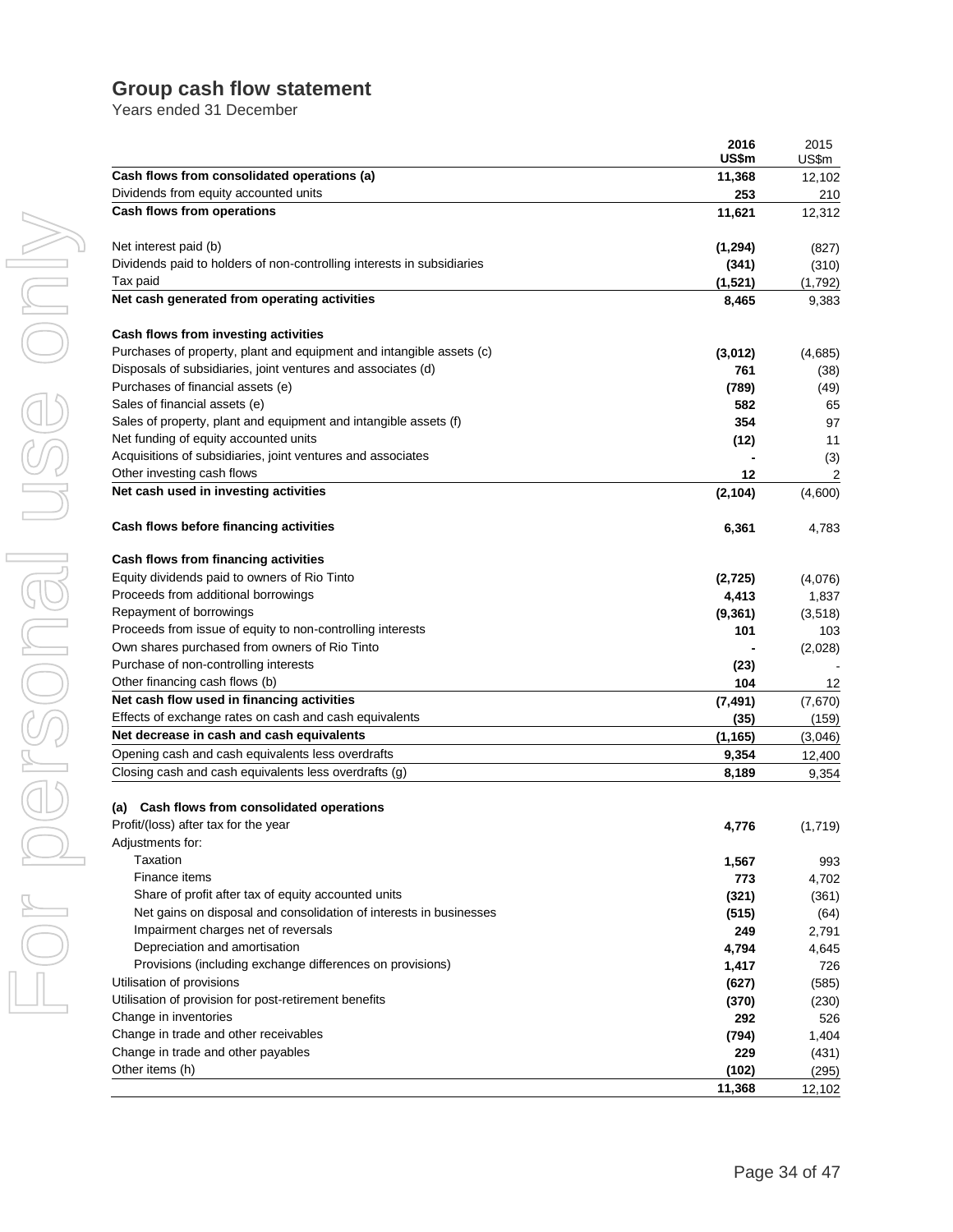# **Group cash flow statement (continued)**

(b) During the year Rio Tinto completed three bond purchase programmes totalling \$7.5 billion (nominal values). These transactions resulted in net interest paid of US\$493 million, which represents the payment of the premiums and the accelerated interest associated with these bond redemptions. In addition, US\$88 million was received relating to the close out of interest rate swaps and was recognised in other financing cash flows.

There was no early redemption of bonds in the year ended 31 December 2015.

- (c) Capital expenditure includes US\$232 million (31 December 2015: US\$346 million) capitalised in accordance with IFRIC 20 'Stripping costs in the production phase of a surface mine'; a significant proportion of stripping costs capitalised relate to the Group's Copper operations.
- (d) Disposals of subsidiaries, joint ventures and associates in 2016 related primarily to Rio Tinto's disposal of its 40 per cent interest in the Bengalla Joint Venture for US\$599 million (net of working capital adjustments, transaction costs and cash disposed of in the Joint Venture) and US\$224 million related to the disposal of its Lochaber assets for total consideration of US\$410 million (before finalisation of closing adjustments and transaction costs). The remaining balance of \$186 million related to the Lochaber disposal is due in the first half of 2017.

Disposals in 2015 related to the sale by Turquoise Hill Resources Ltd of shares in SouthGobi Resources Ltd, disposal by Rio Tinto of ECL, Alesa and its 77.8 per cent interest in Murowa Diamonds and 50 per cent interest in Sengwa Colliery Ltd.

Disposals in the cash flow statement are presented net of cash on disposal and after adjusting for working capital and other items as specified under the relevant sales agreements.

- (e) In July 2016, the Group engaged a third party fund manager to invest in a separately managed portfolio of fixed income instruments with the objective of diversifying investment holdings whilst maintaining near-term liquidity. These investments are classified as assets held for trading in the balance sheet and as such, purchases and sales of eligible securities will be reported on a gross cash flow basis. The net investment cash flows for 2016 were an outflow of US\$250 million.
- (f) Sales of property, plant and equipment and intangible assets include US\$192 million for the disposal of 100 per cent interest in the Mount Pleasant thermal coal project to MACH Energy Australia Pty Ltd on 5 August 2016.
- (g) Closing cash and cash equivalents less overdrafts at 31 December 2016 differ from cash and cash equivalents on the balance sheet as they include overdrafts of US\$12 million (31 December 2015: US\$12 million) reported within 'Borrowings and other financial liabilities'.
- (h) Includes a cash outflow of US\$29 million (2015: outflow of US\$227 million) mainly relating to derivative contracts transacted for operational purposes and not designated in a hedge relationship.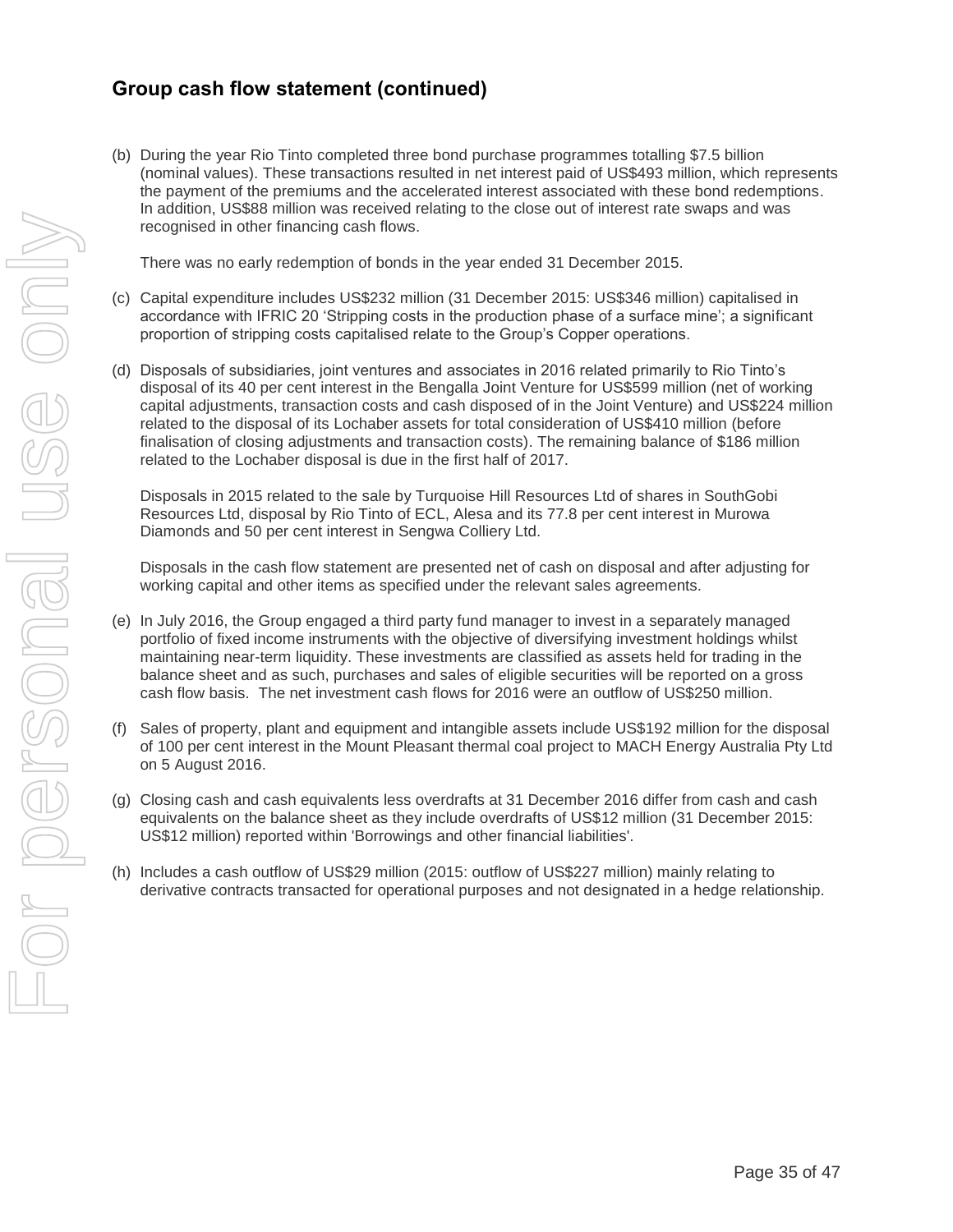# **Group balance sheet**

At 31 December

|                                                                    | 2016<br>US\$m | 2015<br>US\$m |
|--------------------------------------------------------------------|---------------|---------------|
| <b>Non-current assets</b>                                          |               |               |
| Goodwill                                                           | 951           | 892           |
| Intangible assets                                                  | 3,279         | 3,336         |
| Property, plant and equipment                                      | 58,855        | 61,057        |
| Investments in equity accounted units                              | 5,019         | 4,941         |
| Inventories                                                        | 143           | 253           |
| Deferred tax assets                                                | 3,728         | 3,309         |
| Trade and other receivables                                        | 1,342         | 1,356         |
| Tax recoverable                                                    | 38            | 78            |
| Other financial assets (including loans to equity accounted units) | 822           | 788           |
|                                                                    | 74,177        | 76,010        |
| <b>Current assets</b>                                              |               |               |
| Inventories                                                        | 2,937         | 3,168         |
| Trade and other receivables                                        | 3,460         | 2,386         |
| Tax recoverable                                                    | 98            | 118           |
| Other financial assets (including loans to equity accounted units) | 359           | 223           |
| Cash and cash equivalents                                          | 8,201         | 9,366         |
|                                                                    | 15,055        | 15,261        |
| Assets of disposal groups held for sale (a)<br><b>Total assets</b> | 31            | 293           |
|                                                                    | 89,263        | 91,564        |
| <b>Current liabilities</b>                                         |               |               |
| Borrowings and other financial liabilities                         | (922)         | (2,484)       |
| Trade and other payables                                           | (6, 361)      | (6, 237)      |
| Tax payable                                                        | (764)         | (135)         |
| Provisions including post-retirement benefits                      | (1, 315)      | (1, 190)      |
|                                                                    | (9, 362)      | (10,046)      |
| <b>Non-current liabilities</b>                                     |               |               |
| Borrowings and other financial liabilities                         | (17, 470)     | (21, 140)     |
| Trade and other payables                                           | (789)         | (682)         |
| Tax payable                                                        | (274)         | (295)         |
| Deferred tax liabilities                                           | (3, 121)      | (3,286)       |
| Provisions including post-retirement benefits                      | (12, 479)     | (11, 876)     |
|                                                                    | (34, 133)     | (37, 279)     |
| Liabilities of disposal groups held for sale (a)                   | (38)          | (111)         |
| <b>Total liabilities</b>                                           | (43, 533)     | (47, 436)     |
| <b>Net assets</b>                                                  | 45,730        | 44,128        |
| <b>Capital and reserves</b>                                        |               |               |
| Share capital (b)                                                  |               |               |
| - Rio Tinto plc                                                    | 224           | 224           |
| - Rio Tinto Limited                                                | 3,915         | 3,950         |
| Share premium account                                              | 4,304         | 4,300         |
| Other reserves                                                     | 9,216         | 9,139         |
| Retained earnings                                                  | 21,631        | 19,736        |
| Equity attributable to owners of Rio Tinto                         | 39,290        | 37,349        |
| Attributable to non-controlling interests                          | 6,440         | 6,779         |
| <b>Total equity</b>                                                | 45,730        | 44,128        |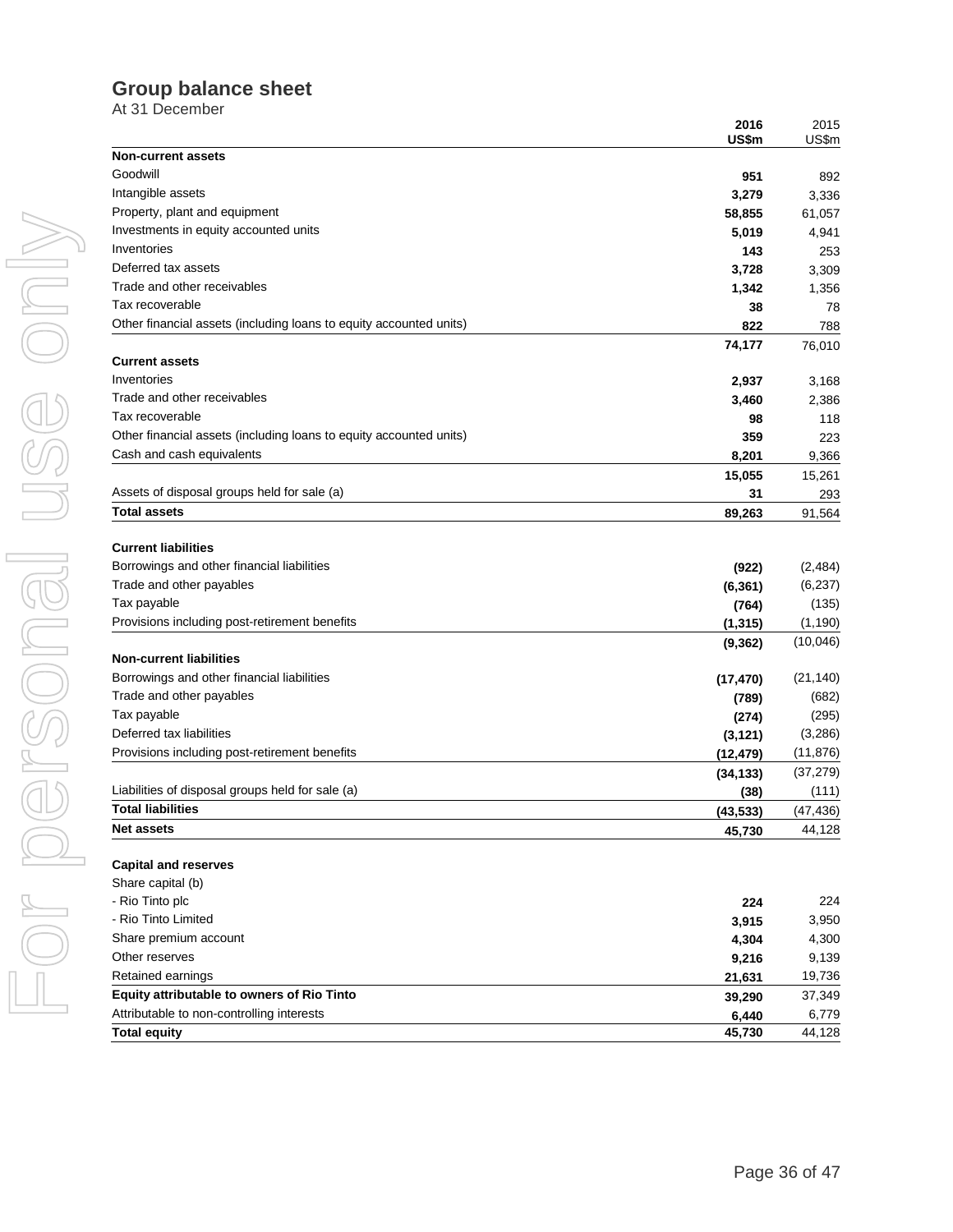# **Group balance sheet (continued)**

(a) Assets and liabilities held for sale at 31 December 2016 comprise Rio Tinto's interests in the Blair Athol coal project and certain assets related to cancelled projects at Rio Tinto Kennecott.

Assets and liabilities held for sale as at 31 December 2015 comprised Rio Tinto's interests in the Blair Athol coal project, Carbone Savoie (disposed of on 31 March 2016), Bengalla (disposed of on 1 March 2016) and Molybdenum Autoclave Process.

(b) At 31 December 2016, Rio Tinto plc had 1,374.8 million ordinary shares on issue and held by the public, and Rio Tinto Limited had 424.2 million shares on issue and held by the public. No shares in Rio Tinto Limited were held by Rio Tinto plc at 31 December 2016 (31 December 2015: nil). As required to be disclosed under the ASX Listing Rules, the net tangible assets per share amounted to US\$19.49 (31 December 2015: US\$18.42).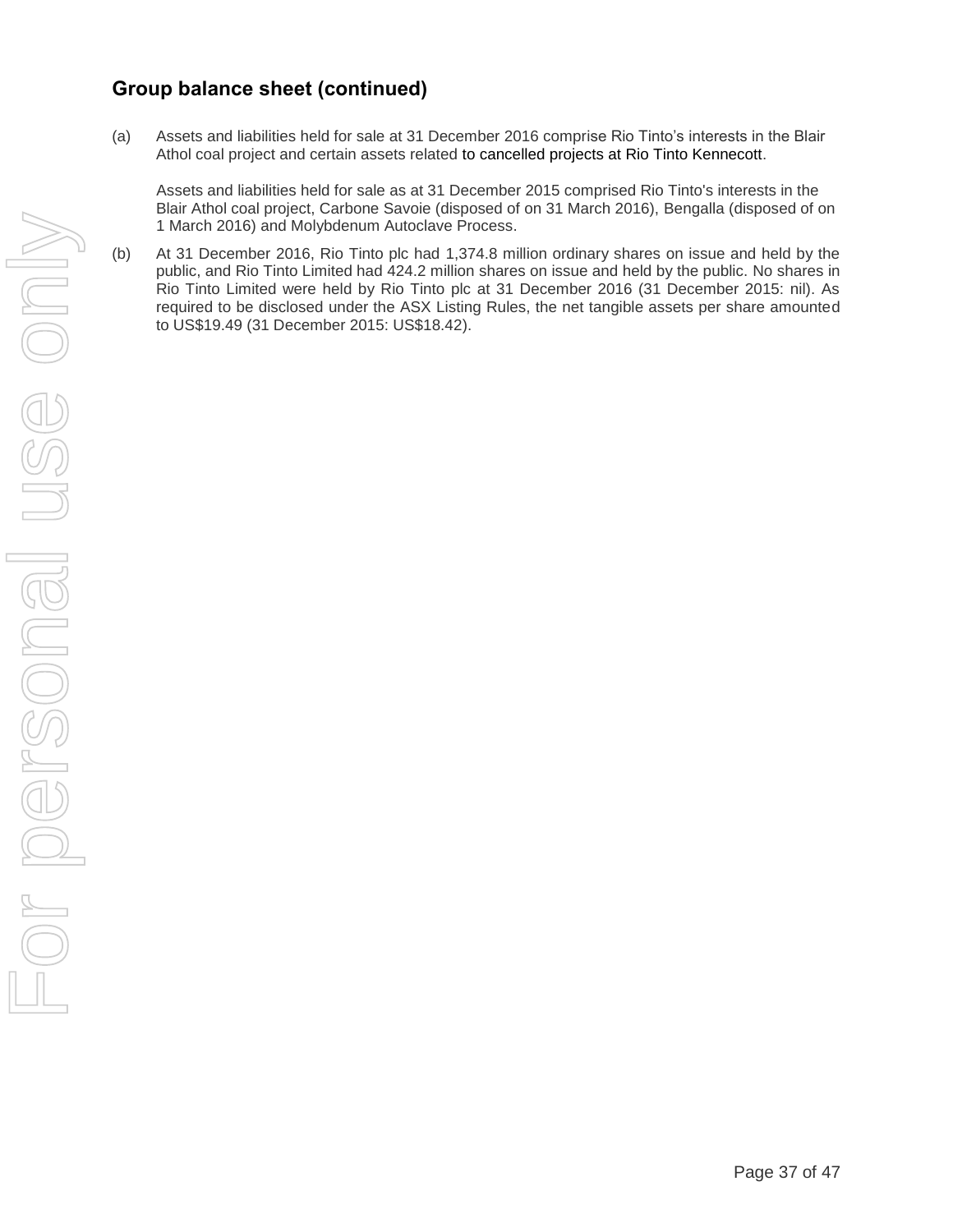# **Group statement of changes in equity**

#### **Year ended 31 December 2016**

|                                                                              | Attributable to owners of Rio Tinto |                                  |                            |                                      |                       |                                           |                          |
|------------------------------------------------------------------------------|-------------------------------------|----------------------------------|----------------------------|--------------------------------------|-----------------------|-------------------------------------------|--------------------------|
|                                                                              | <b>Share</b><br>capital<br>US\$m    | <b>Share</b><br>premium<br>US\$m | Other<br>reserves<br>US\$m | <b>Retained</b><br>earnings<br>US\$m | <b>Total</b><br>US\$m | Non-<br>controlling<br>interests<br>US\$m | Total<br>equity<br>US\$m |
| <b>Opening balance</b>                                                       | 4,174                               | 4,300                            | 9,139                      | 19,736                               | 37,349                | 6,779                                     | 44,128                   |
| Total comprehensive income for the year (a)                                  |                                     |                                  | (49)                       | 4,553                                | 4,504                 | 209                                       | 4,713                    |
| Currency translation arising on<br>Rio Tinto Limited's share capital         | (35)                                |                                  |                            |                                      | (35)                  |                                           | (35)                     |
| <b>Dividends</b>                                                             |                                     |                                  |                            | (2, 725)                             | (2,725)               | (352)                                     | (3,077)                  |
| Companies no longer consolidated                                             |                                     |                                  |                            |                                      |                       | 8                                         | 8                        |
| Own shares purchased from Rio Tinto<br>shareholders to satisfy share options |                                     |                                  | (43)                       | (37)                                 | (80)                  |                                           | (80)                     |
| Change in equity interest held by Rio Tinto (b)                              |                                     |                                  | 108                        | 40                                   | 148                   | (313)                                     | (165)                    |
| Treasury shares reissued and other<br>movements                              |                                     | 4                                |                            |                                      | 4                     |                                           | 4                        |
| Equity issued to holders of non-controlling<br>interests                     |                                     |                                  |                            |                                      |                       | 109                                       | 109                      |
| Employee share options and other IFRS 2<br>charges to the income statement   |                                     |                                  | 61                         | 64                                   | 125                   |                                           | 125                      |
| <b>Closing balance</b>                                                       | 4,139                               | 4,304                            | 9,216                      | 21,631                               | 39,290                | 6,440                                     | 45,730                   |

|                                                                               | Year to          | Year to          |  |
|-------------------------------------------------------------------------------|------------------|------------------|--|
|                                                                               | 31 December 2016 | 31 December 2015 |  |
|                                                                               | US\$             | US\$             |  |
| Dividends per share: paid during the year                                     | 152.5c           | 226.5c           |  |
| Dividends per share: proposed in the announcement of the results for the year | 125.0c           | 107.5c           |  |

#### Year ended 31 December 2015

|                                                                              |                        |                           | Attributable to owners of Rio Tinto |                               |                |                                           |                          |
|------------------------------------------------------------------------------|------------------------|---------------------------|-------------------------------------|-------------------------------|----------------|-------------------------------------------|--------------------------|
|                                                                              | Share capital<br>US\$m | Share<br>premium<br>US\$m | Other<br>reserves<br>US\$m          | Retained<br>earnings<br>US\$m | Total<br>US\$m | Non-<br>controlling<br>interests<br>US\$m | Total<br>equity<br>US\$m |
| Opening balance                                                              | 4,765                  | 4,288                     | 11,122                              | 26,110                        | 46,285         | 8,309                                     | 54,594                   |
| Total comprehensive loss for the year (a)                                    |                        |                           | (2,020)                             | (423)                         | (2, 443)       | (1,306)                                   | (3,749)                  |
| Currency translation arising on<br>Rio Tinto Limited's share capital         | (503)                  |                           |                                     |                               | (503)          |                                           | (503)                    |
| Dividends                                                                    |                        |                           |                                     | (4,076)                       | (4,076)        | (315)                                     | (4, 391)                 |
| Share buyback (c)                                                            | (88)                   |                           | 6                                   | (1,946)                       | (2,028)        |                                           | (2,028)                  |
| Companies no longer consolidated                                             |                        |                           |                                     |                               |                | 5                                         | 5                        |
| Own shares purchased from Rio Tinto<br>shareholders to satisfy share options |                        |                           | (25)                                | (28)                          | (53)           |                                           | (53)                     |
| Change in equity interest held by Rio Tinto                                  |                        |                           |                                     | 20                            | 20             | (17)                                      | 3                        |
| Treasury shares reissued and other<br>movements                              |                        | 12                        |                                     |                               | 13             |                                           | 13                       |
| Equity issued to holders of non-controlling<br>interests                     |                        |                           |                                     |                               |                | 103                                       | 103                      |
| Employee share options and other IFRS 2<br>charges to the income statement   |                        |                           | 56                                  | 78                            | 134            |                                           | 134                      |
| Closing balance                                                              | 4,174                  | 4,300                     | 9,139                               | 19,736                        | 37,349         | 6,779                                     | 44,128                   |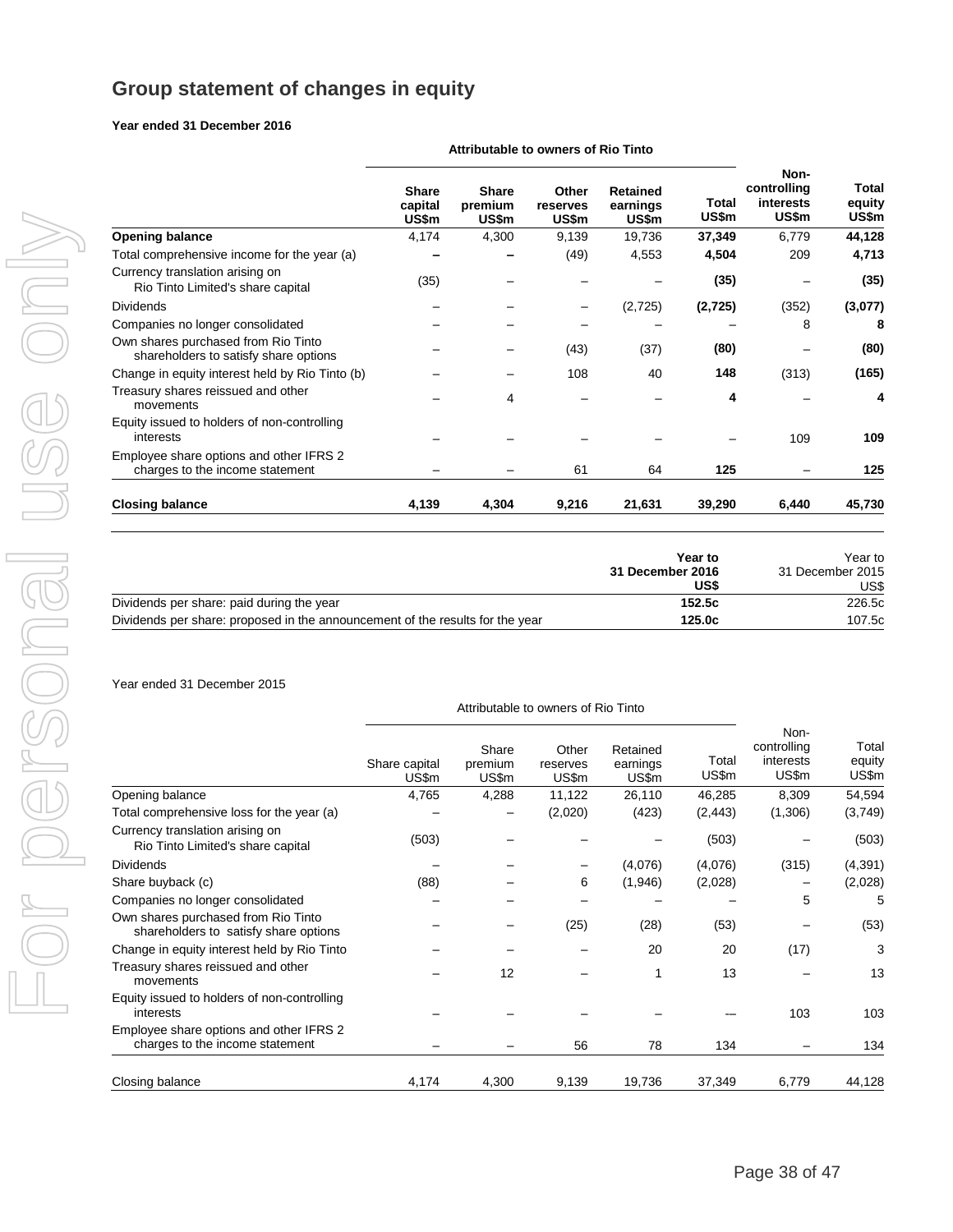# **Group statement of changes in equity (continued)**

- (a) Refer to the Group statement of comprehensive income for further details. Adjustments to other reserves include currency translation attributable to owners of Rio Tinto, other than that arising on Rio Tinto Limited share capital.
- (b) The restructure of Coal & Allied Industries Limited completed on 3 February 2016. The restructure involved the exchange of a 32.4 per cent interest in Hunter Valley Operations for an additional 20 per cent shareholding in Coal & Allied Industries Limited, increasing Rio Tinto's shareholding of Coal & Allied Industries Limited from 80 per cent to 100 per cent.
- (c) In 2015, the amount of US\$2,028 million was own shares purchased from owners of Rio Tinto as part of the share buy-back programme.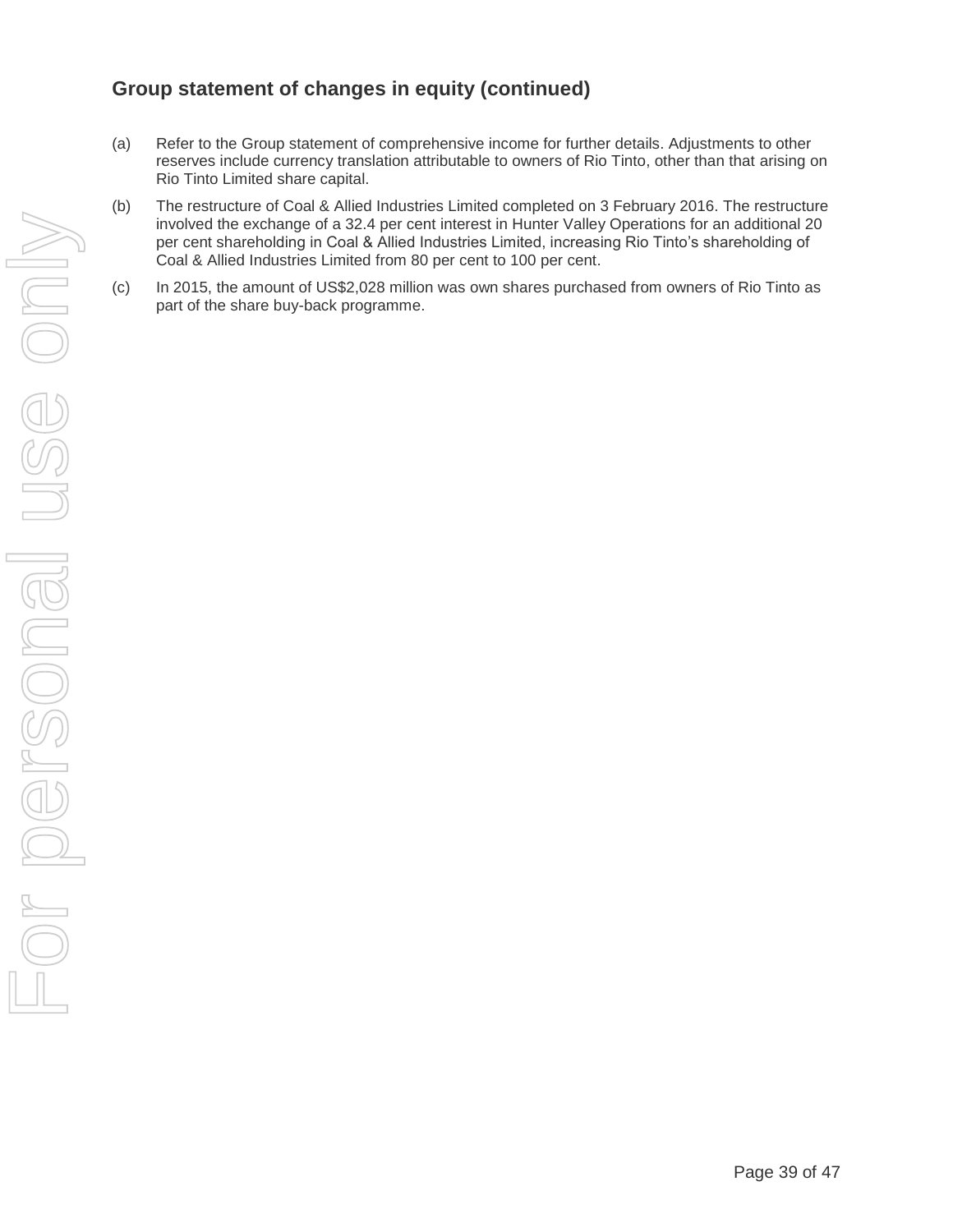### **Reconciliation with Australian Accounting Standards**

The financial information in this report has been prepared in accordance with IFRS as defined in the accounting policies' notes in this report, which differs in certain respects from the version of International Financial Reporting Standards that is applicable in Australia, referred to as Australian Accounting Standards (AAS).

Prior to 1 January 2004, the Group's financial statements were prepared in accordance with UK GAAP. Under IFRS, goodwill on acquisitions prior to 1998, which was eliminated directly against equity in the Group's UK GAAP financial statements, has not been reinstated. This was permitted under the rules governing the transition to IFRS set out in IFRS 1. The equivalent Australian Standard, AASB 1, does not provide for the netting of goodwill against equity. As a consequence, shareholders' funds under AAS include the residue of such goodwill, which amounted to US\$561 million at 31 December 2016 (2015: US\$560 million).

Save for the exception described above, the financial information in this report drawn up in accordance with IFRS is consistent with the requirements of AAS.

### **Consolidated net debt**

At 31 December

|                                                                                    | 2016<br>US\$m | 2015<br>US\$m |
|------------------------------------------------------------------------------------|---------------|---------------|
| Analysis of changes in consolidated net debt (a)                                   |               |               |
| Opening balance                                                                    | (13, 783)     | (12, 495)     |
| Adjustment on currency translation                                                 | (103)         | 1,586         |
| Exchange gains/(losses) charged to the income statement                            | 193           | (1,630)       |
| Cash movements excluding exchange movements                                        | 3,915         | (1, 109)      |
| Other movements                                                                    | 191           | (135)         |
| <b>Closing balance</b>                                                             | (9, 587)      | (13, 783)     |
| Total borrowing in balance sheet (b)                                               | (17, 630)     | (23,063)      |
| Derivatives related to net debt (included in "Other financial assets/liabilities") | (408)         | (86)          |
| <b>Adjusted total borrowings</b>                                                   | (18,038)      | (23, 149)     |
| Cash and cash equivalents                                                          | 8,201         | 9,366         |
| Other investments (c)                                                              | 250           |               |
| <b>Consolidated net debt</b>                                                       | (9, 587)      | (13, 783)     |

- (a) Consolidated net debt is stated net of the impact of certain funding arrangements between equity accounted units and partially owned subsidiaries (equity accounted unit funded balances). This adjustment is required in order to avoid showing borrowings twice in the net debt disclosure, where funding has been provided to an equity accounted unit by the Group and subsequently on-lent by the equity accounted unit to a consolidated Group subsidiary.
- (b) Total borrowings are combined with other current financial liabilities of US\$205 million (31 December 2015: US\$231 million) and other non-current financial liabilities of US\$557 million (31 December 2015: US\$330 million) in the balance sheet.

(c) Other investments comprise fixed income securities in separately managed investment funds, classified as held for trading.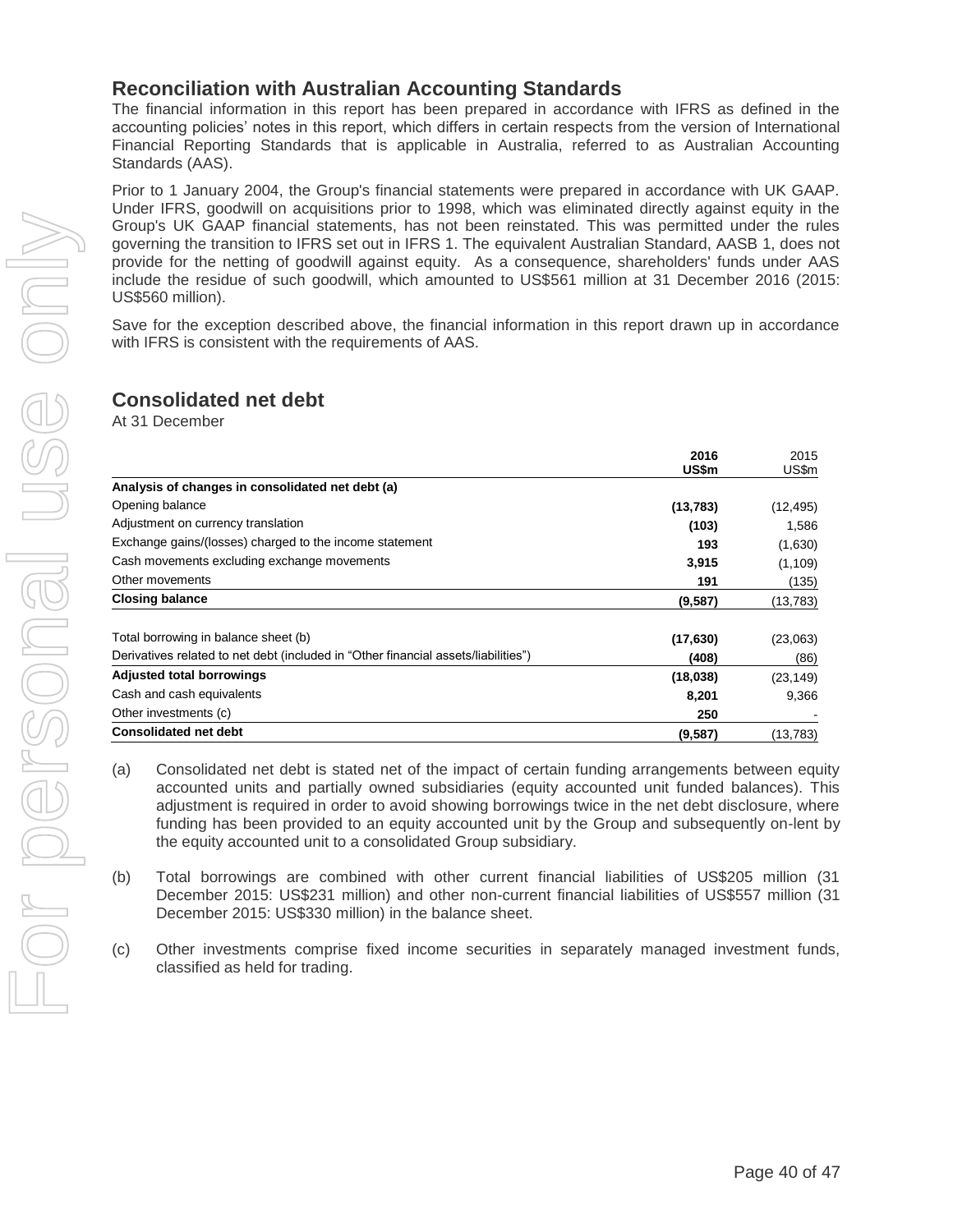# **Geographical analysis (by destination)**

Years ended 31 December

|                                               | 2016  | Adjusted<br>$2015^{(b)}$ | 2016   | Adjusted<br>$2015^{(b)}$ |
|-----------------------------------------------|-------|--------------------------|--------|--------------------------|
|                                               | %     | %                        | US\$m  | US\$m                    |
| Consolidated sales revenue by destination (a) |       |                          |        |                          |
| China                                         | 42.6  | 41.8                     | 14,405 | 14,566                   |
| Other Asia                                    | 14.8  | 13.7                     | 5,011  | 4,762                    |
| United States of America                      | 14.1  | 15.5                     | 4,762  | 5,400                    |
| Japan                                         | 10.9  | 11.2                     | 3.681  | 3,907                    |
| Europe (excluding UK)                         | 7.8   | 8.5                      | 2,621  | 2,970                    |
| Canada                                        | 3.3   | 3.4                      | 1,099  | 1,167                    |
| Australia                                     | 2.1   | 2.5                      | 715    | 866                      |
| United Kingdom                                | 1.0   | 1.0                      | 352    | 339                      |
| Other                                         | 3.4   | 2.4                      | 1,135  | 852                      |
| <b>Consolidated sales revenue</b>             | 100.0 | 100.0                    | 33.781 | 34.829                   |

(a) Consolidated sales revenue by geographical destination is based on the ultimate country of destination of the product, if known. If the eventual destination of the product sold through traders is not known then revenue is allocated to the location of the product at the time when the risks and rewards of ownership are transferred. Rio Tinto is domiciled in both the UK and Australia.

(b) 2015 comparative figures are adjusted to conform with the 2016 presentation of consolidated sales revenue, where previously gross sales revenue was presented. The 2015 comparatives above have been amended to correct the allocation of revenues by region. The impact is to decrease the amount allocated to Canada by \$321 million and to increase other regions in aggregate by the same amount.

# **Prima facie tax reconciliation**

Years ended 31 December

|                                                                                    | 2016<br>US\$m | 2015<br>US\$m |
|------------------------------------------------------------------------------------|---------------|---------------|
| Profit/(loss) before taxation                                                      | 6,343         | (726)         |
| Deduct: share of profit after tax of equity accounted units                        | (321)         | (361)         |
| Parent companies' and subsidiaries' profit/(loss) before tax                       | 6,022         | (1,087)       |
| Prima facie tax payable/(receivable) at UK rate of 20 per cent (2015: 20 per cent) | 1,204         | (217)         |
| Higher rate of taxation on Australian earnings                                     | 604           | 506           |
| Impact of items excluded in arriving at underlying earnings (a):                   |               |               |
| Impairment charges net of reversals                                                | (16)          | 615           |
| Gains and losses on disposal and consolidation of businesses                       | 30            | (11)          |
| Foreign exchange on excluded finance items                                         | (33)          | 481           |
| Onerous port and rail contracts                                                    | (46)          |               |
| Closure provision for legacy operations                                            | (40)          |               |
| Tax provision                                                                      | 380           |               |
| Recognition of deferred tax assets relating to planned divestments                 |               | (250)         |
| Other exclusions                                                                   | (48)          | (17)          |
| Impact of changes in tax rates and laws                                            | (9)           | (3)           |
| Other tax rates applicable outside the UK and Australia on underlying earnings     | (283)         | (68)          |
| Resource depletion and other depreciation allowances                               | (15)          | (15)          |
| Research, development and other investment allowances                              | (15)          | (21)          |
| Recognition of previously unrecognised deferred tax assets                         | (154)         | (40)          |
| Unrecognised current year operating losses                                         | 25            | 45            |
| Other items (b)                                                                    | (17)          | (12)          |
| Total taxation charge (c)                                                          | 1,567         | 993           |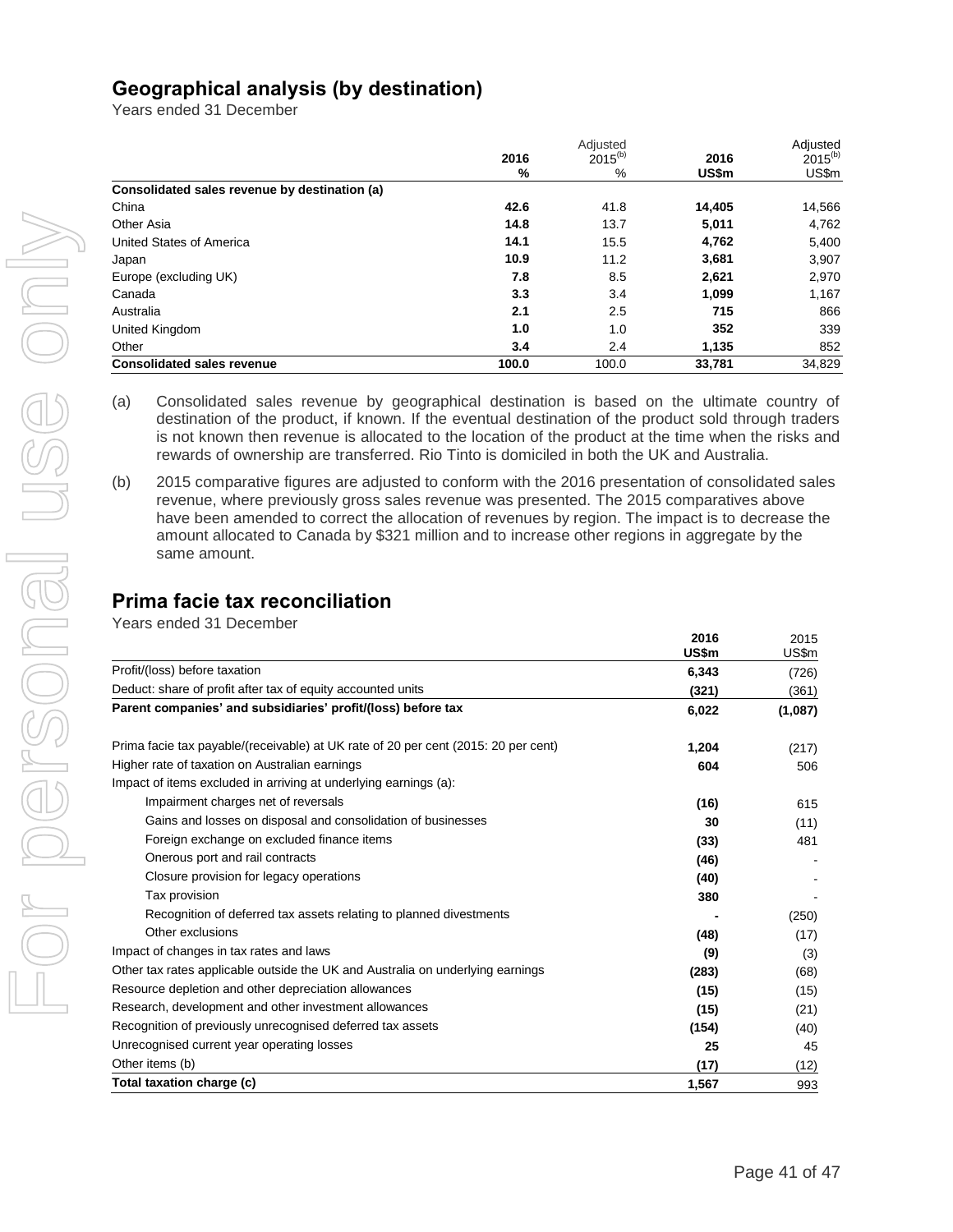# **Prima facie tax reconciliation (continued)**

- (a) The impact for each item includes the effect of tax rates applicable outside the UK.
- (b) Other items include various adjustments to provisions for taxation of prior periods.
- (c) This tax reconciliation relates to the Group's parent companies, subsidiaries and joint operations. The Group's share of profit of equity accounted units is net of tax charges of US\$156 million (31 December 2015: US\$177 million).

### **Acquisitions and Disposals**

#### **2016 and 2015 Acquisitions**

There were no material acquisitions during the years ended 31 December 2016 or 31 December 2015.

#### **2016 Disposals**

On 1 March 2016, Rio Tinto disposed of its 40 per cent interest in the Bengalla Joint Venture to New Hope Corporation Limited for US\$599 million (net of working capital adjustments, transaction costs and cash disposed of in the Joint Venture).

On 31 March 2016, Rio Tinto disposed of its 100 per cent interest in Carbone Savoie to Alandia Industries.

Rio Tinto transferred its 53.83 per cent shareholding in Bougainville Copper Limited ("BCL") to Equity Trustees Limited (independent trustee) on 30 June 2016 for nil consideration. Equity Trustees Limited subsequently distributed the shares in accordance with the trust deed to nominees of each of the Autonomous Bougainville Government (36.4 per cent) and the Independent State of Papua New Guinea (17.4 per cent) such that each party now controls an equal share of BCL (36.4 per cent). The Group did not previously consolidate BCL as it was determined that in accordance with IFRS, as defined under Accounting Policies, that the Group does not control the relevant activities, being the mining of copper at the Panguna mine, which was brought to a halt by militant activity in 1989. The carrying value has previously been fully impaired and therefore the transfer resulted in no financial impact for the year ended 31 December 2016.

On 2 September 2016, Rio Tinto disposed of its interest in Zululand Anthracite Colliery.

On 23 November 2016, Rio Tinto disposed of its 100 per cent interest in Lochaber to SIMEC for US\$410 million (before finalisation of closing adjustments and transaction costs) of which US\$224 million has been received and US\$186 million payment is due in the first half of 2017.

#### **2015 Disposals**

On 23 April 2015, Turquoise Hill Resources disposed of 25.7 per cent of its interest in SouthGobi Resources Ltd to Novel Sunrise Investments. As at 31 December 2015 Turquoise Hill Resource's interest in SouthGobi Resources Ltd was no longer consolidated as a subsidiary and was classified as an available for sale investment.

On 17 June 2015, Rio Tinto disposed of its 77.8 per cent interest in Murowa Diamonds and 50 per cent interest in Sengwa Colliery Ltd (Sengwa) to RZ Murowa Holdings Limited.

Rio Tinto completed the sale of ECL to Fives on 9 July 2015 and the sale of Alesa to Groupe Reel on 24 November 2015.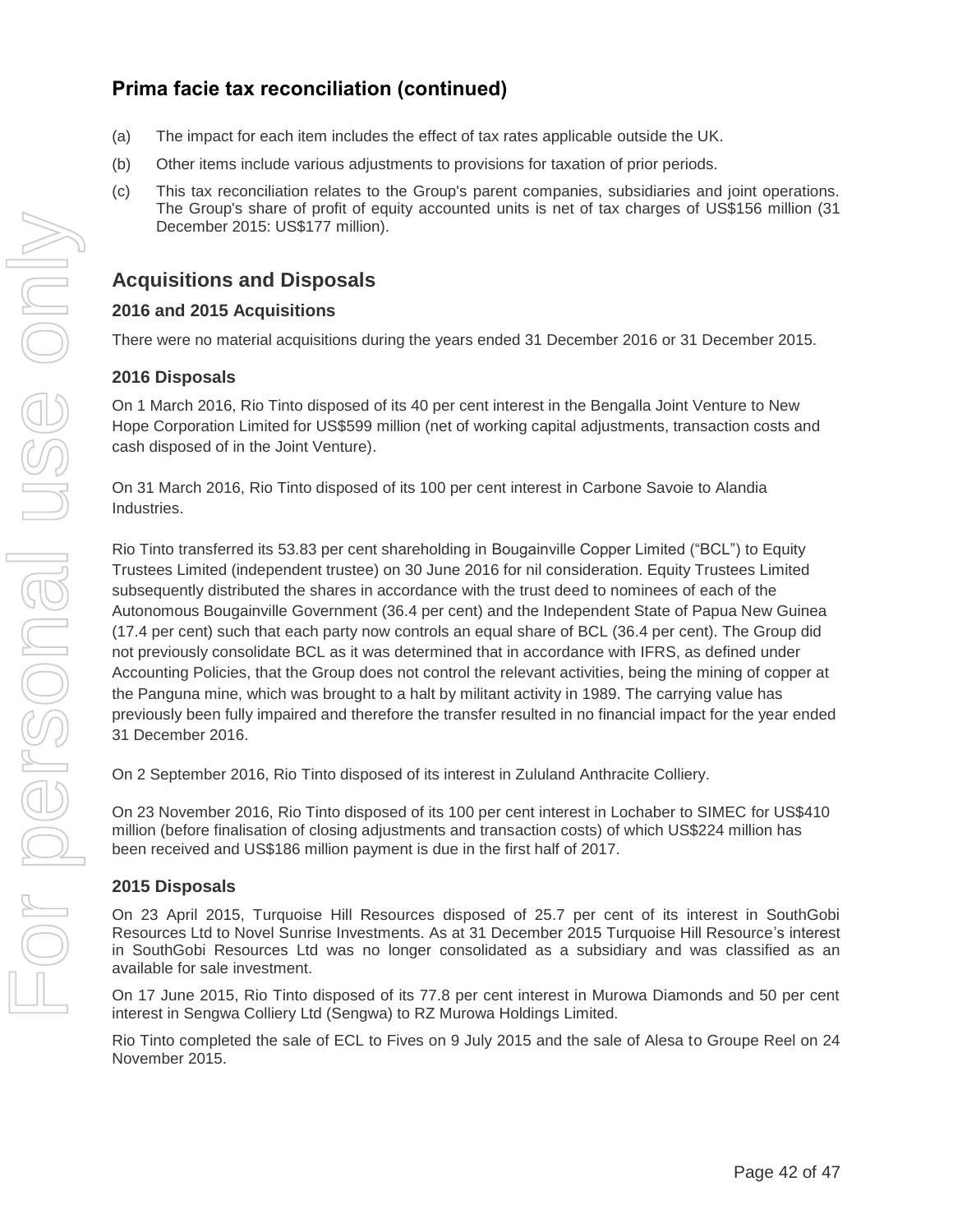### **Events after the balance sheet date**

On 24 January 2017, the Group announced it had reached a binding agreement for the sale of its whollyowned Australian subsidiary Coal & Allied Industries Limited to Yancoal Australia Limited for up to \$2.45 billion comprising an initial \$1.95 billion cash payment, payable at completion; and \$500 million in aggregate deferred cash payments, payable as annual instalments of \$100 million over five years following completion.

Yancoal Australia is entitled to elect, prior to 24 February 2017, for an alternative purchase price structure of a single cash payment at completion of \$2.35 billion. Rio Tinto will use the consideration received for general corporate purposes.

Except as disclosed above, no significant events were identified after the balance sheet date.

# **Accounting policies**

The financial information included in this report has been prepared in accordance with applicable UK law, applicable Australian law as amended by the Australian Securities and Investments Commission Order dated 14 December 2015, Article 4 of the European Union IAS regulation and with:

- International Financial Reporting Standards as issued by the International Accounting Standards Board (IASB) and interpretations issued from time to time by the IFRS Interpretations Committee (IFRS IC) both as adopted by the European Union (EU) and which are mandatory for EU reporting as at 31 December 2016; and
- International Financial Reporting Standards as issued by the IASB and interpretations issued from time to time by the IFRS IC which are mandatory as at 31 December 2016.

The above accounting standards and interpretations are collectively referred to as 'IFRS' in this report. Whilst the financial information included in this report has been prepared in accordance with IFRS the report does not contain all the information required to comply with IFRS. The Group will publish full financial statements that comply with IFRS in March 2017.

The Group has not early adopted any other amendments, standards or interpretations that have been issued but are not yet mandatory. The financial information has been prepared on the basis of accounting policies consistent with those applied in the financial statements for the year ended 31 December 2015 except for the implementation of a number of minor amendments issued by the IASB and endorsed by the EU which applied for the first time in 2016. These new pronouncements do not have a significant impact on the accounting policies, methods of computation or presentation applied by the Group and therefore prior period financial information has not been restated.

In relation to accounting pronouncements which are mandatory in 2017 and beyond, "Amendments to IAS 12: Recognition of Deferred Tax Assets for Unrealised Losses" and "IAS 7 - Statement of cash flows, Narrow-scope amendments" are mandatory in 2017. The Group does not expect these pronouncements to have a significant impact on the accounting policies or methods of computation applied by the Group.

IFRS 15 "Revenue from Contracts with Customers", IFRS 9 "Financial Instruments" and IFRIC 22 "Foreign Currency Transactions and Advance Consideration" are mandatory in 2018 and IFRS 16 ''Leases'' is mandatory in 2019. The Group is currently evaluating these pronouncements and work will continue during 2017 and, for IFRS 16, 2018 as well. The most significant measurement impact is likely to be from IFRS 16 under which the present value of the Group's operating lease commitments as defined under the standard, other than short term and low value leases, will be shown as liabilities and right of use assets on the balance sheet. The undiscounted amount of the Group's operating leases commitments at 31 December 2015 disclosed under IAS 17, the current leasing standard, was \$2.2 billion.

IFRS 15 and IFRS 9 have been endorsed by the EU; EU endorsement of the other standard, amendments and interpretations mentioned above is outstanding. More detailed information on progress to date on these new accounting pronouncements will be included in the Group's 2016 accounts.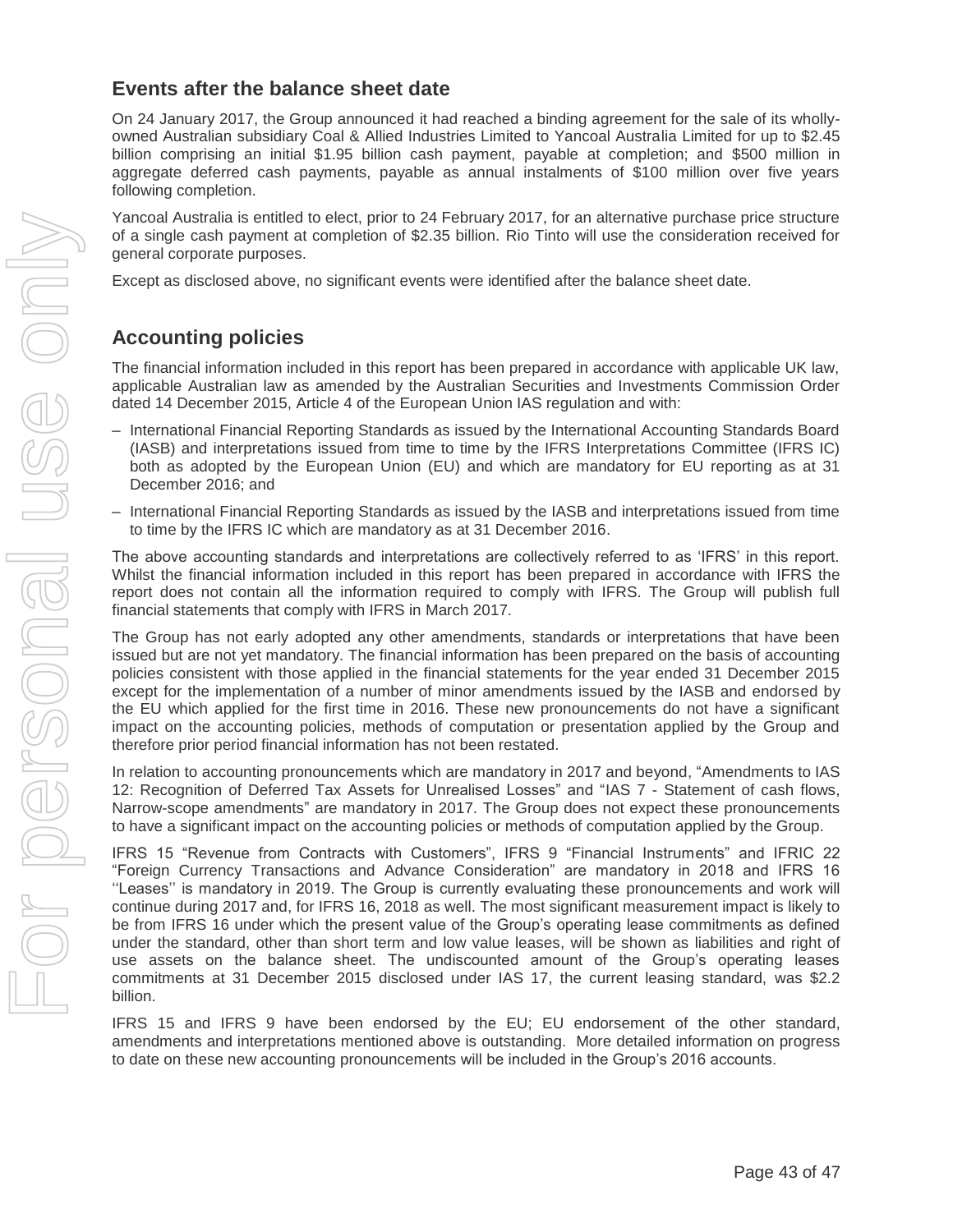### **Non-GAAP measures**

The Group presents certain non-GAAP financial measures, including underlying earnings, which are reconciled to directly comparable IFRS financial measures on page 46 of this report. These non-GAAP measures are used internally by management to assess the performance of the business and may therefore be useful to investors. They are not a substitute for the IFRS measures and should be considered alongside those measures.

# **Summary financial data in Australian dollars, Sterling and US dollars**

| 2016<br>A\$m       | 2015<br>A\$m       | 2016<br>£m         | 2015<br>£m        |                                                                              | 2016<br>US\$m    | 2015<br>US\$m    |
|--------------------|--------------------|--------------------|-------------------|------------------------------------------------------------------------------|------------------|------------------|
| 47,467             | 48,878             | 26,043             | 24,063            | Gross sales revenue                                                          | 35,318           | 36,784           |
| 45,401             | 46,281             | 24,909             | 22,784            | <b>Consolidated sales revenue</b>                                            | 33,781           | 34,829           |
| 8,525              | (965)              | 4,677              | (475)             | Profit/(loss) before tax from<br>continuing operations                       | 6,343            | (726)            |
| 6,419              | (2, 284)           | 3,522              | (1, 124)          | Profit/(loss) for the year from<br>continuing operations                     | 4,776            | (1,719)          |
| 6,205              | (1, 151)           | 3,404              | (567)             | Net earnings/(loss) attributable<br>to owners of Rio Tinto                   | 4,617            | (866)            |
| 6,854              | 6,033              | 3,761              | 2,970             | Underlying earnings (a)                                                      | 5,100            | 4,540            |
| 345.2c             | (63.1)c            | 189.4p             | (31.0)p           | Basic earnings/ (loss) per share<br>(b)                                      | 256.9c           | (47.5)c          |
| 381.4c             | 330.6c             | 209.2p             | 162.8p            | Basic underlying earnings per<br>share $(a)$ , $(b)$                         | 283.8c           | 248.8c           |
| 211.02c<br>163.62c | 297.89c<br>151.89c | 108.01p<br>100.56p | 146.90p<br>74.21p | Dividends per share to Rio Tinto<br>shareholders (c)<br>- paid<br>- proposed | 152.5c<br>125.0c | 226.5c<br>107.5c |
| 8,549              | 6,356              | 4,690              | 3,129             | Cash flow before financing<br>activities                                     | 6,361            | 4,783            |
| (13, 281)          | (18, 924)          | (7,836)            | (9, 294)          | Net debt                                                                     | (9,587)          | (13, 783)        |
| 54,428             | 51,280             | 32,116             | 25,184            | Equity attributable to owners of<br><b>Rio Tinto</b>                         | 39,290           | 37,349           |

- (a) Underlying earnings exclude net impairment and other charges of US\$483 million (31 December 2015: US\$5,406 million).
- (b) Basic earnings/(loss) per share and basic underlying earnings per share do not recognise the dilution resulting from share options on issue.
- (c) The Australian dollar and Sterling amounts are based on the US dollar amounts, retranslated at average or closing rates as appropriate, except for the dividends which are the actual amounts paid or payable.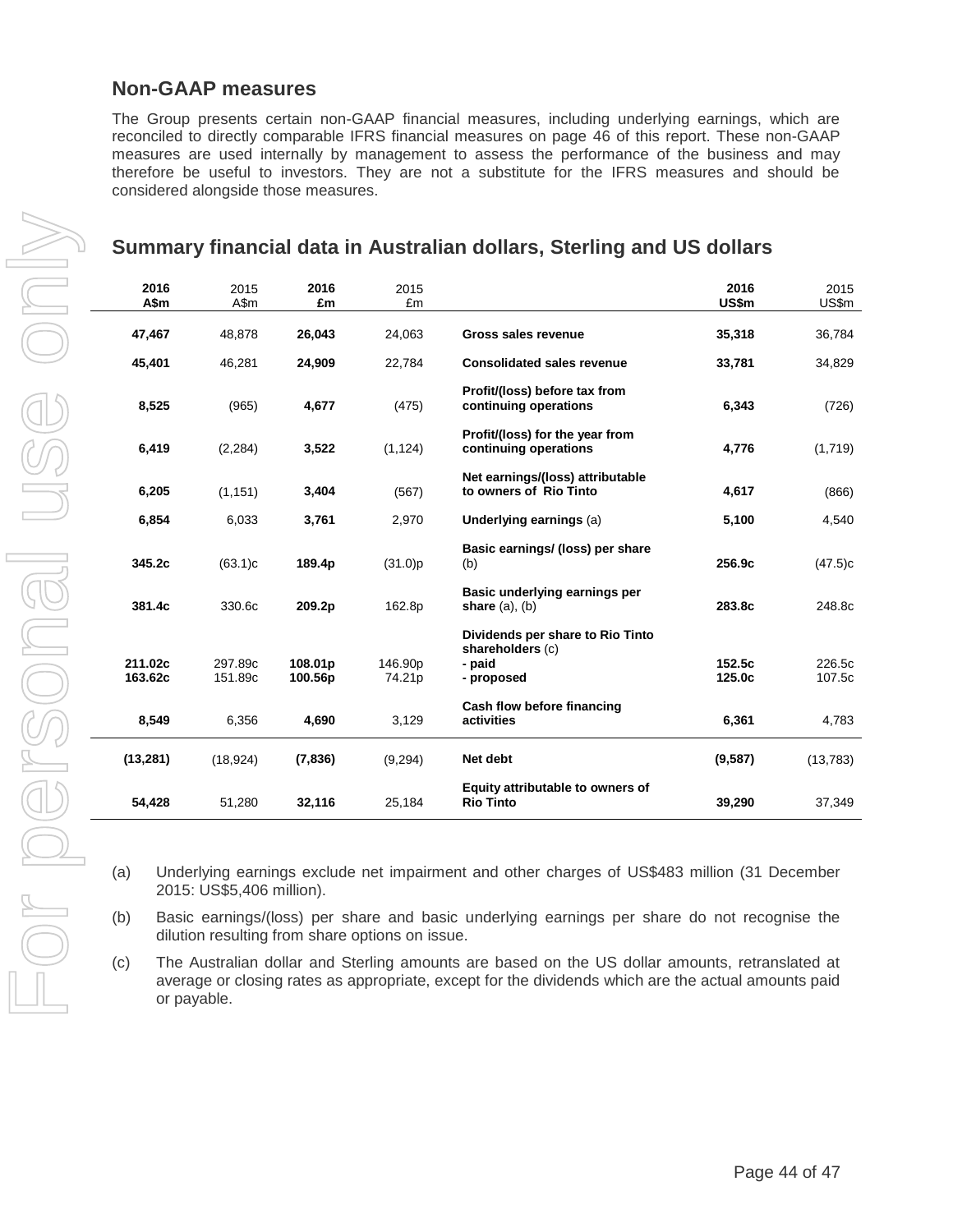# **Metal prices and exchange rates**

|                                               |                                         | 2016      | 2015             | Increase/<br>(decrease) |
|-----------------------------------------------|-----------------------------------------|-----------|------------------|-------------------------|
| Metal prices - average for the year           |                                         |           |                  |                         |
| Copper                                        | US cents/lb<br>$\overline{a}$           | 221c      | 249 <sub>c</sub> | (11%)                   |
| Aluminium                                     | US \$/tonne<br>$\overline{\phantom{0}}$ | US\$1,605 | US\$1,661        | (3%)                    |
| Gold                                          | US\$/troy oz                            | US\$1,250 | US\$1,160        | 8%                      |
| Average exchange rates against the US dollar  |                                         |           |                  |                         |
| Sterling                                      |                                         | 1.36      | 1.53             | (11%)                   |
| Australian dollar                             |                                         | 0.74      | 0.75             | (1%)                    |
| Canadian dollar                               |                                         | 0.76      | 0.78             | (3%)                    |
| Euro                                          |                                         | 1.11      | 1.11             | 0%                      |
| South African rand                            |                                         | 0.068     | 0.079            | (14%)                   |
| Year-end exchange rates against the US dollar |                                         |           |                  |                         |
| Sterling                                      |                                         | 1.22      | 1.48             | (17%)                   |
| Australian dollar                             |                                         | 0.72      | 0.73             | (1%)                    |
| Canadian dollar                               |                                         | 0.74      | 0.72             | 3%                      |
| Euro                                          |                                         | 1.05      | 1.09             | (4%)                    |
| South African rand                            |                                         | 0.073     | 0.064            | 15%                     |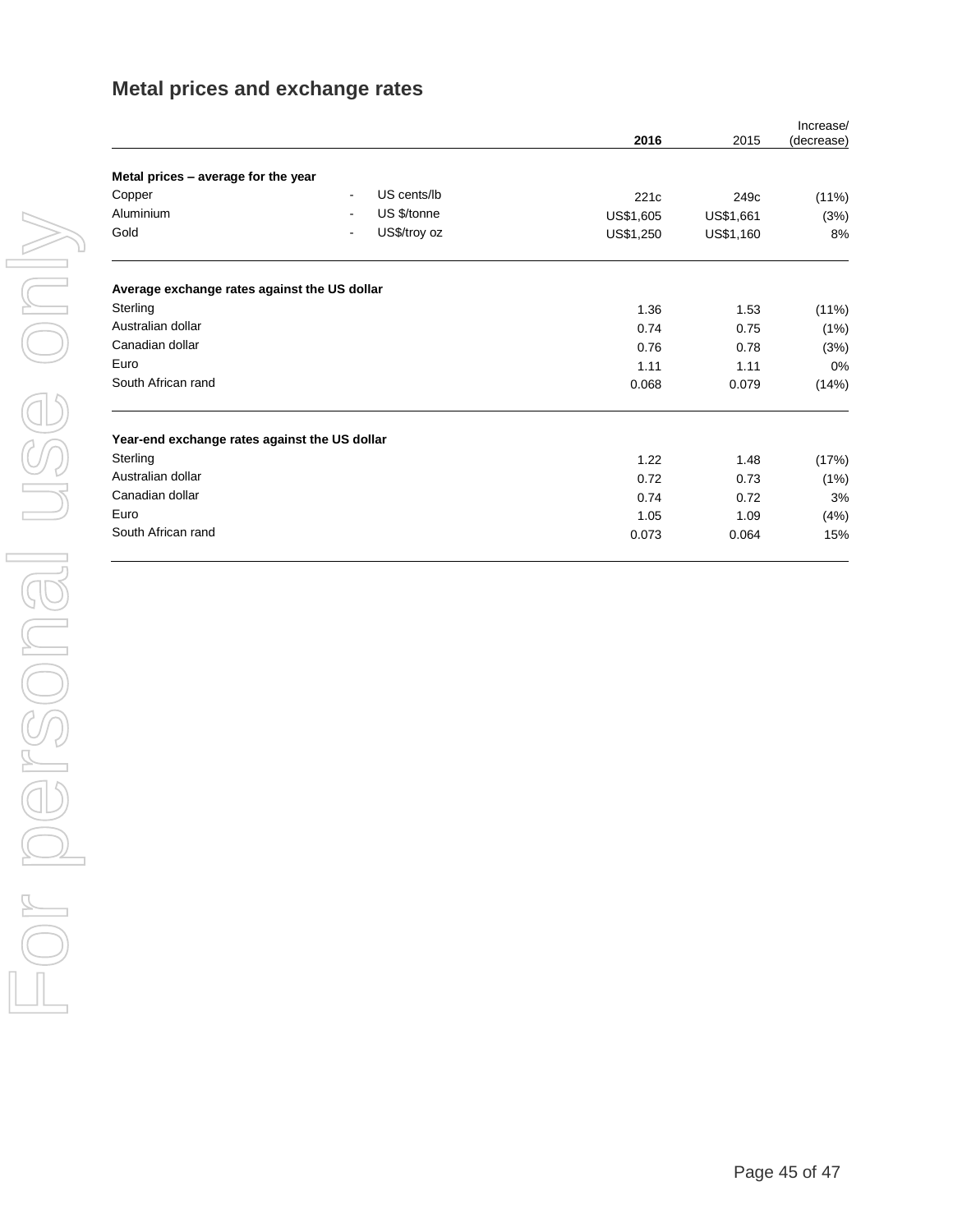# **Reconciliation of net earnings/(losses) to underlying earnings**

|                                                                                                                                                                         |         |          | Non-        |            |            |
|-------------------------------------------------------------------------------------------------------------------------------------------------------------------------|---------|----------|-------------|------------|------------|
|                                                                                                                                                                         |         |          | controlling | <b>Net</b> |            |
|                                                                                                                                                                         | Pre-tax | Taxation | interests   | amount     | Net amount |
|                                                                                                                                                                         | 2016    | 2016     | 2016        | 2016       | 2015       |
| Exclusions from underlying earnings                                                                                                                                     | US\$m   | US\$m    | US\$m       | US\$m      | US\$m      |
| Impairment charges (a)                                                                                                                                                  | (249)   | 66       |             | (183)      | (1,802)    |
| Net gains on disposal of interests in businesses (b)                                                                                                                    | 515     | (133)    |             | 382        | 48         |
| Exchange and derivative gains/(losses):<br>Exchange gains/(losses) on US dollar net debt and<br>intragroup balances (c)<br>Gains/(losses) on currency and interest rate | 603     | (88)     | 1           | 516        | (3,282)    |
| derivatives not qualifying for hedge accounting (d)<br>Gains on commodity derivatives not qualifying for                                                                | (22)    | 6        | 4           | (12)       | (88)       |
| hedge accounting (e)                                                                                                                                                    | 41      | (9)      |             | 32         | 88         |
| Onerous port and rail contracts (f)                                                                                                                                     | (469)   | 140      |             | (329)      |            |
| Restructuring costs including global headcount<br>reductions                                                                                                            | (265)   | 71       | 17          | (177)      | (258)      |
| Increased closure provision for legacy operations (g)                                                                                                                   | (402)   | 120      | —           | (282)      | (233)      |
| Tax provision (h)                                                                                                                                                       |         | (380)    |             | (380)      |            |
| Recognition of deferred tax assets relating to planned<br>divestments                                                                                                   |         |          |             |            | 234        |
| Other exclusions (i)                                                                                                                                                    | (102)   | 52       |             | (50)       | (113)      |
| Total excluded from underlying earnings                                                                                                                                 | (350)   | (155)    | 22          | (483)      | (5,406)    |
| Net earnings/(losses)                                                                                                                                                   | 6,343   | (1, 567) | (159)       | 4,617      | (866)      |
| <b>Underlying earnings</b>                                                                                                                                              | 6,693   | (1, 412) | (181)       | 5,100      | 4,540      |

Underlying earnings are reported by Rio Tinto to provide greater understanding of the underlying business performance of its operations. Underlying earnings and net earnings/(losses) both represent amounts attributable to owners of Rio Tinto. Exclusions from underlying earnings relating to equity accounted units are stated after tax and included in the column 'Pre-tax'. Items (a) to (i) below are excluded from net earnings/(losses) in arriving at underlying earnings.

(a) Impairment charges during the year ended 31 December 2016 primarily relate to the Argyle diamond mine in Western Australia. An impairment trigger assessment at the Argyle cashgenerating unit resulted in the identification of impairment indicators as a result of lower production volumes compared with forecast and the lower prices achieved for bulk diamonds. The reduction in the recoverable amount resulted in a pre-tax impairment charge of US\$241 million to property, plant and equipment and intangible assets.

Impairment charges during the year ended 31 December 2015 primarily related to the Simandou project in Guinea. Market conditions and uncertainty over infrastructure ownership and funding affected the Group's view of the carrying value of the project and a net impairment charge of US\$1.1 billion was recorded.

Other impairment charges in 2015 were in certain uranium, aluminium, copper and coal businesses.

(b) Net gains on disposal and consolidation of interests in businesses in 2016 related mainly to the sale of Rio Tinto's 40 per cent interest in the Bengalla Joint venture on 1 March 2016 and the sale of the Lochaber assets in Scotland on 23 November 2016. This was partially offset by a loss on disposal of the 100 per cent interest in Carbone Savoie on 31 March 2016.

In 2015, the balance related mainly to the reduction in shareholding of SouthGobi Resources Ltd during 2015, the sale of the Group's interest in Murowa Diamonds and Sengwa Colliery on 17 June 2015 and the Aluminium product group divestments of ECL on 9 July 2015 and Alesa on 24 November 2015.